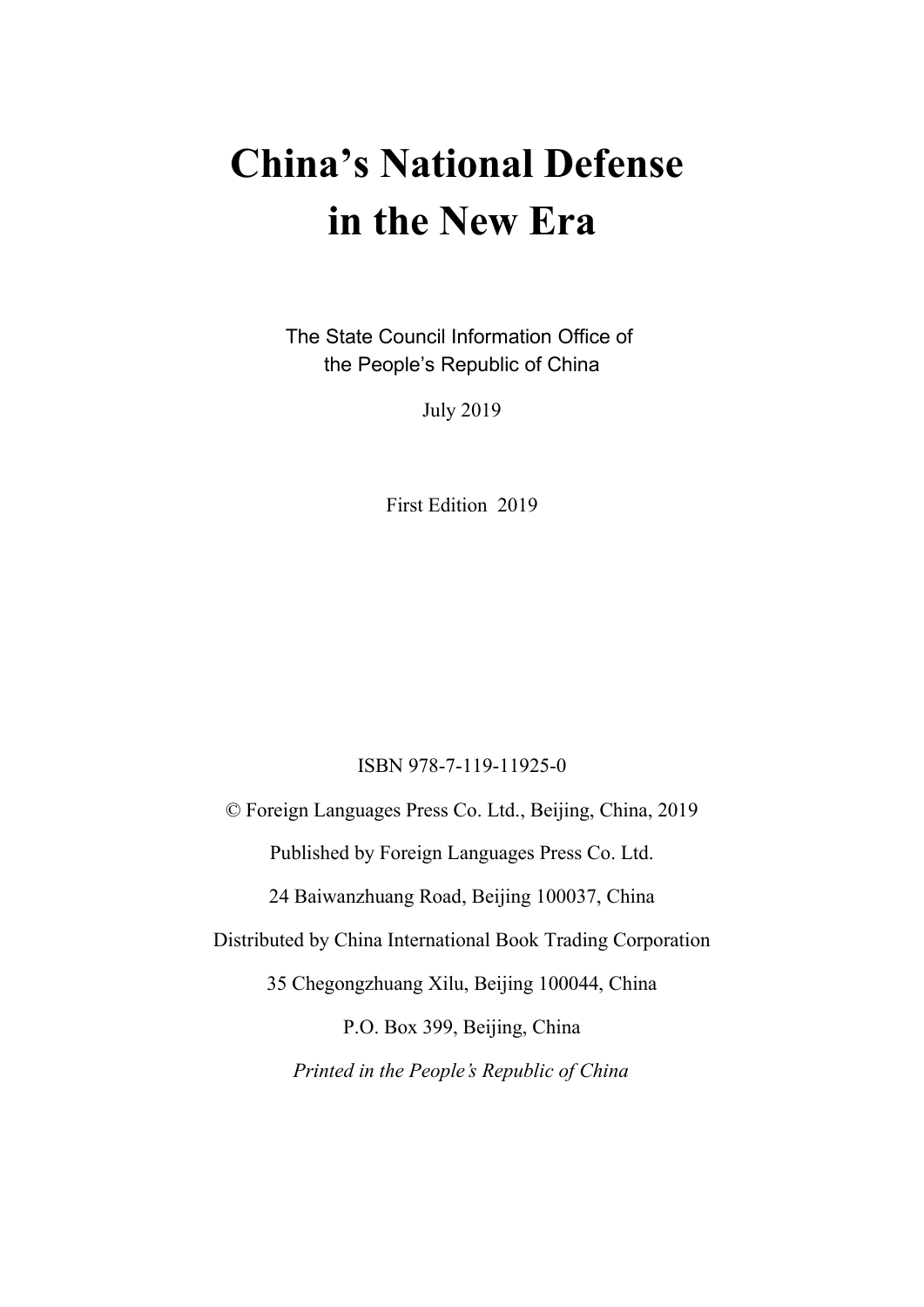## **Contents**

| Preface                                                         | $\mathbf{1}$   |
|-----------------------------------------------------------------|----------------|
| I. International Security Situation                             | $\overline{2}$ |
| II. China's Defensive National Defense Policy in the New Era    | 7              |
| III. Fulfilling the Missions and Tasks of China's Armed Forces  |                |
| in the New Era                                                  | 14             |
| IV. Reform in China's National Defense and Armed Forces         | 22             |
| V. Reasonable and Appropriate Defense Expenditure               | 35             |
| VI. Actively Contributing to Building a Community with a Shared |                |
| <b>Future for Mankind</b>                                       | 42             |
| <b>Closing Remarks</b>                                          | 52             |
| Appendices                                                      | 53             |
| 67<br>Acronyms                                                  |                |

## **Preface**

Today, with their interests and security intertwined, people across the world are becoming members of a community with a shared future. China is at a critical stage of completing the building of a moderately prosperous society in all respects and embarking on the new journey of building a modernized socialist country in an allround way. Socialism with Chinese characteristics has entered a new era.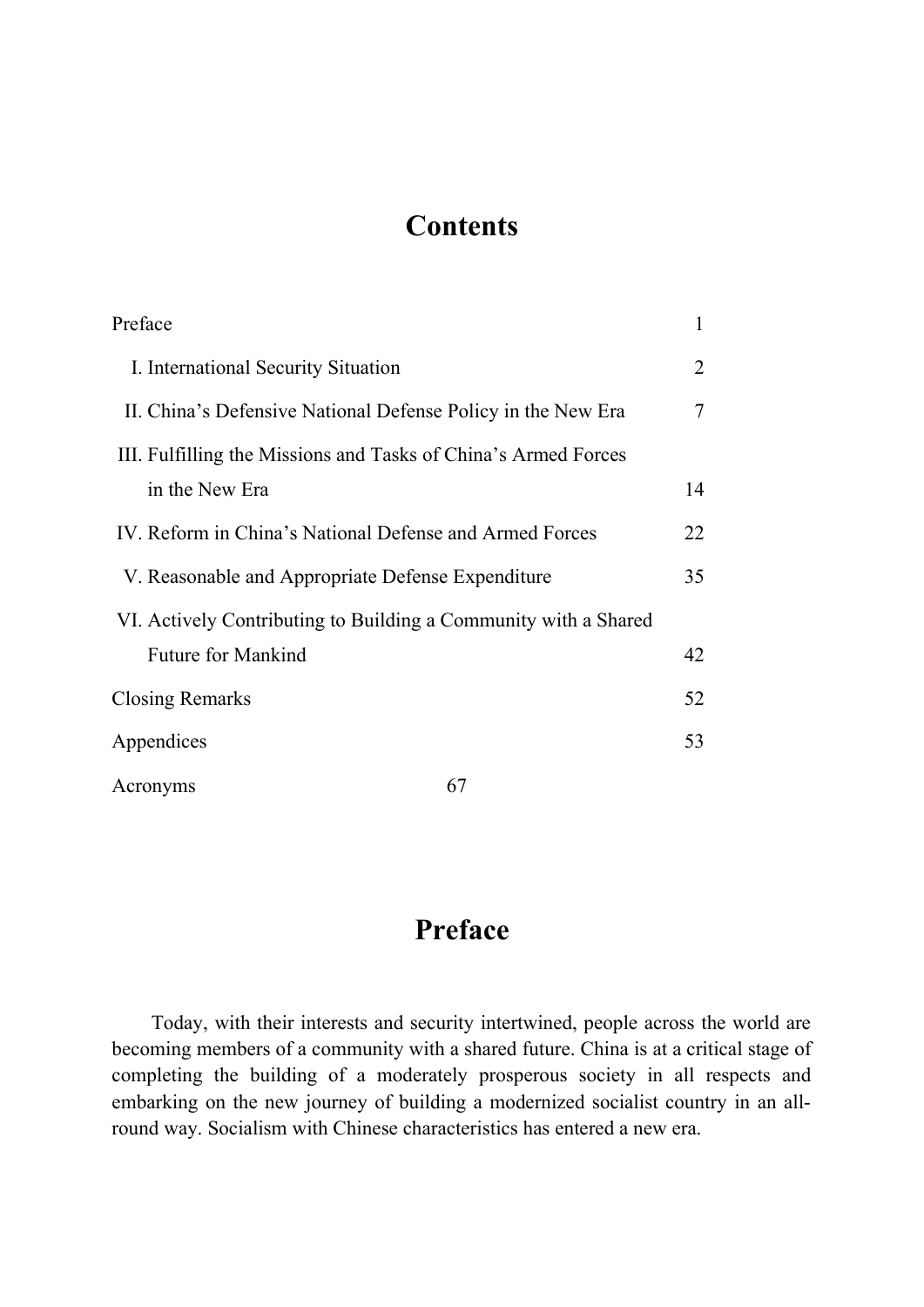The Chinese government is issuing *China's National Defense in the New Era* to expound on China's defensive national defense policy and explain the practice, purposes and significance of China's efforts to build a fortified national defense and a strong military, with a view to helping the international community better understand China's national defense.

## **I. International Security Situation**

The world today is undergoing profound changes unseen in a century. As economic globalization, the information society, and cultural diversification develop in an increasingly multi-polar world, peace, development and win-win cooperation remain the irreversible trends of the times. Nonetheless, there are prominent destabilizing factors and uncertainties in international security. The world is not yet a tranquil place.

#### **The International Strategic Landscape Is Going Through Profound Changes**

As the realignment of international powers accelerates and the strength of emerging markets and developing countries keeps growing, the configuration of strategic power is becoming more balanced. The pursuit of peace, stability and development has become a universal aspiration of the international community with forces for peace predominating over elements of war. However, international security system and order are undermined by growing hegemonism, power politics, unilateralism and constant regional conflicts and wars.

International strategic competition is on the rise. The US has adjusted its national security and defense strategies, and adopted unilateral policies. It has provoked and intensified competition among major countries, significantly increased its defense expenditure, pushed for additional capacity in nuclear, outer space, cyber and missile defense, and undermined global strategic stability. NATO has continued its enlargement, stepped up military deployment in Central and Eastern Europe, and conducted frequent military exercises. Russia is strengthening its nuclear and nonnuclear capabilities for strategic containment, and striving to safeguard its strategic security space and interests. The European Union (EU) is accelerating its security and defense integration to be more independent in its own security.

Global and regional security issues are on the increase. International arms control and disarmament efforts have suffered setbacks, with growing signs of arms races. The non-proliferation of weapons of mass destruction remains problematic. The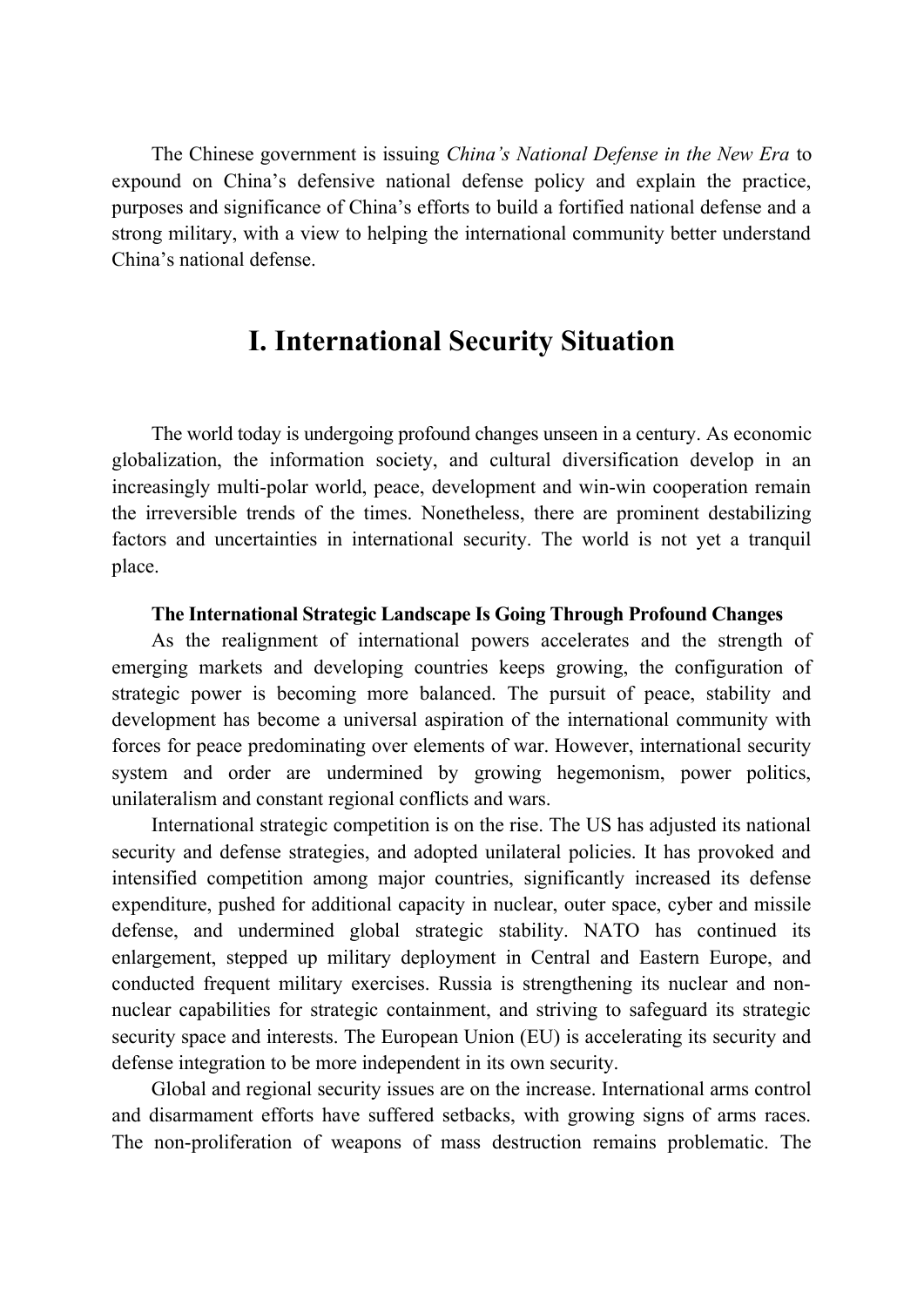international non-proliferation regime is compromised by pragmatism and double standards, and hence faces new challenges. Extremism and terrorism keep spreading. Non-traditional security threats involving cyber security, bio-security and piracy are becoming more pronounced. The Iranian nuclear issue has taken an unexpected turn, and there is no easy political solution to the Syrian issue. The security of individual countries is becoming increasingly intertwined, interlinked and interactive. No country can respond alone or stand aloof.

#### **The Asia-Pacific Security Situation Remains Generally Stable**

Asia-Pacific countries are increasingly aware that they are members of a community with shared destiny. Addressing differences and disputes through dialogue and consultation has become a preferred policy option for regional countries, making the region a stable part of the global landscape. The Shanghai Cooperation Organization (SCO) is forging a constructive partnership of non-alliance and nonconfrontation that targets no third party, expanding security and defense cooperation and creating a new model for regional security cooperation. The China-ASEAN Defense Ministers' Informal Meeting and the ASEAN Defense Ministers' Meeting Plus (ADMM-Plus) play positive roles in enhancing trust among regional countries through military exchanges and cooperation. The situation of the South China Sea is generally stable and improving as regional countries are properly managing risks and differences. Steady progress has been made in building a coordinated counterterrorism mechanism among the militaries of the regional countries. A balanced, stable, open and inclusive Asian security architecture continues to develop.

As the world economic and strategic center continues to shift towards the Asia-Pacific, the region has become a focus of major country competition, bringing uncertainties to regional security. The US is strengthening its Asia-Pacific military alliances and reinforcing military deployment and intervention, adding complexity to regional security. The deployment of the Terminal High Altitude Area Defense (THAAD) system in the Republic of Korea (ROK) by the US has severely undermined the regional strategic balance and the strategic security interests of regional countries. In an attempt to circumvent the post-war mechanism, Japan has adjusted its military and security policies and increased input accordingly, thus becoming more outward-looking in its military endeavors. Australia continues to strengthen its military alliance with the US and its military engagement in the Asia-Pacific, seeking a bigger role in security affairs.

Regional hotspots and disputes are yet to be resolved. Despite positive progress, the Korean Peninsula still faces uncertainty. South Asia is generally stable while conflicts between India and Pakistan flare up from time to time. Political reconciliation and reconstruction in Afghanistan is making progress in the face of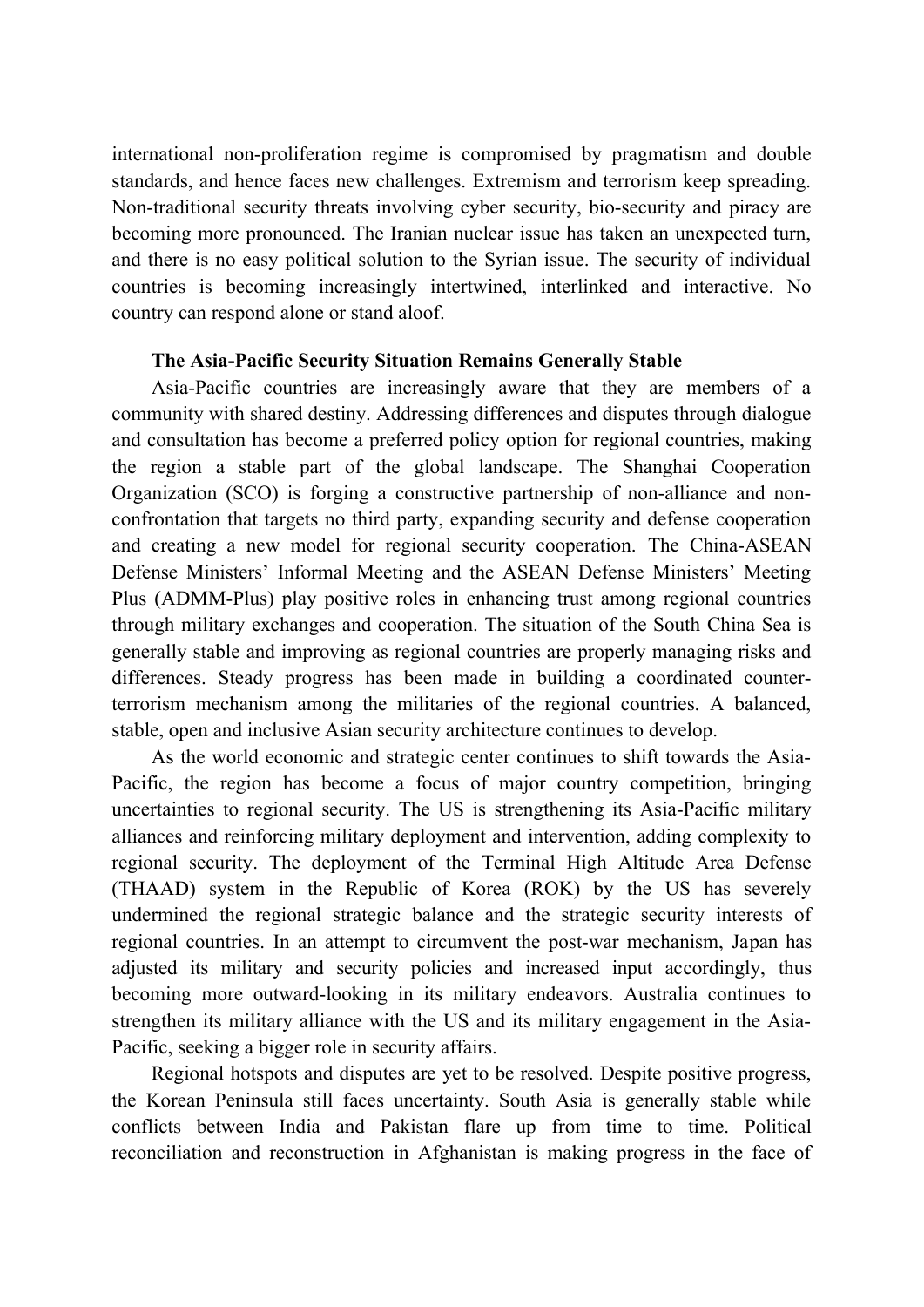difficulties. Problems still exist among regional countries, including disputes over territorial and maritime rights and interests, as well as discord for ethnic and religious reasons. Security hotspots rise from time to time in the region.

#### **China's Security Risks and Challenges Should Not Be Overlooked**

China continues to enjoy political stability, ethnic unity and social stability. There has been a notable increase in China's overall national strength, global influence, and resilience to risks. China is still in an important period of strategic opportunity for development. Nevertheless, it also faces diverse and complex security threats and challenges.

The fight against separatists is becoming more acute. The Taiwan authorities, led by the Democratic Progressive Party (DPP), stubbornly stick to "Taiwan independence" and refuse to recognize the *1992 Consensus*, which embodies the one-China principle. They have gone further down the path of separatism by stepping up efforts to sever the connection with the mainland in favor of gradual independence, pushing for *de jure* independence, intensifying hostility and confrontation, and borrowing the strength of foreign influence. The "Taiwan independence" separatist forces and their actions remain the gravest immediate threat to peace and stability in the Taiwan Strait and the biggest barrier hindering the peaceful reunification of the country. External separatist forces for "Tibet independence" and the creation of "East Turkistan" launch frequent actions, posing threats to China's national security and social stability.

China's homeland security still faces threats. Land territorial disputes are yet to be completely resolved. Disputes still exist over the territorial sovereignty of some islands and reefs, as well as maritime demarcation. Countries from outside the region conduct frequent close-in reconnaissance on China by air and sea, and illegally enter China's territorial waters and the waters and airspace near China's islands and reefs, undermining China's national security.

China's overseas interests are endangered by immediate threats such as international and regional turmoil, terrorism, and piracy. Chinese diplomatic missions, enterprises and personnel around the world have been attacked on multiple occasions. Threats to outer space and cyber security loom large and the threat of non-traditional security issues posed by natural disasters and major epidemics is on the rise.

#### **Global Military Competition Is Intensifying**

Major countries around the world are readjusting their security and military strategies and military organizational structures. They are developing new types of combat forces to seize the strategic commanding heights in military competition. The US is engaging in technological and institutional innovation in pursuit of absolute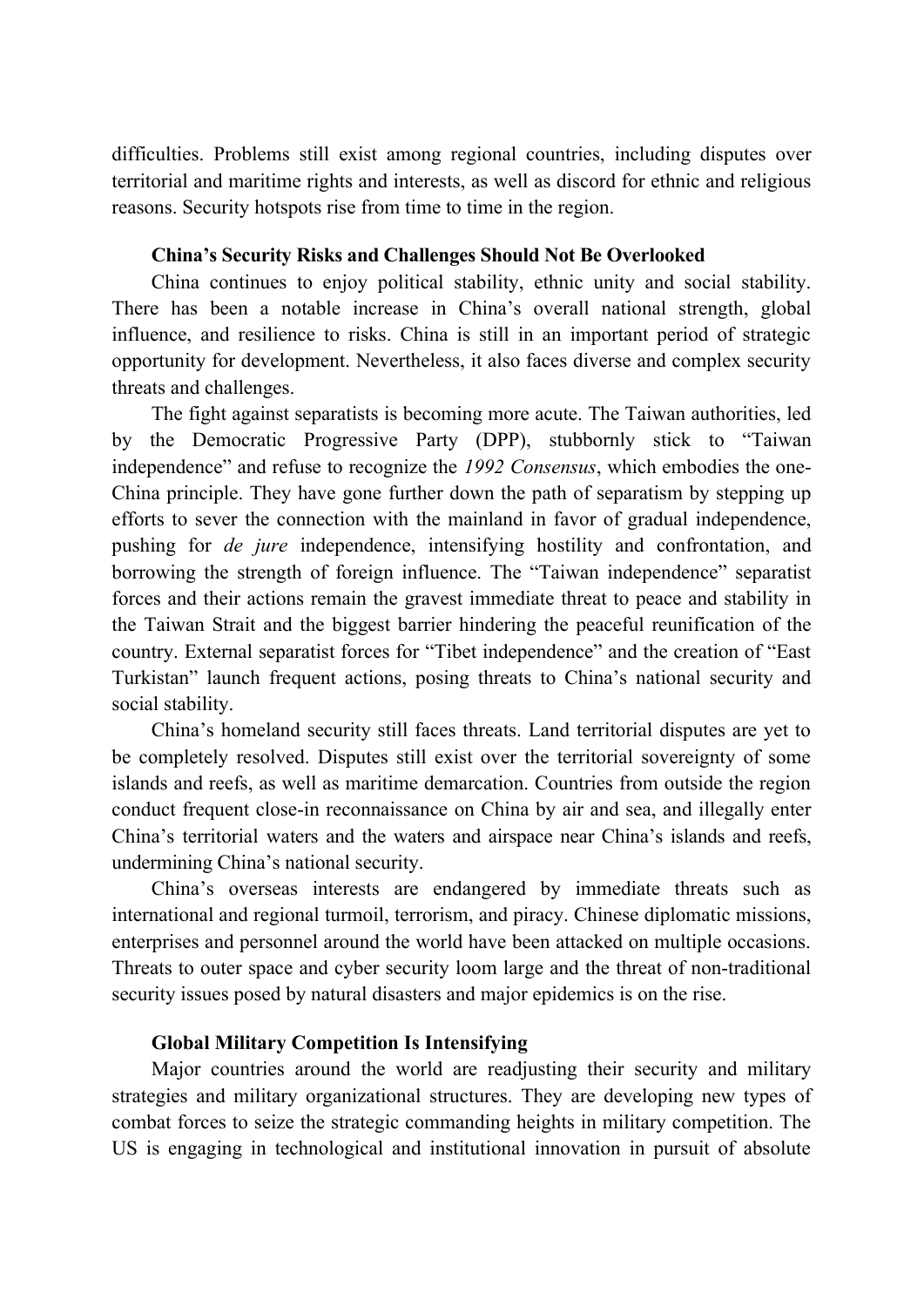military superiority. Russia is advancing its New Look military reform. Meanwhile, the UK, France, Germany, Japan and India are rebalancing and optimizing the structure of their military forces.

Driven by the new round of technological and industrial revolution, the application of cutting-edge technologies such as artificial intelligence (AI), quantum information, big data, cloud computing and the Internet of Things is gathering pace in the military field. International military competition is undergoing historic changes. New and high-tech military technologies based on IT are developing rapidly. There is a prevailing trend to develop long-range precision, intelligent, stealthy or unmanned weaponry and equipment. War is evolving in form towards informationized warfare, and intelligent warfare is on the horizon.

Great progress has been made in the Revolution in Military Affairs (RMA) with Chinese characteristics. However, the People's Liberation Army (PLA) has yet to complete the task of mechanization, and is in urgent need of improving its informationization. China's military security is confronted by risks from technology surprise and growing technological generation gap. Greater efforts have to be invested in military modernization to meet national security demands. The PLA still lags far behind the world's leading militaries.

## **II. China's Defensive National Defense Policy in the New Era**

The socialist system of China, the strategic decision to follow the path of peaceful development, the independent foreign policy of peace, and the best of cultural traditions – considering peace and harmony as fundamentals – determine that China will pursue a national defense policy that is defensive in nature.

#### **Resolutely Safeguarding China's Sovereignty, Security and Development Interests**

This is the fundamental goal of China's national defense in the new era.

China's national defense aims:

• to deter and resist aggression;

• to safeguard national political security, the people's security and social stability;

• to oppose and contain "Taiwan independence";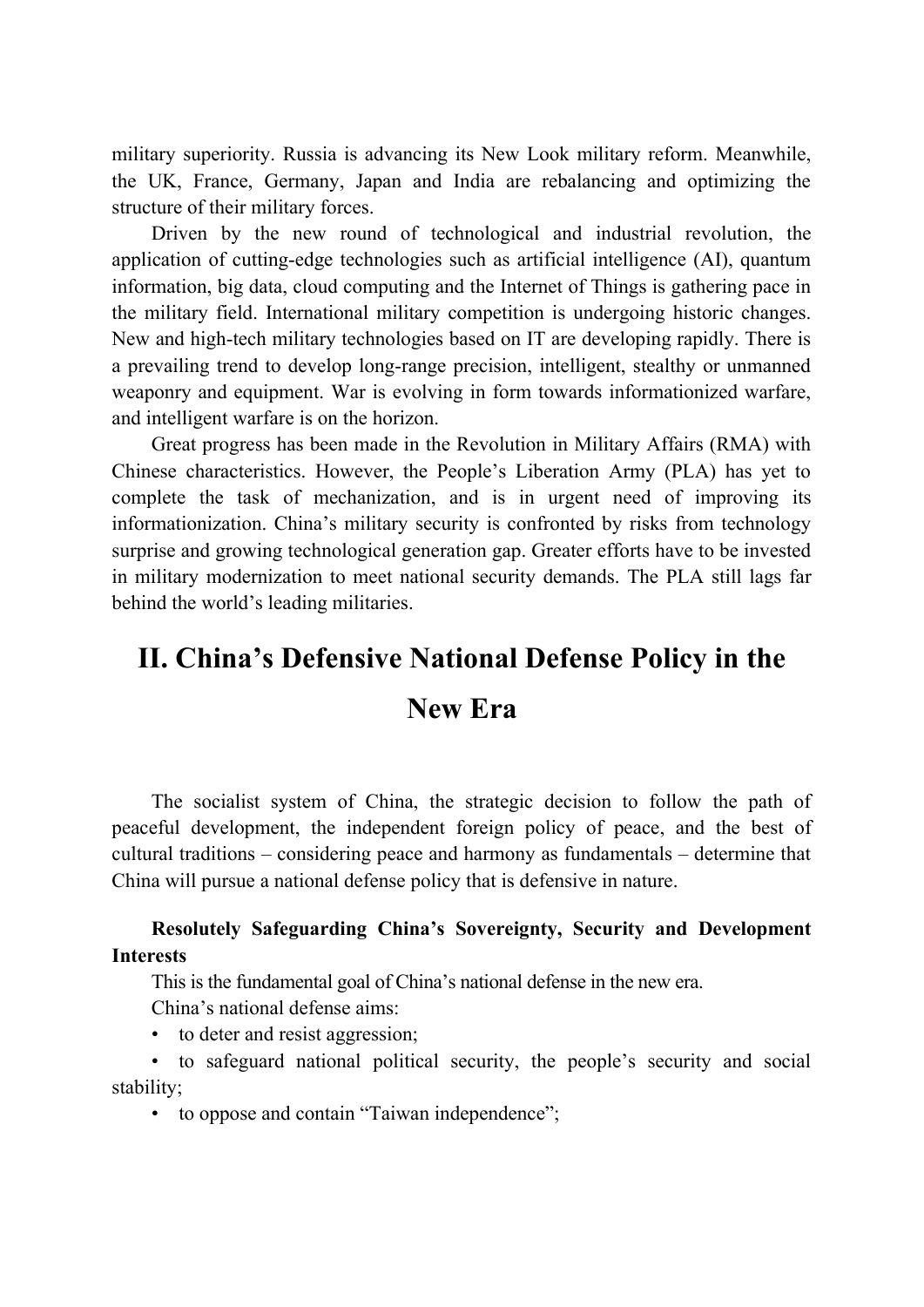• to crack down on proponents of separatist movements such as "Tibet independence" and the creation of "East Turkistan";

- to safeguard national sovereignty, unity, territorial integrity and security;
- to safeguard China's maritime rights and interests;

• to safeguard China's security interests in outer space, electromagnetic space and cyberspace;

- to safeguard China's overseas interests; and
- to support the sustainable development of the country.

China resolutely safeguards its national sovereignty and territorial integrity. The South China Sea islands and Diaoyu Islands are inalienable parts of the Chinese territory. China exercises its national sovereignty to build infrastructure and deploy necessary defensive capabilities on the islands and reefs in the South China Sea, and to conduct patrols in the waters of Diaoyu Islands in the East China Sea. China is committed to resolving related disputes through negotiations with those states directly involved on the basis of respecting historical facts and international law. China continues to work with regional countries to jointly maintain peace and stability. It firmly upholds freedom of navigation and overflight by all countries in accordance with international law and safeguards the security of sea lines of communication (SLOCs).

To solve the Taiwan question and achieve complete reunification of the country is in the fundamental interests of the Chinese nation and essential to realizing national rejuvenation. China adheres to the principles of "peaceful reunification", and "one country, two systems", promotes peaceful development of cross-Strait relations, and advances peaceful reunification of the country. Meanwhile, China resolutely opposes any attempts or actions to split the country and any foreign interference to this end. China must be and will be reunited. China has the firm resolve and the ability to safeguard national sovereignty and territorial integrity, and will never allow the secession of any part of its territory by anyone, any organization or any political party by any means at any time. We make no promise to renounce the use of force, and reserve the option of taking all necessary measures. This is by no means targeted at our compatriots in Taiwan, but at the interference of external forces and the very small number of "Taiwan independence" separatists and their activities. The PLA will resolutely defeat anyone attempting to separate Taiwan from China and safeguard national unity at all costs.

#### **Never Seeking Hegemony, Expansion or Spheres of Influence**

This is the distinctive feature of China's national defense in the new era.

Though a country may become strong, bellicosity will lead to its ruin. The Chinese nation has always loved peace. Since the beginning of modern times, the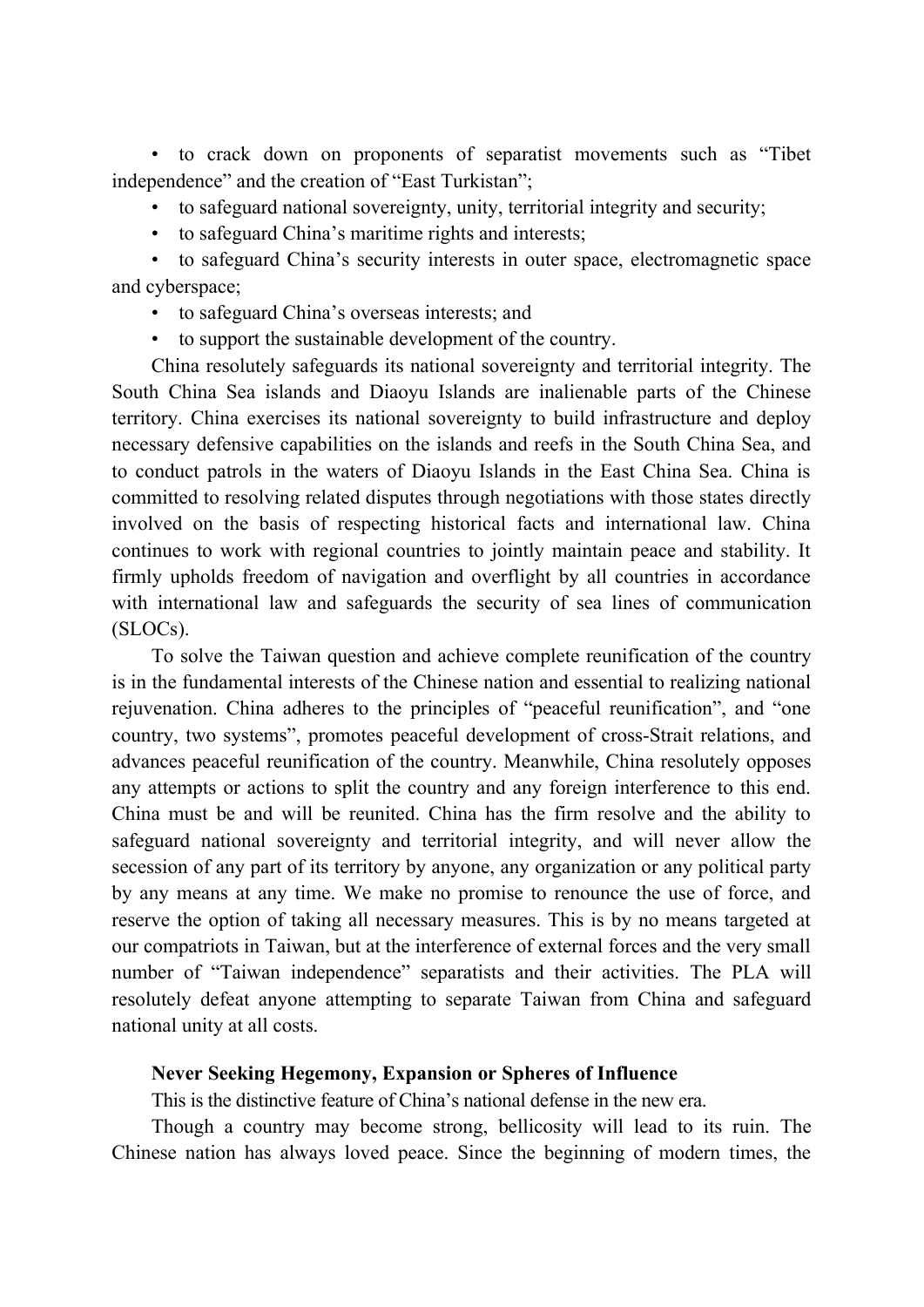Chinese people have suffered from aggressions and wars, and have learned the value of peace and the pressing need for development. Therefore, China will never inflict such sufferings on any other country. Since its founding 70 years ago, the People's Republic of China (PRC) has never started any war or conflict. Since the introduction of reform and opening-up, China has been committed to promoting world peace, and has voluntarily downsized the PLA by over 4 million troops. China has grown from a poor and weak country to be the world's second largest economy neither by receiving handouts from others nor by engaging in military expansion or colonial plunder. Instead, it has developed through its people's hard work and its efforts to maintain peace. China has made every effort to create favorable conditions for its development through maintaining world peace, and has equally endeavored to promote world peace through its own development. China sincerely hopes that all countries will choose the path of peaceful development and jointly prevent conflicts and wars.

China is committed to developing friendly cooperation with all countries on the basis of the Five Principles of Peaceful Coexistence. It respects the rights of all peoples to independently choose their own development path, and stands for the settlement of international disputes through equal dialogue, negotiation and consultation. China is opposed to interference in the internal affairs of others, abuse of the weak by the strong, and any attempt to impose one's will on others. China advocates partnerships rather than alliances and does not join any military bloc. It stands against aggression and expansion, and opposes arbitrary use or threat of arms. The development of China's national defense aims to meet its rightful security needs and contribute to the growth of the world's peaceful forces. History proves and will continue to prove that China will never follow the beaten track of big powers in seeking hegemony. No matter how it might develop, China will never threaten any other country or seek any sphere of influence.

#### **Implementing the Military Strategic Guideline for a New Era**

This is the strategic guidance for China's national defense in the new era.

The military strategic guideline for a new era adheres to the principles of defense, self-defense and post-strike response, and adopts active defense. It keeps to the stance that "we will not attack unless we are attacked, but we will surely counterattack if attacked", places emphasis on both containing and winning wars, and underscores the unity of strategic defense and offense at operational and tactical levels.

Implementing the military strategic guideline for a new era, China's armed forces strive to keep in alignment with and contribute to the general strategies of the Communist Party of China (CPC) and the country, adopt a holistic approach to national security, strengthen the awareness of potential dangers, crises and wars, and actively adapt to the new landscape of strategic competition, the new demands of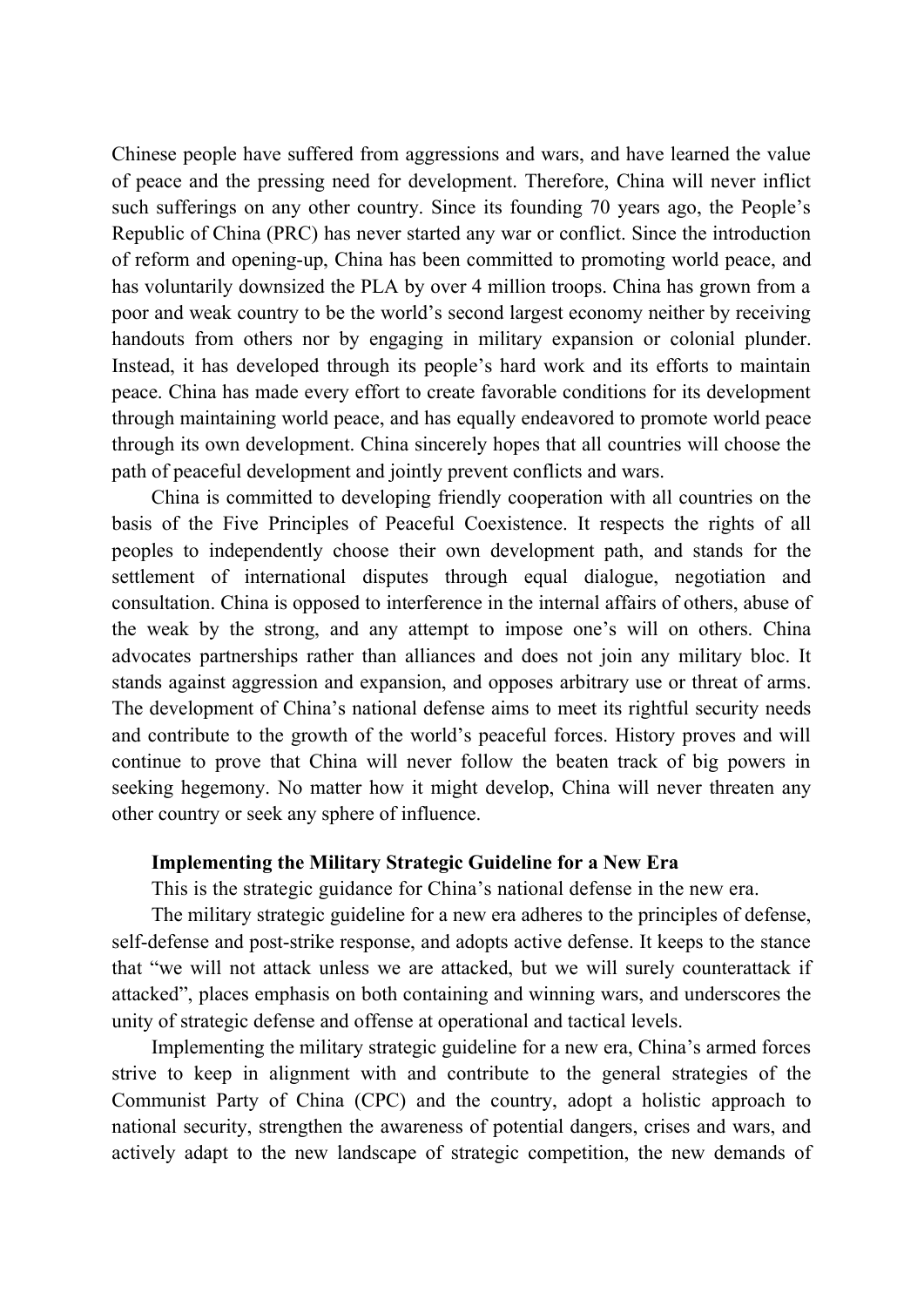national security, and new developments in modern warfare, so as to effectively fulfill their tasks and missions in the new era.

To respond to the security threats facing the country, China's armed forces take solid steps to strengthen military preparedness and comprehensively enhance combat capabilities for the new era. Efforts have been made to build the military strategy into a balanced and stable one for the new era, which focuses on defense and coordinates multiple domains. Based on the idea that China's national defense is the responsibility of all Chinese people, China's armed forces give full play to the overall power of the people's war by innovating in its strategies, tactics and measures.

China is always committed to a nuclear policy of no first use of nuclear weapons at any time and under any circumstances, and not using or threatening to use nuclear weapons against non-nuclear-weapon states or nuclear-weapon-free zones unconditionally. China advocates the ultimate complete prohibition and thorough destruction of nuclear weapons. China does not engage in any nuclear arms race with any other country and keeps its nuclear capabilities at the minimum level required for national security. China pursues a nuclear strategy of selfdefense, the goal of which is to maintain national strategic security by deterring other countries from using or threatening to use nuclear weapons against China.

#### **Continuing to Strengthen the Military in the Chinese Way**

This is the path forward for China's national defense in the new era.

Building a fortified national defense and a strong military commensurate with the country's international standing and its security and development interests is a strategic task for China's socialist modernization. Drawing lessons from history, China strengthens its national defense and military to provide security guarantee for its peaceful development.

To strengthen China's national defense and military in the new era, it is imperative to comprehensively implement Xi Jinping's thinking on strengthening the military, thoroughly deliver on Xi Jinping's thinking on military strategy, continue to enhance the political loyalty of the armed forces, strengthen them through reform and technology, run them in accordance with the law, and focus on the capabilities to fight and win. Efforts will be made to advance the integrated development of mechanization and informationization, speed up the development of intelligent military, create a modernized military force structure with Chinese characteristics, improve and develop socialist military institutions with Chinese features, and constantly enhance the capabilities to fulfill the missions and tasks in the new era.

The strategic goals for the development of China's national defense and military in the new era are: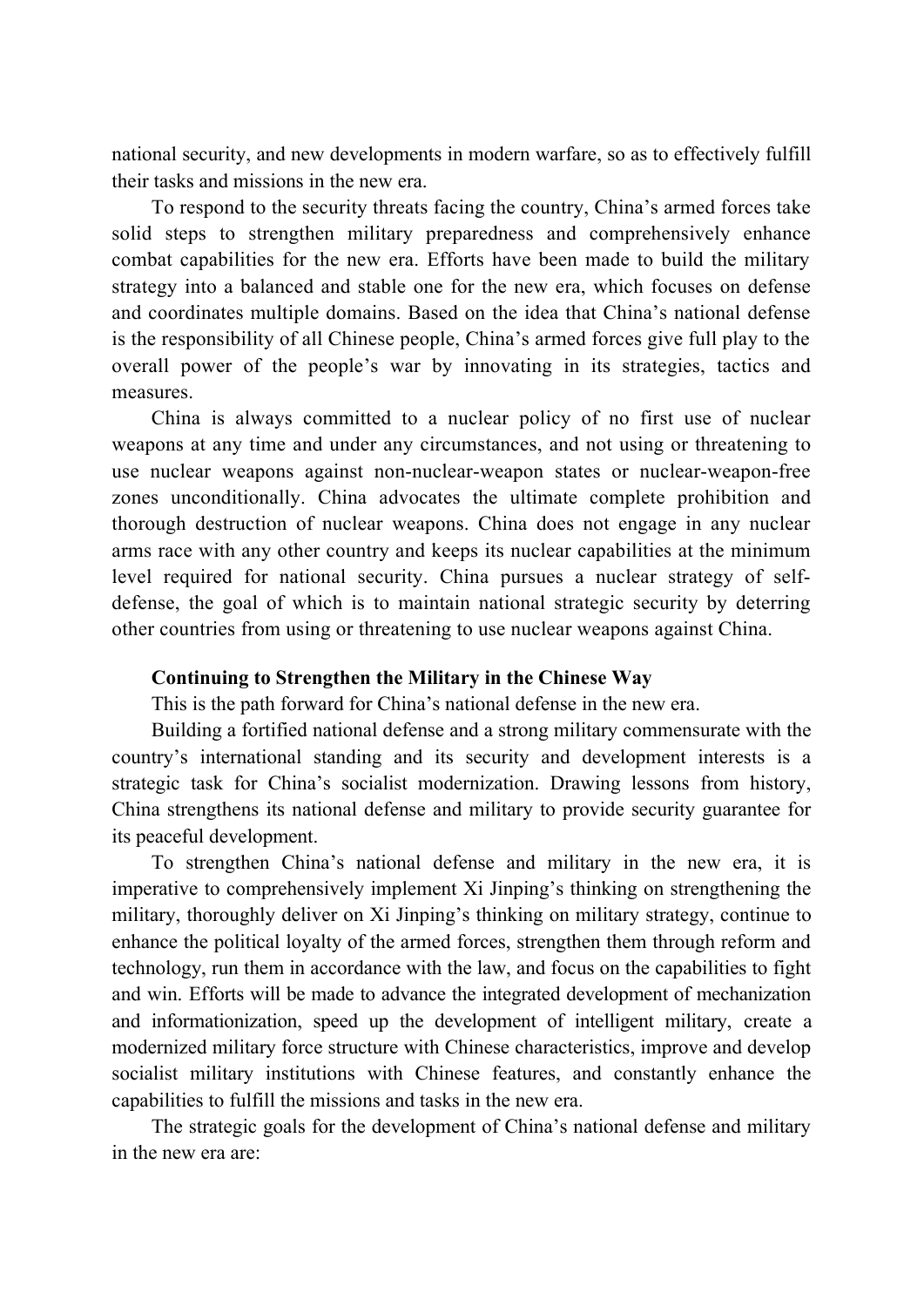• to generally achieve mechanization by the year 2020 with significantly enhanced informationization and greatly improved strategic capabilities;

• to comprehensively advance the modernization of military theory, organizational structure, military personnel, and weaponry and equipment in step with the modernization of the country and basically complete the modernization of national defense and the military by 2035; and

• to fully transform the people's armed forces into world-class forces by the mid-21st century.

#### **In the Service of Building of a Community with a Shared Future for Mankin d**

This is the global significance of China's national defense in the new era.

The dream of the Chinese people is closely connected with the dreams of peoples around the world. Peace, stability and prosperity in China present opportunities and benefits to the rest of the world. A strong military of China is a staunch force for world peace, stability and the building of a community with a shared future for mankind.

China's armed forces advocate common, comprehensive, cooperative and sustainable security, uphold justice while pursuing shared interests, and actively participate in the reform of global security governance system. Efforts are made to deepen bilateral and multilateral security cooperation, promote a coordinated, inclusive and complementary cooperation among security mechanisms, and contribute to a security architecture featuring equality, mutual trust, fairness, justice, joint contribution and shared benefits.

Committed to the principle of win-win cooperation, China's armed forces will fulfill their international responsibilities and obligations, and provide more public security goods to the international community to the best of their capacity. They actively participate in the UN peacekeeping operations (UNPKOs), vessel protection operations, and international efforts in humanitarian assistance and disaster relief (HADR), strengthen international cooperation in arms control and non-proliferation, play a constructive role in the political settlement of hotspot issues, jointly maintain the security of international passages, and make concerted efforts to respond to global challenges such as terrorism, cyber security and major natural disasters, thus making a positive contribution to building a community with a shared future for mankind.

## **III. Fulfilling the Missions and Tasks of China's Armed**

**Forces in the New Era**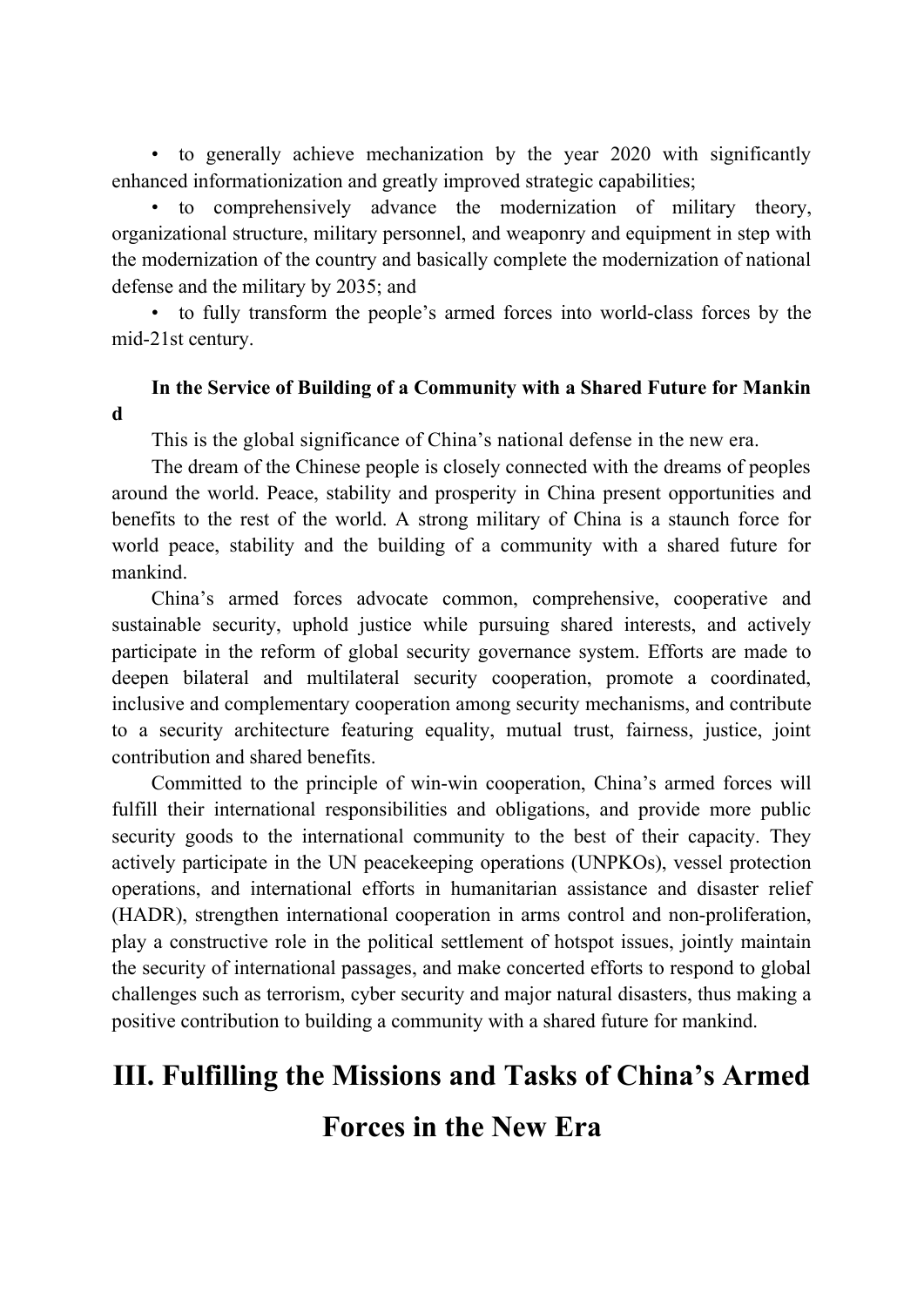In the new era, to meet the strategic demands of national security and development, China's armed forces firmly implement the missions and tasks entrusted by the CPC and the people. They endeavor to provide strategic support for consolidating the leadership of the CPC and the socialist system, safeguarding national sovereignty, unity and territorial integrity, protecting China's overseas interests, and promoting world peace and development.

#### **Safeguarding National Territorial Sovereignty and Maritime Rights and Int erests**

China has a land border of more than 22,000 km and a coastline of over 18,000 km, China surpasses most of countries in the number of neighboring countries, the length of land border, and the complexity of maritime security. Therefore, it is a daunting task for China to safeguard its territorial sovereignty, maritime rights and interests, and national unity.

China's armed forces maintain a rigorous guard against encroachment, infiltration, sabotage or harassment so as to safeguard border security and stability. China has signed border cooperation agreements with 9 neighboring countries and set up border meeting mechanisms with 12 countries. China's armed forces have established mechanisms for exchanges with neighboring countries at three levels: national defense ministry, Theater Commands (TCs), and border troops. They conduct regular friendly mutual visits, working meetings, joint patrols and joint exercises targeting transnational crime with their foreign counterparts. They work together with Kazakhstan, Kyrgyzstan, Russia and Tajikistan to implement the border disarmament treaty. They strive to promote stability and security along the border with India, and take effective measures to create favorable conditions for the peaceful resolution of the Donglang (Doklam) standoff. They enhance control along the border with Afghanistan to guard against the infiltration of terrorists. They strengthen security management along the border with Myanmar, so as to secure stability and public safety in the border areas. Since 2012, China's border troops have completed over 3,300 joint patrols and conducted over 8,100 border meetings with their foreign counterparts. They have cleared mines from 58 square kilometers of land, closed 25 square kilometers of landmine area, and disposed of 170,000 explosive devices such as landmines along the borders with Vietnam and Myanmar.

China's armed forces defend important waters, islands and reefs in the East China Sea, the South China Sea and the Yellow Sea, acquire full situation awareness of adjacent waters, conduct joint rights protection and law enforcement operations, properly handle maritime and air situations, and resolutely respond to security threats, infringements and provocations on the sea. Since 2012, China's armed forces have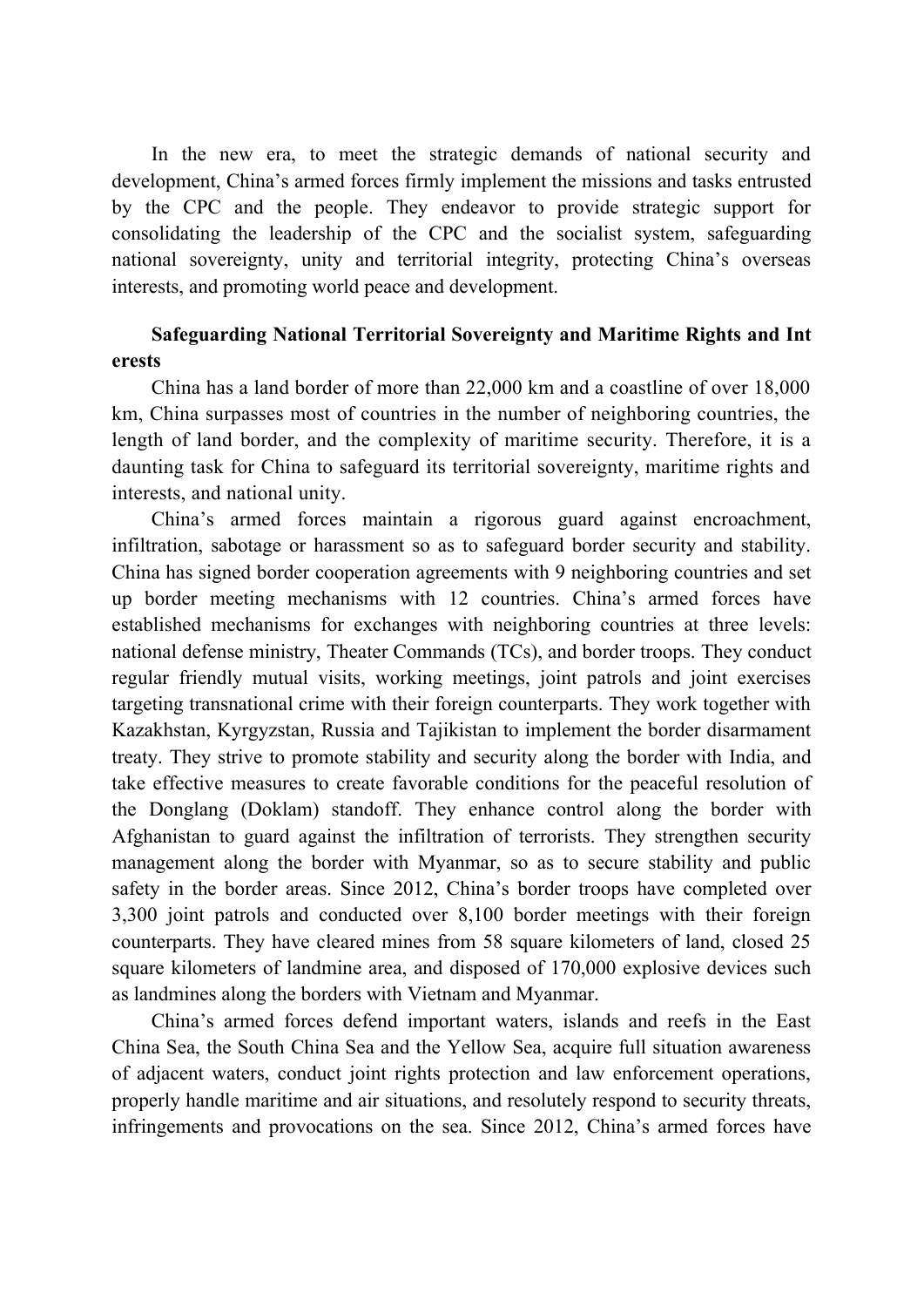deployed vessels on over 4,600 maritime security patrols and 72,000 rights protection and law enforcement operations, and safeguarded maritime peace, stability and order.

China's armed forces conduct air defense, reconnaissance and early warning, monitor China's territorial air and peripheral air space, carry out alert patrols and combat takeoff, and effectively respond to emergencies and threats to maintain order and security in the air.

Aiming at safeguarding national unity, China's armed forces strengthen military preparedness with emphasis on the sea. By sailing ships and flying aircraft around Taiwan, the armed forces send a stern warning to the "Taiwan independence" separatist forces.

#### **Maintaining Combat Readiness**

Maintaining combat readiness is an important assurance of effective response to security threats and fulfillment of tasks. The Central Military Commission (CMC) and the TCs' joint operations commands perform combat readiness duties strictly, and conduct regular inspections and drills to ensure combat readiness at all times. Consistent efforts are made to improve the capabilities of joint operations command to exercise reliable and efficient command over emergency responses, and to effectively accomplish urgent, tough and dangerous tasks. In 2018, the CMC conducted surprise inspections throughout the armed forces and organized readiness drills for the units, covering 21 provinces, autonomous regions and municipalities directly under the central government, and parts of the East China Sea and South China Sea.

The PLA and the People's Armed Police Force (PAP) give greater priority to combat readiness. Efforts are made to strictly act on relevant regulations and procedures, fulfill readiness duties, conduct targeted exercises and training, and maintain standardized order, with a view to staying ready to act when required and effectively carrying out readiness (combat) duties.

#### **Carrying Out Military Training in Real Combat Conditions**

Military training is the basic practice of the armed forces in peacetime. China's armed forces put military training in an important position and take combat effectiveness as the sole and fundamental criterion. In order to enhance realistic training, they optimize the policy framework and criteria in this respect, establish and improve the relevant supervision system, conduct supervision on military training for emergencies and combat across the services, implement the responsibility system for training and readiness, and organize extensive contests and competitions to encourage officers and soldiers to step up military training.

Military training in real combat conditions across the armed forces is in full swing. Since 2012, China's armed forces have carried out extensive mission-oriented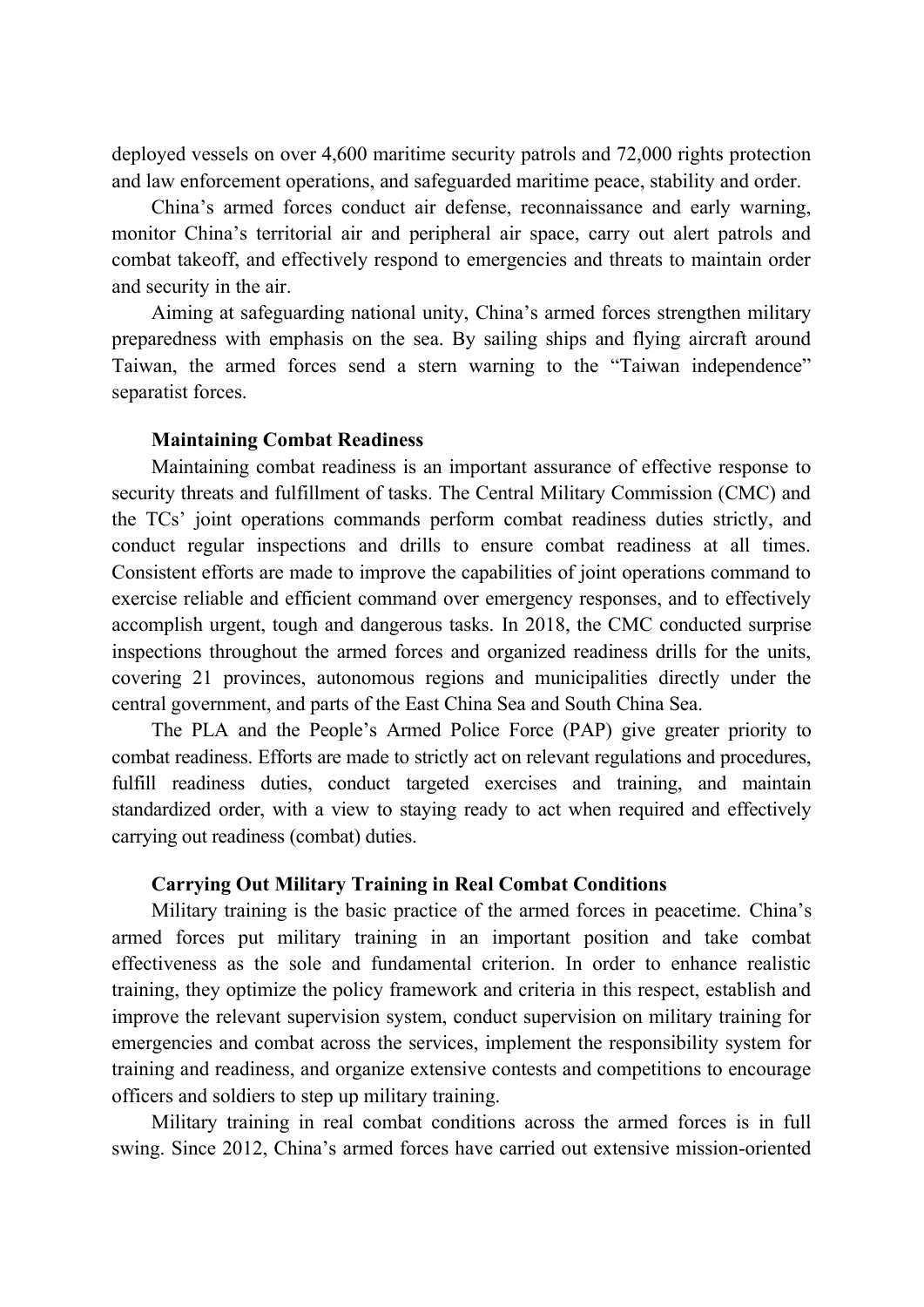training tailored to the specific needs of different strategic directions and exercises of all services and arms, including 80 joint exercises at and above brigade/division level.

The TCs have strengthened their leading role in joint training and organized serial joint exercises codenamed *the East*, *the South*, *the West*, *the North* and *the Central*, to improve joint combat capabilities.

The PLA Army (PLAA) has organized training competitions and conducted live exercises codenamed *Stride* and *Firepower*. The PLA Navy (PLAN) has extended training to the far seas and deployed the aircraft carrier task group for its first far seas combat exercise in the West Pacific. It has organized naval parades in the South China Sea and the waters and airspace near Qingdao, and conducted a series of live force-onforce exercises codenamed *Mobility* and systematic all-elements exercises. The PLA Air Force (PLAAF) has strengthened systematic and all-airspace training based on operational plans. It has conducted combat patrols in the South China Sea and security patrols in the East China Sea, and operated in the West Pacific. It has completed a series of regular system-vs.-system exercises such as *Red Sword*. The PLA Rocket Force (PLARF) has organized force-on-force evaluation-oriented training and training based on operational plans at brigade and regiment levels, strengthened training for joint strikes, and completed regular exercises such as *Heavenly Sword*. The PLA Strategic Support Force (PLASSF) has made active efforts to integrate into the joint operations systems. It has carried out confrontational training in new domains and trained for emergencies and combats. The PLA Joint Logistic Support Force (PLAJLSF) has striven to align itself with the joint operations systems, and conducted exercises such as *Joint Logistics Mission 2018.* The PAP has developed to meet the requirements of nationwide coverage, effective connectivity, all-area response and integrated functions, and conducted a series of exercises including *Guard.*

#### **Safeguarding Interests in Major Security Fields**

Nuclear capability is the strategic cornerstone to safeguarding national sovereignty and security. China's armed forces strengthen the safety management of nuclear weapons and facilities, maintain the appropriate level of readiness and enhance strategic deterrence capability to protect national strategic security and maintain international strategic stability.

Outer space is a critical domain in international strategic competition. Outer space security provides strategic assurance for national and social development. In the interest of the peaceful use of outer space, China actively participates in international space cooperation, develops relevant technologies and capabilities, advances holistic management of space-based information resources, strengthens space situation awareness, safeguards space assets, and enhances the capacity to safely enter, exit and openly use outer space.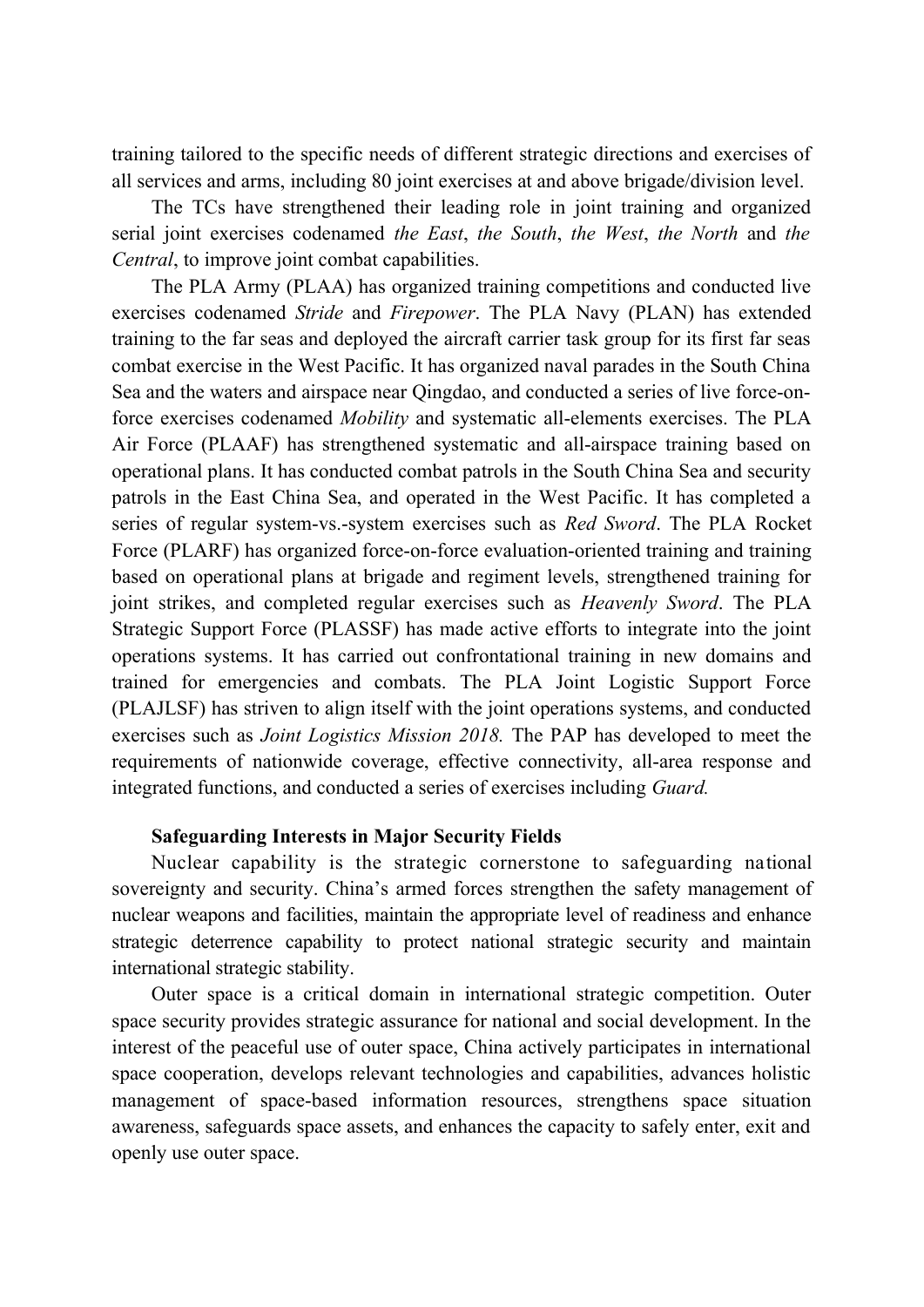Cyberspace is a key area for national security, economic growth and social development. Cyber security remains a global challenge and poses a severe threat to China. China's armed forces accelerate the building of their cyberspace capabilities, develop cyber security and defense means, and build cyber defense capabilities consistent with China's international standing and its status as a major cyber country. They reinforce national cyber border defense, and promptly detect and counter network intrusions. They safeguard information and cyber security, and resolutely maintain national cyber sovereignty, information security and social stability.

#### **Countering Terrorism and Maintaining Stability**

China firmly opposes all forms of terrorism and extremism. As mandated by law, China's armed forces participate in operations for maintaining social order, prevent and combat violence and terrorism, safeguard political security and social stability, and secure the public's right to live and work in peace.

The PAP fulfills missions such as guarding key targets, on-site security protection, setting check points on key passages, and armed urban patrols. In accordance with the law, the PAP supports civil authorities in law enforcement operations to combat criminal gangs and terrorist activities, actively participates in the maintenance of public order, and prevents and responds to potential threats to China's political security and social order, thus making a significant contribution to the Peaceful China initiative. Since 2012, the PAP has deployed large numbers of troops annually in security duties, counter-terrorism, emergency response, and maritime rights protection and law enforcement. It has completed around 10,000 security assignments during major events such as the G20 Summit, the APEC Economic Leaders' Meeting, the Belt and Road Forum for International Cooperation, the BRICS Leaders Meeting, and the SCO Qingdao Summit, and participated in the response to 671 hostage situations, incidents of severe violence, and terrorist attacks. Since 2014, the PAP has assisted the government of Xinjiang Uygur Autonomous Region in taking out 1,588 violent terrorist gangs and capturing 12,995 terrorists.

The PLA supports the civil authorities in maintaining social stability, provides security for major events, and responds to emergencies in accordance with the law. It is mainly tasked with missions such as counter-terrorism, NBCE detection and test, medical relief, and transport support. It disposes of potential safety hazards in the waters and protects security in the air over and around major event venues.

#### **Protecting China's Overseas Interests**

Overseas interests are a crucial part of China's national interests. One of the missions of China's armed forces is to effectively protect the security and legitimate rights and interests of overseas Chinese people, organizations and institutions.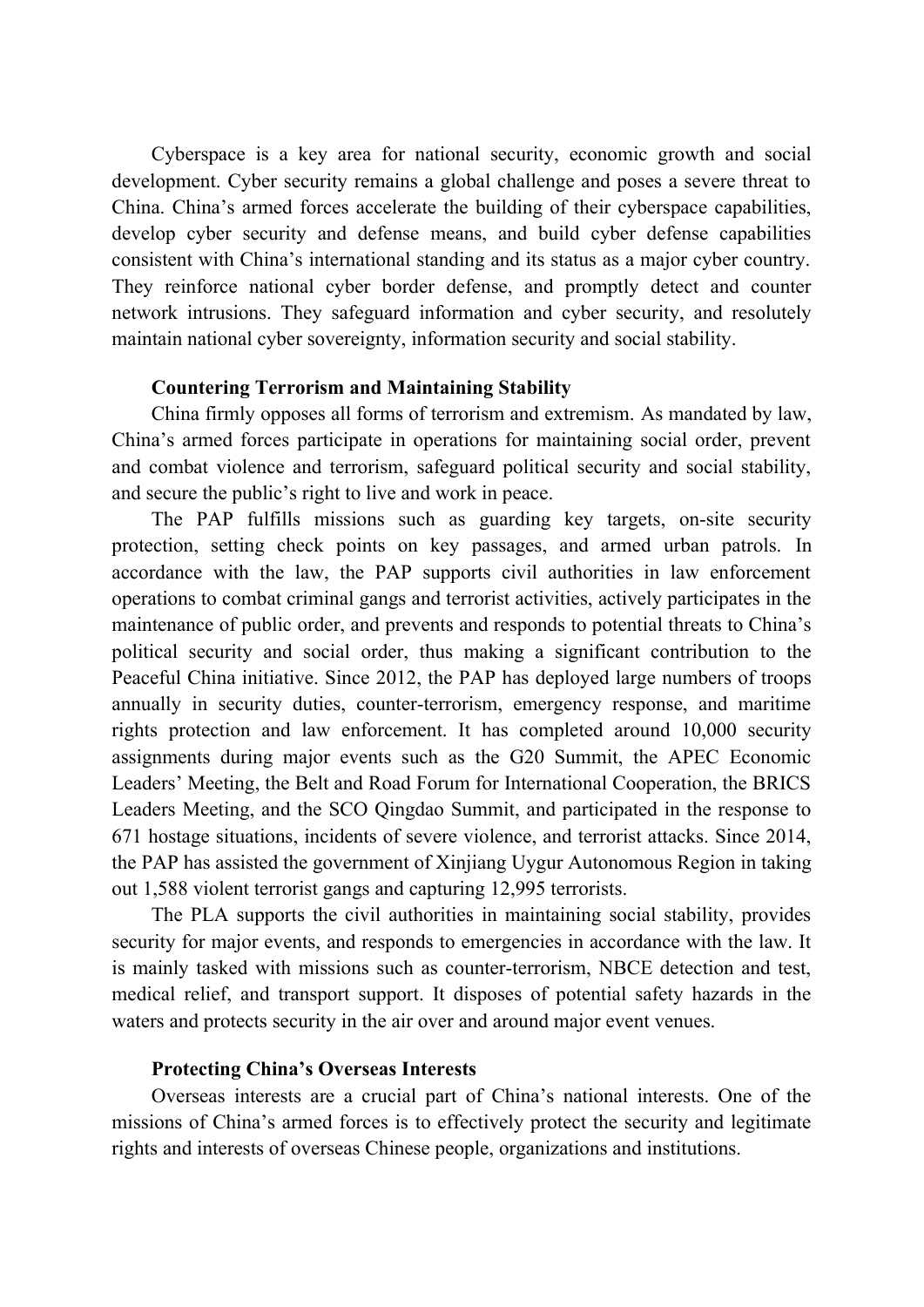The PLA actively promotes international security and military cooperation and refines relevant mechanisms for protecting China's overseas interests. To address deficiencies in overseas operations and support, it builds far seas forces, develops overseas logistical facilities, and enhances capabilities in accomplishing diversified military tasks. The PLA conducts vessel protection operations, maintains the security of strategic SLOCs, and carries out overseas evacuation and maritime rights protection operations.

In August 2017, the PLA Djibouti Support Base entered service. The base has provided equipment for the maintenance of four escort task groups, offered medical services for over 100 officers and sailors on board, conducted joint medical exercises with foreign militaries, and donated over 600 teaching aids to local schools.

When the security situation in Yemen deteriorated in March 2015, a PLAN escort task group sailed to the Gulf of Aden, berthed for the first time directly in an engagement area, and evacuated 621 Chinese citizens and 279 foreign citizens from 15 countries including Pakistan, Ethiopia, Singapore, Italy, Poland, Germany, Canada, the UK, India and Japan.

#### **Participating in Disaster Rescue and Relief**

Participating in national development and protecting the public's rights to work in peace are the responsibilities of China's armed forces mandated by the Constitution of the PRC. As stipulated in the *Regulations on Participation in Emergency Rescue and Disaster Relief by China's Armed Forces*, China's armed forces are mainly tasked with rescuing, transferring and evacuating trapped populations; ensuring the security of important targets; salvaging and transporting important materials; conducting specialized operations such as restoration of transport facilities including roads, bridges and tunnels, maritime search and rescue, NBC rescue, epidemic control and medical relief; eliminating or controlling other major threats, dangerous situations and disasters; and supporting civil authorities in post-disaster reconstruction.

Since 2012, the PLA and the PAP have deployed 950,000 soldiers, 1.41 million militia, 190,000 vehicles and items of equipment, and sortied 26,000 vessels and 820 aircraft in emergency response and disaster relief. They have participated in rescue and relief efforts such as the earthquake in Ludian County of Yunnan Province, the rainstorm and flood in the middle and lower reaches of the Yangtze River, and the removal of the barrier lake in the Yarlung Zangbo River. They have assisted local governments to rescue and transfer over 5 million people, treated over 210,000 patients, transported over 360,000 tons of goods, and reinforced over 3,600 km of levees. In 2017, the PLA Macao Garrison sent 2,631 soldiers and over 160 vehicles to assist the government of Macao Special Administrative Region in its relief efforts in the wake of Typhoon Hato.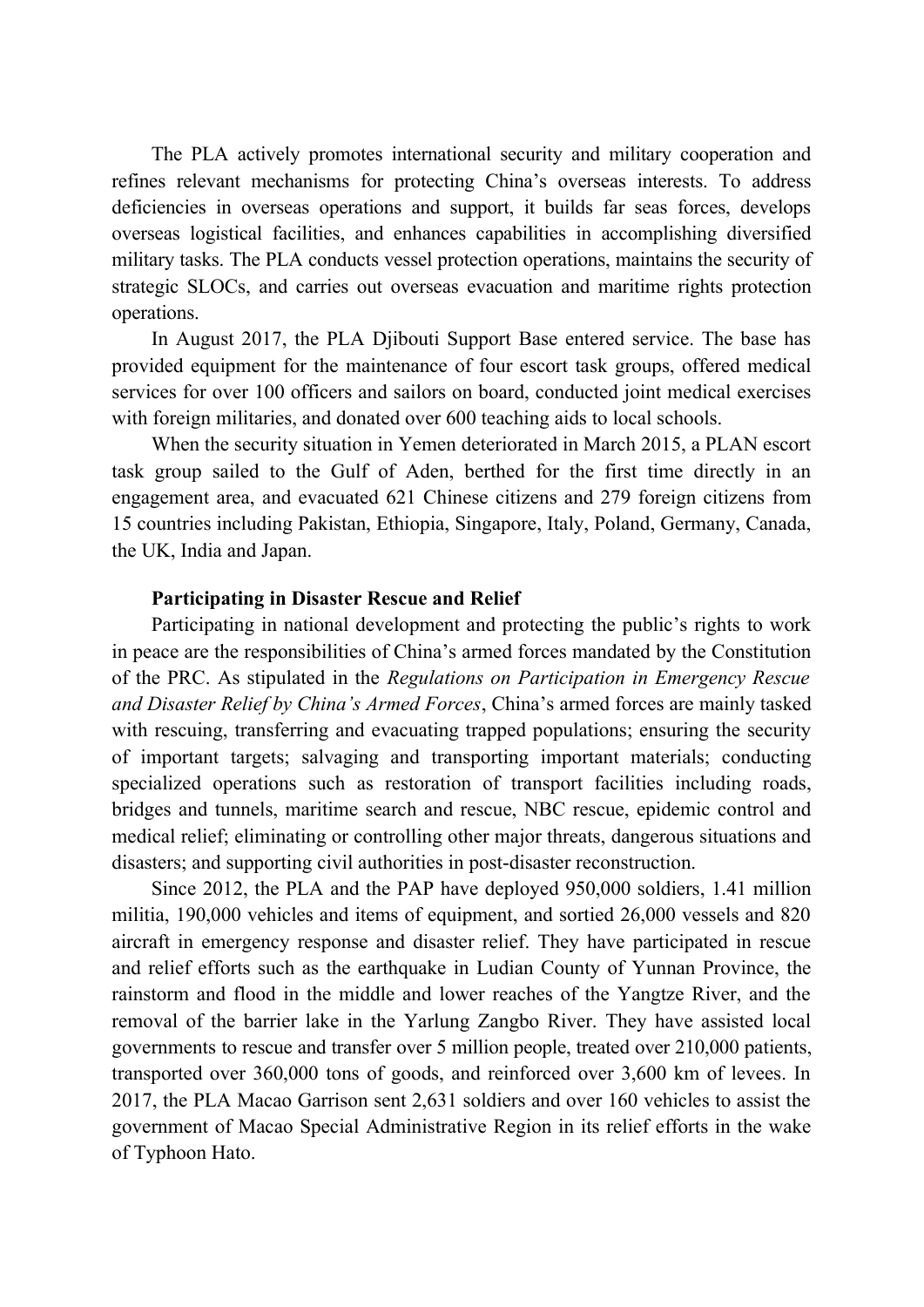## **IV. Reform in China's National Defense and Armed Fo rces**

The history of the people's armed forces is a history of reform and innovation. In the new era, China is advancing defense and military modernization across the board and deepening reform in national defense and armed forces in all respects, with a focus on removing institutional barriers and solving structural and policy-related problems to adapt to the trends of worldwide RMA and the demands of national security. Historic strides have been made in strengthening the armed forces.

#### **Reforming the Leadership and Command System**

The reform in the leadership and command system is a significant measure in response to the call of a modern and specialized military capable of fighting and winning wars in the information age, aiming to improve the operational effectiveness and development efficiency of the military. Adhering to the general principle of "the CMC exercising overall leadership, the TCs responsible for military operations and the services focusing on developing capabilities", the PLA endeavors to enhance the CMC's centralized and unified leadership and its functions of strategic command and strategic management. The PLA has dismantled the long-established systems of general departments, military area commands (MAC) and the force composition with a dominating land force, and established new leadership, management and operational command systems.

*Reorganizing and establishing new CMC functional organs*. To optimize the functional and institutional setup of the CMC organs, the former General Staff Headquarters, General Political Department, General Logistics Department and General Armaments Department have been reshuffled into 15 organs under the centralized CMC leadership to advise, execute and serve. Thus, the chains of command, development, management and supervision are more streamlined, and the responsibilities of decision-making, planning, execution and assessment are more properly delegated.

*Improving the leadership and management system for services and arms*. The PLA has:

• Established the PLAA leading organs by integrating the functions of the former general departments concerning the development of the land force;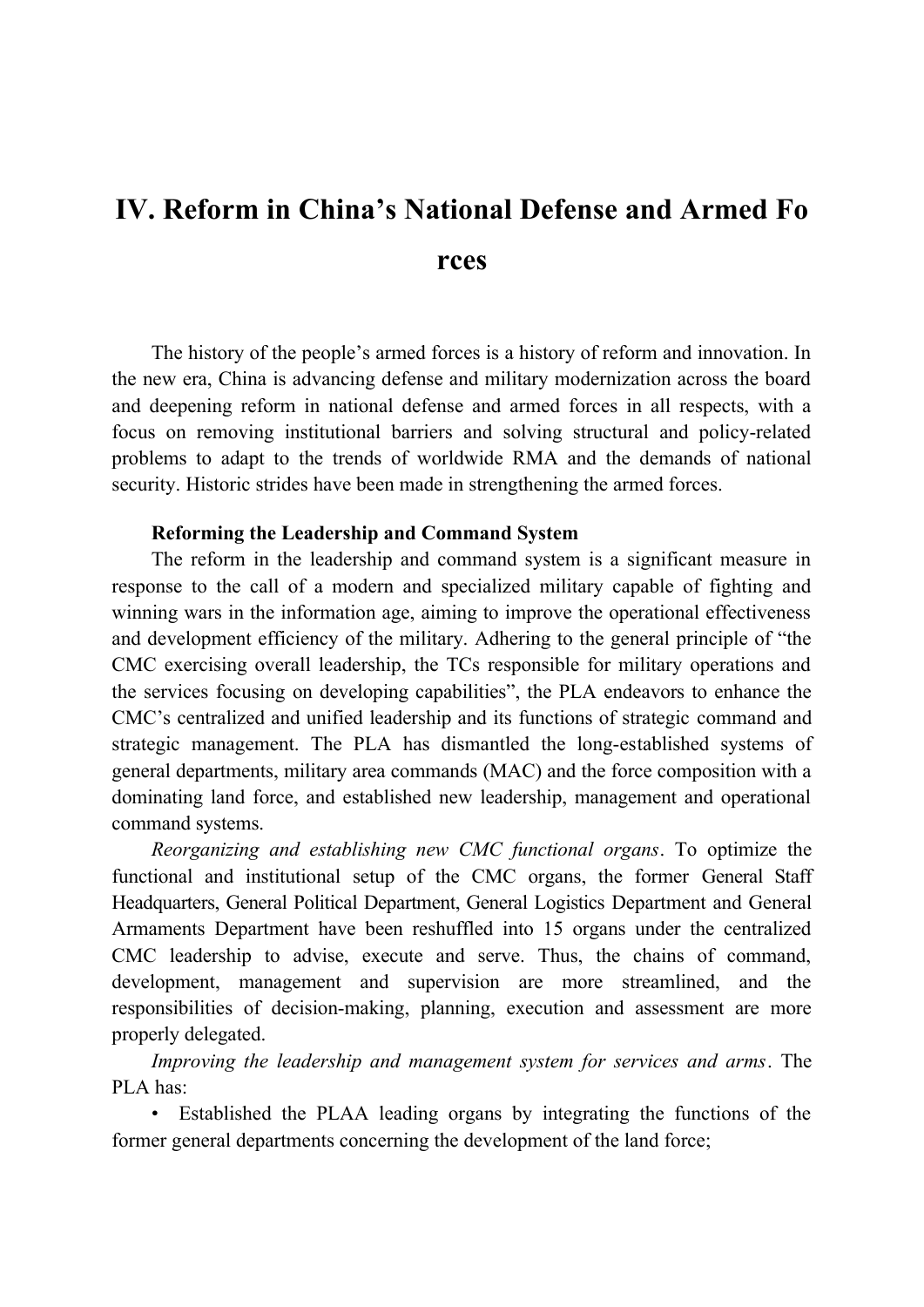• Established the PLASSF by combining strategic support forces across the services and CMC organs;

• Renamed the Second Artillery Force the PLARF; and

• Established the PLAJLSF by integrating strategic and campaign level forces mainly for general-purpose support.

Thus, a CMC-Services-Troops leadership and management system has been put in place.

**Figure 1: Leadership and Management Structur e of the PLA**



*Establishing and improving the joint operations command system*. By improving the joint operations command organ of the CMC and setting up those at the theater level, the PLA has established a lean and efficient joint operations command system composed of permanent and specialized commanding establishments for both peacetime and wartime operations. The former Shenyang, Beijing, Lanzhou, Jinan, Nanjing, Guangzhou and Chengdu MACs have been reorganized into 5 TCs: Eastern Theater Command (ETC), Southern Theater Command (STC), Western Theater Command (WTC), Northern Theater Command (NTC), and Central Theater Command (CTC). Thus, a CMC-TCs-Troops operations command system has been established.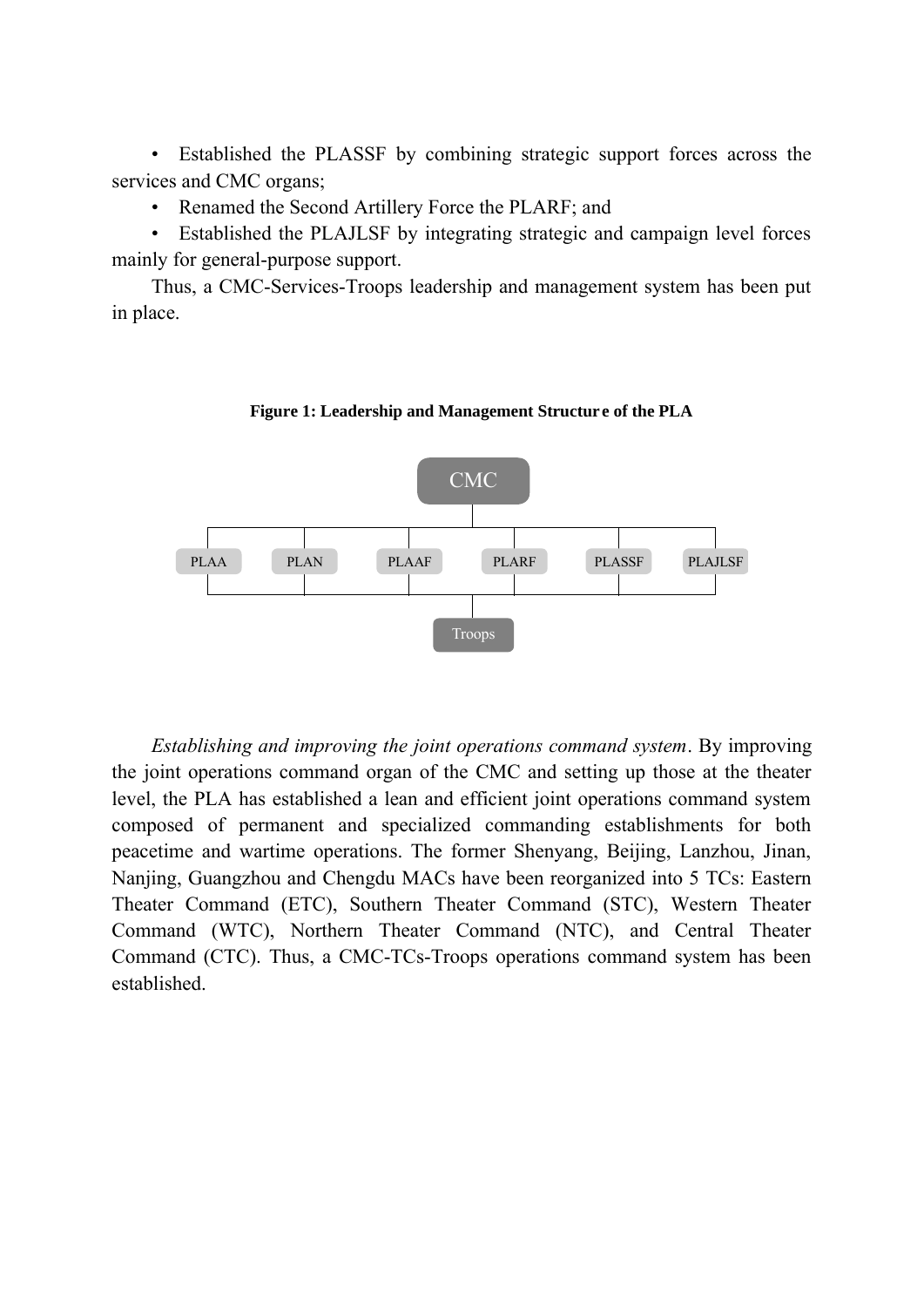**Figure 2: Operational Command Structure of the PLA**



*Building and improving the law-based supervision system*. The Chinese military has established the CMC Discipline Inspection Commission (CMCDIC, also the CMC Supervision Commission, CMCSC) under the direct leadership of the CMC, and dispatched disciplinary inspection teams to the CMC functional organs and all TCs. It has set up the CMC Politics and Law Commission (CMCPLC) and established regional military courts and procuratorates. It has put into place the CMC Audit Office (CMCAO), reformed the audit-based oversight system, and implemented PLA-wide resident auditing. Thus, power is exercised in a way that decision-making, execution and supervision check each other and function in coordination.

#### **Optimizing Size, Structure and Force Composition**

Reform in size, structure and force composition is a pivotal step to optimizing military organizational structure and establishing a modern military force structure with Chinese characteristics. Following the instruction to optimize structures, develop new-type forces, adjust proportions and reduce sizes, the PLA is striving to transform from a quantity-and-scale model to that of quality and efficiency, as well as from being personnel-intensive to one that is S&T-intensive.

*Adjusting scale and proportion, and restructuring force composition*. 300,000 personnel have been cut to keep the total active force at 2 million. Reform measures have been taken to transfer more officer positions to non-commissioned officers and civilian staff, downsize the leading organs at all levels by reducing their subordinate sections, leadership hierarchies and staff, and streamline the institutions and personnel in arts, sports, press, publication, logistical support, medical facilities, depots, and educational and research institutes. Thus, the number of personnel in the leading organs at and above regiment level has been cut by about 25%, and that of noncombat units by almost 50%. The PLA has significantly downsized the active force of the PLAA, maintained that of the PLAAF at a steady number, moderately increased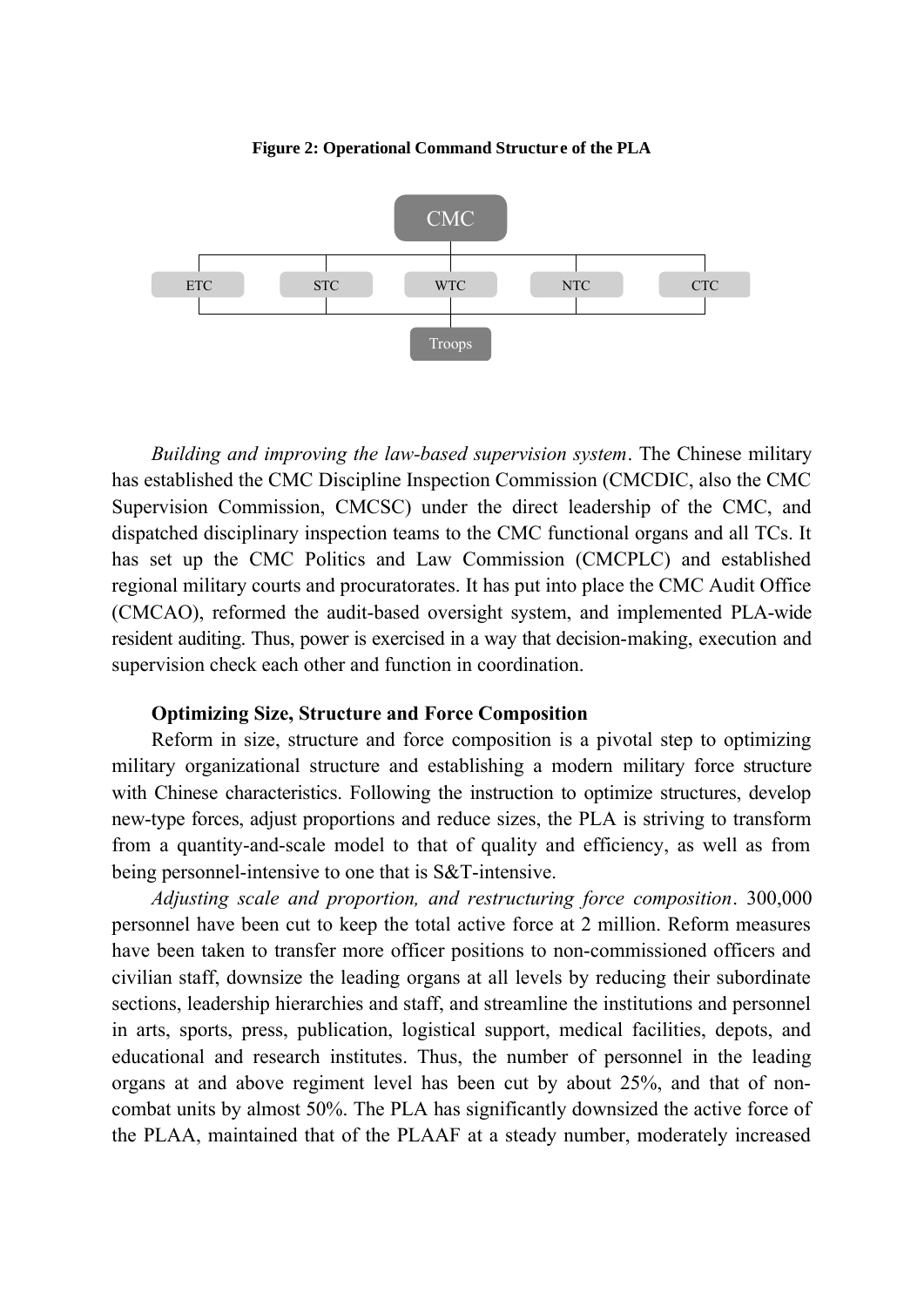that of the PLAN and PLARF, and optimized the force structures of all services and arms. The PLA has restructured the defense reserves. The deployment of combat forces has been adjusted for a strategic configuration that meets the demands of safeguarding China's national security in the new era.

*Reorganizing the troops and rebuilding new-type combat forces.* The previous 18 group armies have been reorganized into 13 new ones. All major combat units of the PLA follow a group army-brigade-battalion system. Reform measures have been taken to reinforce the combat capacity of the arms, reduce the command hierarchies and combine the troops at lower levels. New types of combat forces have been enhanced to conduct special operations, all-dimensional offense and defense, amphibious operations, far seas protection and strategic projection, aiming to make the force composition complete, combined, multi-functional and flexible.

*Rebalancing and reorganizing military educational and research institutions*. The PLA and the PAP have restructured the previous 77 universities and colleges into 44. The National Defense University (NDU) and the National University of Defense Technology (NUDT) have been reorganized. China's armed forces have established the CMC Steering Committee on Military Scientific Research and reorganized the Academy of Military Sciences (AMS) and the research institutes of the services. Thus, the military scientific research forces have been rebalanced with the AMS as the lead, the research institutes of the services and arms as the main forces, and the research components in educational institutions and the troops as supplements.

#### **Reforming Military Policies and Institutions**

China's armed forces take combat effectiveness as the criterion in the reform of military policies and institutions and encourage the initiative, enthusiasm and creativity of all members of the armed forces. Reform is designed to build and improve the system of socialist military policies and institutions with Chinese characteristics.

They have deepened reform in the institutions for Party building in the military to uphold the authority of the CPCCC and its centralized and unified leadership, and ensure the absolute leadership of the CPC over the military. Rules and regulations including the *Decision of China's Armed Forces on Strengthening Party Building in the Military in the New Era* have been formulated to improve the Party's institutions in the military in order to enhance its political and theoretical buildup, consolidate organizations, improve conduct, and enforce discipline.

They have innovated in policies and institutions for military force employment in a bid to effectively perform all missions and tasks in the new era. Rules and regulations have been formulated including the *Regulations on Vessel Protection*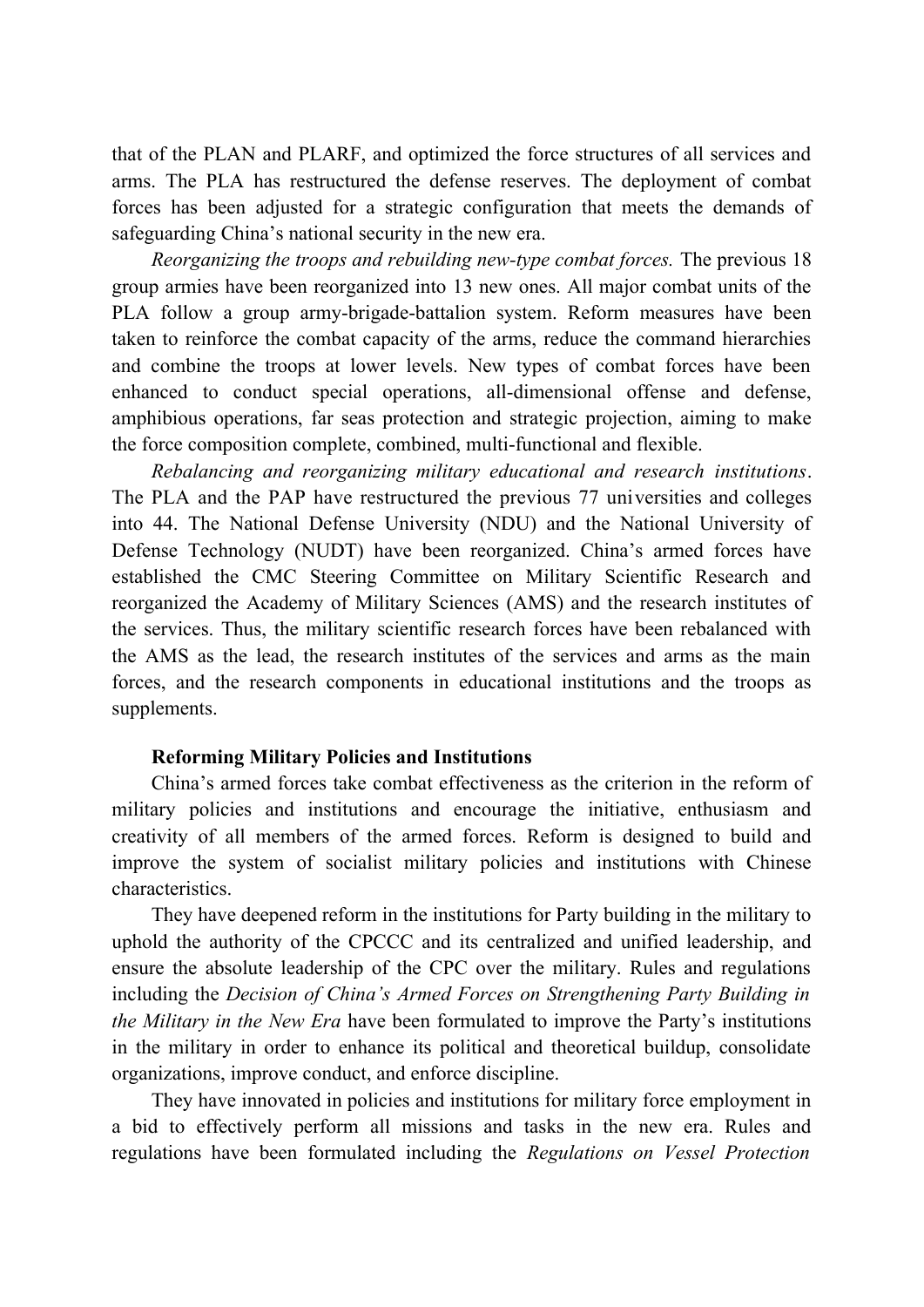*Operations (Trial)*. The institutions of military strategic guidance, regulations on combat readiness duties, and rules and regulations on joint operations have all been optimized.

They have reformulated policies and institutions to further develop combat capabilities*.* Laws and regulations have been formulated and amended including the *Law of the People's Republic of China on National Defense Transportation*, the *Law of the People's Republic of China on the Protection of Military Installations* and the *Regulations on Civilian Personnel in the Military*. Newly-updated military training regulations and outlines have been promulgated. They have made progress in establishing the career officers system, optimizing the institutions of military welfare and support, improving the military honors system, and refining policies and institutions in training, equipment development, logistics, military research and national defense mobilization. Meanwhile, bigger legislative steps have been taken in relation to military officers and military service.

They have reformed the policies and institutions for military management to elevate the efficacy of military systems and boost quality development of the military. Rules and regulations have been formulated including the newly-updated *Regulations on Routine Service of the People's Liberation Army (Trial),* the *Regulations on Discipline of the People's Liberation Army (Trial),* the *Regulations on Formation of the People's Liberation Army (Trial)*, and the *Regulations on Military Legislation*. China's armed forces are enhancing institutional innovation in strategic management, defense expenditure management, and the military judicial system.

They have suspended all paid services. As of June, 2018, paid services provided by leading organs, operational units, and military-affiliated public institutions at all levels had been basically suspended, involving 15 sectors such as real estate lease, agricultural and associated products, and hospitality. Over 100,000 such projects have been suspended as scheduled, accounting for 94% of the total. The armed forces have achieved the goal of withdrawing from running businesses.

#### **Reshuffled PLA and PAP Troops**

The PLAA plays an irreplaceable role in maintaining China's national sovereignty, security and development interests. It comprises maneuver operation, border and coastal defense, and garrison forces. Under the PLAA, there are 5 TC army commands, the Xinjiang military command, and the Tibet military command. The ETC Army has under it the 71st, 72nd, and 73rd group armies; the STC Army has the 74th and 75th group armies; the WTC Army has the 76th and 77th group armies; the NTC Army has the 78th, 79th and 80th group armies; and the CTC Army has the 81st, 82nd and 83rd group armies. In line with the strategic requirements of maneuver operations as well as multi-dimensional offense and defense, the PLAA is speeding up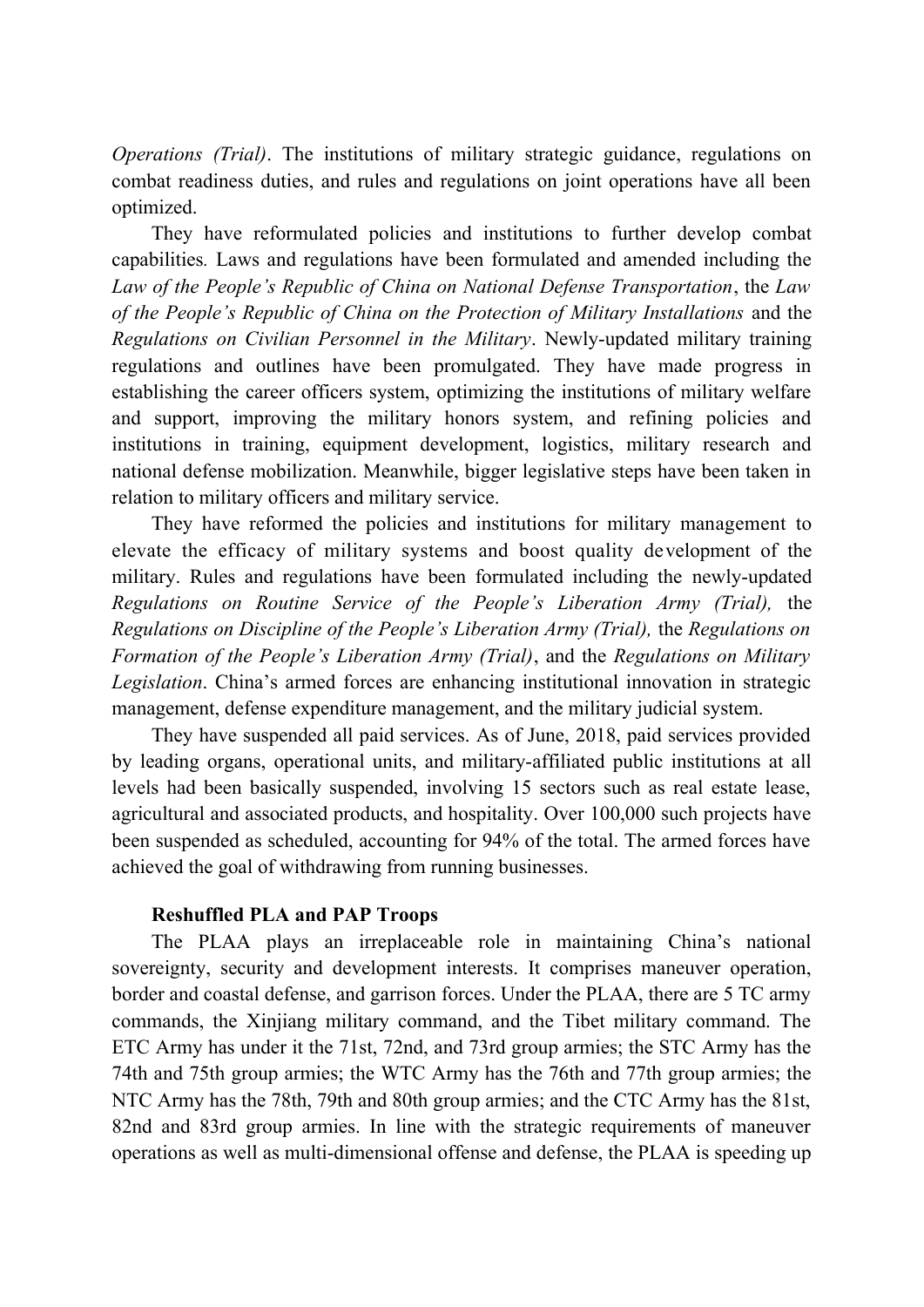the transition of its tasks from regional defense to trans-theater operations, and improving the capabilities for precise, multi-dimensional, trans-theater, multifunctional and sustained operations, so as to build a new type of strong and modernized land force.

The PLAN has a very important standing in the overall configuration of China's national security and development. It comprises submarine, surface ship, aviation, marine, and coastal defense forces. Under the PLAN, there are the ETC Navy (Donghai Fleet), the STC Navy (Nanhai Fleet), the NTC Navy (Beihai Fleet), and the PLAN Marine Corps. Under the TC navies there are naval bases, submarine flotillas, surface ship flotillas and aviation brigades. In line with the strategic requirements of near seas defense and far seas protection, the PLAN is speeding up the transition of its tasks from defense on the near seas to protection missions on the far seas, and improving its capabilities for strategic deterrence and counterattack, maritime maneuver operations, maritime joint operations, comprehensive defense, and integrated support, so as to build a strong and modernized naval force.

The PLAAF plays a crucial role in overall national security and military strategy. It comprises aviation, airborne, ground-to-air missile, radar, ECM, and communications forces. Under the PLAAF, there are 5 TC air force commands and one airborne corps. Under the TC air forces, there are air bases, aviation brigades (divisions), ground-to-air missile brigades (divisions) and radar brigades. In line with the strategic requirements of integrating air and space capabilities as well as coordinating offensive and defensive operations, the PLAAF is accelerating the transition of its tasks from territorial air defense to both offensive and defensive operations, and improving its capabilities for strategic early warning, air strikes, air and missile defense, information countermeasures, airborne operations, strategic projection, and integrated support, so as to build a strong and modernized air force.

The PLARF plays a critical role in maintaining China's national sovereignty and security. It comprises nuclear missile, conventional missile and support forces, and subordinate missile bases. In line with the strategic requirements of having both nuclear and conventional capabilities and deterring wars in all battlespaces, the PLARF is enhancing its credible and reliable capabilities of nuclear deterrence and counterattack, strengthening intermediate and long-range precision strike forces, and enhancing strategic counter-balance capability, so as to build a strong and modernized rocket force.

The PLASSF is a new type of combat force for safeguarding national security and an important driver for the growth of new combat capabilities. It comprises supporting forces for battlefield environment, information, communications, information security, and new technology testing. In line with the strategic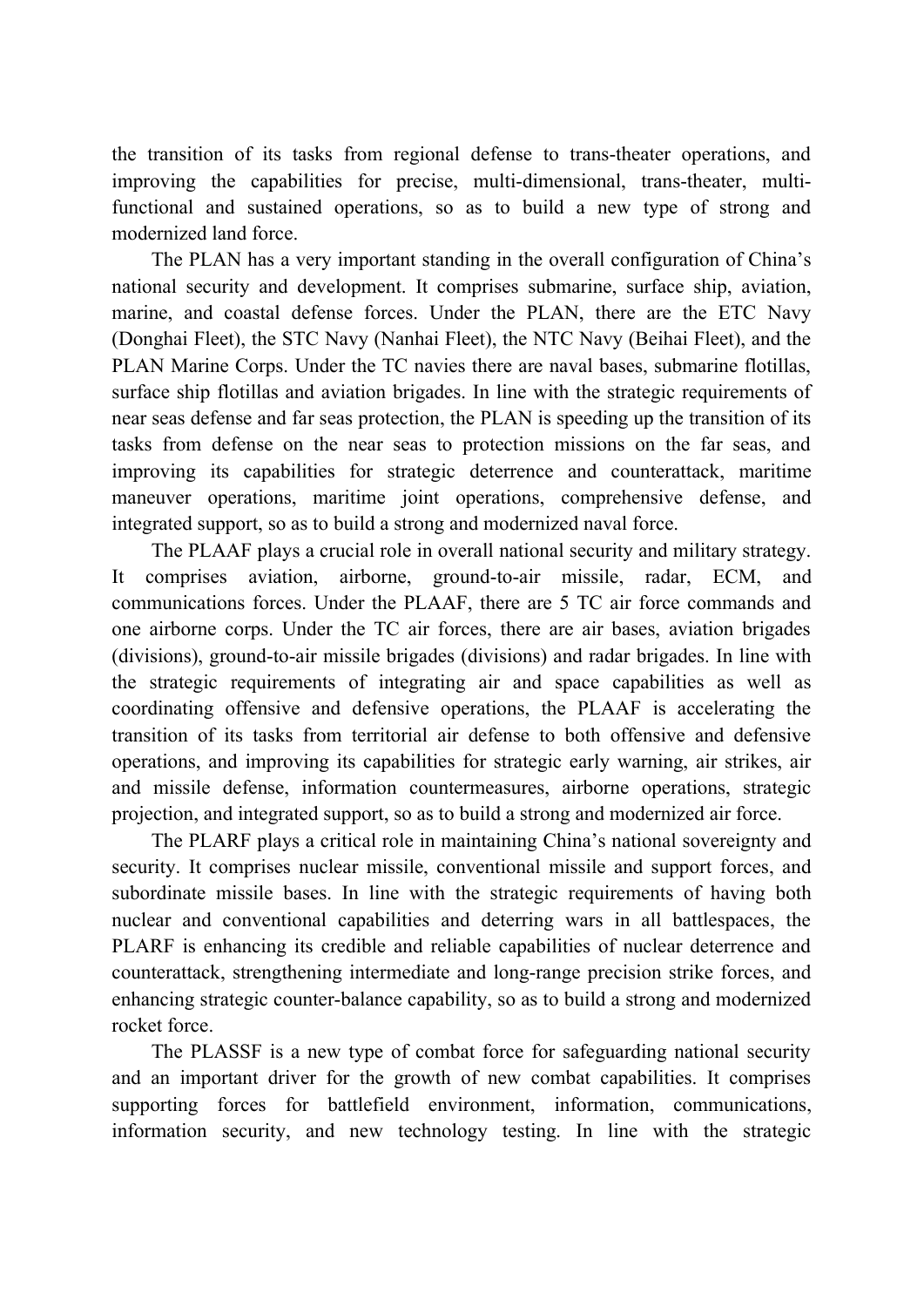requirements of integrating existing systems and aligning civil and military endeavors, the PLASSF is seeking to achieve big development strides in key areas and accelerate the integrated development of new-type combat forces, so as to build a strong and modernized strategic support force.

The PLAJLSF, as the main force for joint logistics as well as strategic and campaign level support, is an important component of the modern military force with Chinese characteristics. It comprises the support forces for inventory and warehousing, medical services, transport, force projection, oil pipelines, engineering and construction management, reserve assets management, and procurement. Under the PLAJLSF, there are 5 joint logistic support centers located respectively in Wuxi (Jiangsu Province), Guilin (Guangxi Zhuang Autonomous Region), Xining (Qinghai Province), Shenyang (Liaoning Province), and Zhengzhou (Henan Province), as well as the PLA General Hospital and the PLA Center for Disease Prevention and Control. In line with the requirements of joint support for joint operations and joint training, the PLAJLSF is being integrated into the joint operations system to enhance the capabilities of integrated joint logistics, so as to build a strong and modernized joint logistic support force.

The PAP shoulders important responsibilities in safeguarding national security, social stability and public wellbeing. China has adopted a CMC-PAP-Troops leadership and command system with the basic duties and nature of the PAP unchanged. The PAP is not in the force structure of the PLA. The PAP border defense, firefighting and security guard forces have been decommissioned. The coast guard under the leadership of State Oceanic Administration has been transferred to the PAP. PAP goldmine, forest and hydroelectricity forces have been reorganized into specialized forces of non-active service under corresponding state authorities. Meanwhile, the PAP customs guard forces have been withdrawn. In this way, the leadership, management, command and employment of the PAP has become more coherent. Following adjustment and reorganization, the PAP is mainly composed of the internal security corps, the mobile corps, and the coast guard. In line with the strategic requirements of performing multiple functions and effectively maintaining social stability, the PAP is enhancing capacity in guard duties, emergency response, counter-terrorism, maritime rights protection, administrative enforcement and disaster relief, so as to build a strong and modernized armed police force.

#### **Promoting Defense and Military Development in All Respects**

*Placing theoretical and political buildup at the top of the agenda of the armed forces.* China's armed forces unswervingly take Xi Jinping's thinking on strengthening the military as the guidance, firmly uphold General Secretary Xi Jinping as the core of the CPCCC and the whole Party, firmly uphold the authority of the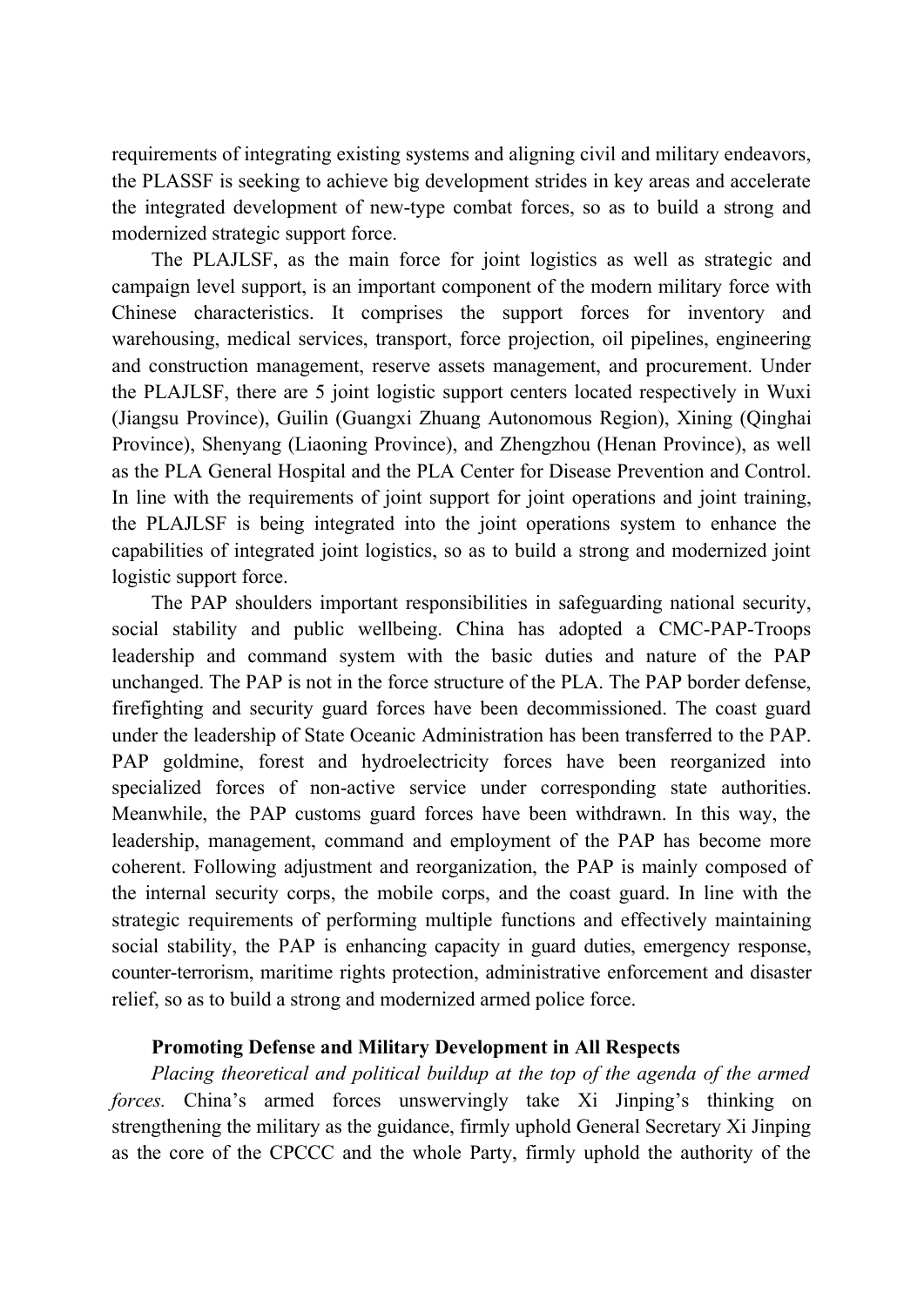CPCCC and its centralized and unified leadership, and follow the CMC Chairman responsibility system, in an effort to further strengthen the consciousness of the need to maintain political integrity, think in big-picture terms, follow the leadership core and keep in alignment. In accordance with the *Decision on Issues Relating to the Military Political Work in the New Era* issued in December 2014, China's armed forces have improved their political work and embarked on a new journey of development. In order to fully strengthen the Party leadership and Party building of the military in the new era, a CMC meeting on party building was held in August, 2018. Great efforts are being made to cultivate revolutionary officers and soldiers of the new era with faith, ability, courage and integrity, and build troops with iron-like faith, conviction, discipline and commitment.

*Promoting innovation in defense S&T and military theory*. China's armed forces are accelerating the implementation of the strategy to develop the military through S&T in a bid to maintain and enhance the strength of the areas where they lead, and intensify innovation in emerging areas. They have made great progress in independent innovation in some strategic, cutting-edge and disruptive technologies, and succeeded in developing strategic hi-tech products such as the Tianhe-2 supercomputer. Focusing on war and fighting wars, China's armed forces have innovated in military doctrines and delivered outcomes in military strategy, joint operations and informationization, which have provided a theoretical support to defense and military development.

*Establishing a modernized weaponry and equipment system*. China's armed forces are optimizing the overall composition of weaponry and equipment, coordinating the efforts of all services and arms in this regard, promoting the balanced development of main battle equipment, information systems, and support equipment, with a view to comprehensively raising standardization, serial development and interoperability. Old equipment is being phased out, and a system created that mainly comprises new and high-tech weaponry and equipment. Type 15 tanks, type 052D destroyers, J-20 fighters, and DF-26 intermediate and long-range ballistic missiles have been commissioned.

*Building a combat-oriented modern logistics system*. China's armed forces are putting in place a support mechanism combining centralized and decentralized support, as well as general and special-purpose supplies, with PLAJLSF as the backbone force and service logistics units as supplements. They are also building a joint, lean and efficient logistic support system with the strategic and campaign level forces as the main force, the affiliated forces as the support, and the civil sectors as supplements. Logistics units have been incorporated into TC-level joint training, trans-theater training by services and arms, and joint exercises and training with foreign militaries to strengthen the integrated training of logistical and operational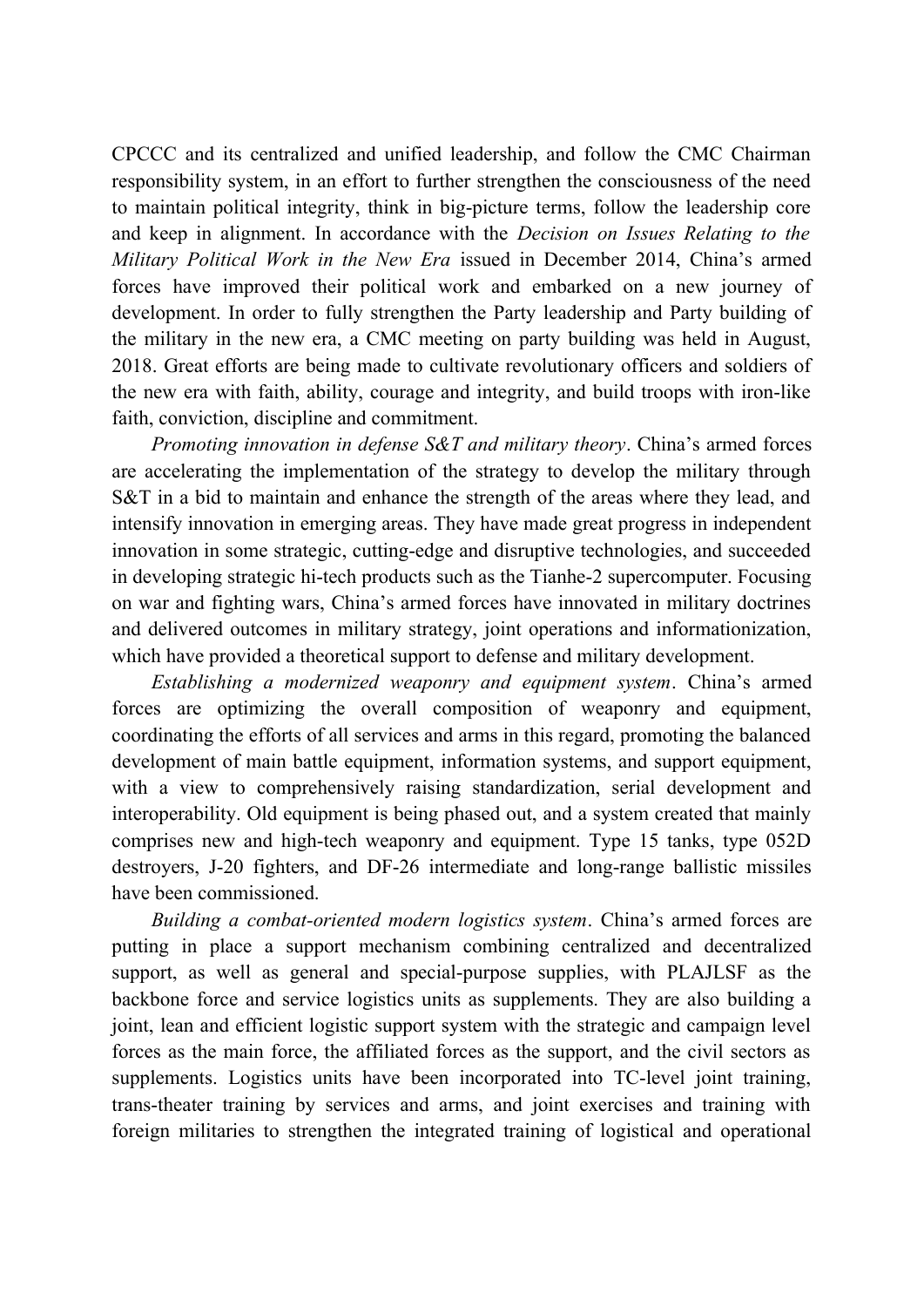forces. China's armed forces have acquired a rapid, multi-dimensional and precise support capability.

*Strengthening strategic management.* Adopting demand-oriented planning and planning-led resource allocation, China's armed forces have established and improved the strategic management procedures of demand-planning-budgeting-executionevaluation. They have completed a system of strategic plans and programs composed of the development strategies of the military as a whole, and its key areas, branches, and the PAP. They have regulated military strategic planning, promulgated and implemented the *Outline of the 13th Five-Year Plan for Military Development***,** and optimized the mechanisms for evaluation, supervision and control.

*Governing the military with strict discipline and in accordance with the law*. China's armed forces are building a military legal system with Chinese characteristics and pressing ahead with a fundamental transformation in how the military is run. They are strengthening oversight and supervision in military training and combat readiness to uproot peacetime ills. They are promoting legal awareness through public communication and education campaigns, establishing and improving the support mechanism of legal consultation and service, and advancing law-based management in the military. China's armed forces are striving to manage the troops more strictly in all respects. They have fully implemented military rules and regulations, restored and improved the traditional mechanism of using bugles to communicate and command, carried out safety inspections to identify and tackle potential problems, stepped up garrison military policing, strengthened the management of military vehicles by targeted measures, and set up a mechanism of regular notification on garrison military policing. These efforts have contributed to maintaining the positive image of the armed forces.

*Improving Party conduct, upholding integrity and continuing the fight against corruption.* China's armed forces are tightening political discipline and rules, investigating and dealing strictly with grave violations of CPC discipline and state laws as in the cases of Guo Boxiong, Xu Caihou, Fang Fenghui, and Zhang Yang. China's armed forces punish corruption in strict accordance with CPC discipline and relevant laws, and rectify any malpractice in key construction projects and the procurement of equipment and material. Points-of-contact for discipline supervision have been designated at the small-unit level to investigate and combat "micro corruption" and misconduct in all its forms among service members. China's armed forces have intensified political inspection by completing disciplinary inspections and reinspections over all CMC functional organs, the TCs, services, AMS, NDU, NUDT and the PAP. They have worked to implement full-spectrum audit, intensify the audit of major fields, projects and funds, and perform strict audits over the economic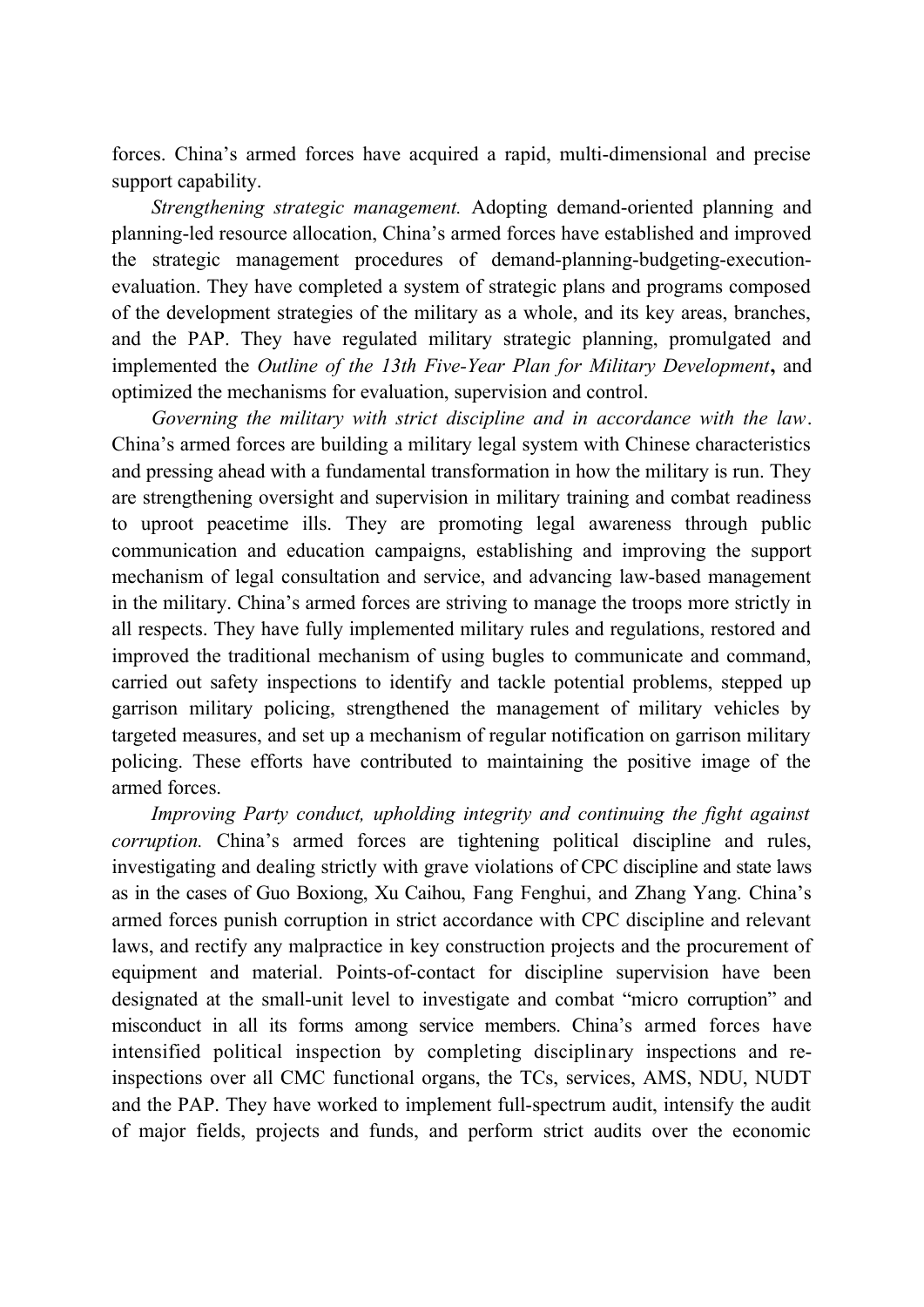liabilities of officers in positions of leadership. Active efforts have been made to monitor the cost-effectiveness of applied funds, conduct whole-process audit, and combine civil and military efforts in auditing. Since 2012, they have carried out audits over 39,000 units and 13,000 PLA and PAP officers in positions of leadership at and above regiment level. As a result, notable achievements have been made in the fight against corruption in China's armed forces, and a healthy political atmosphere of integrity has formed.

*Modernizing national defense mobilization*. China has refined the system of national defense mobilization to enhance the development of its defense reserves. China is streamlining the number of primary militia nationwide, driving deeper reform of militia and reserve forces in their size, structure and composition, promoting integrated development and employment of the reserve and active forces, and extending the function of national defense mobilization from mainly supporting the land force to supporting all branches at a faster pace.

In the process of deepening the reform of the CPC and governmental institutions, the Ministry of Veterans Affairs of the PRC has been set up. Through a series of preferential measures, the veteran support system is progressing at provincial, prefectural, county, town and township (sub-district), and village (community) levels. Substantial steps have been taken to enhance the government's efforts to support the military and their families, and to strengthen the military's support to the government and the people. China's armed forces play an active role in poverty alleviation. The relationships between the military and the government and between the military and the people are getting even closer. There is a growing consensus across communities to respect and give preferential treatment to all service members.

## **V. Reasonable and Appropriate Defense Expenditure**

China attends to both development and security. It is making an integrated effort to build a prosperous country and a strong military, and striving for the coordinated development of national defense and the economy. Following the principle of building the armed forces through diligence and thrift, China takes into consideration the development of the economy and the demands of national defense, decides on the appropriate scale and composition of defense expenditure, and manages and applies these funds in accordance with law.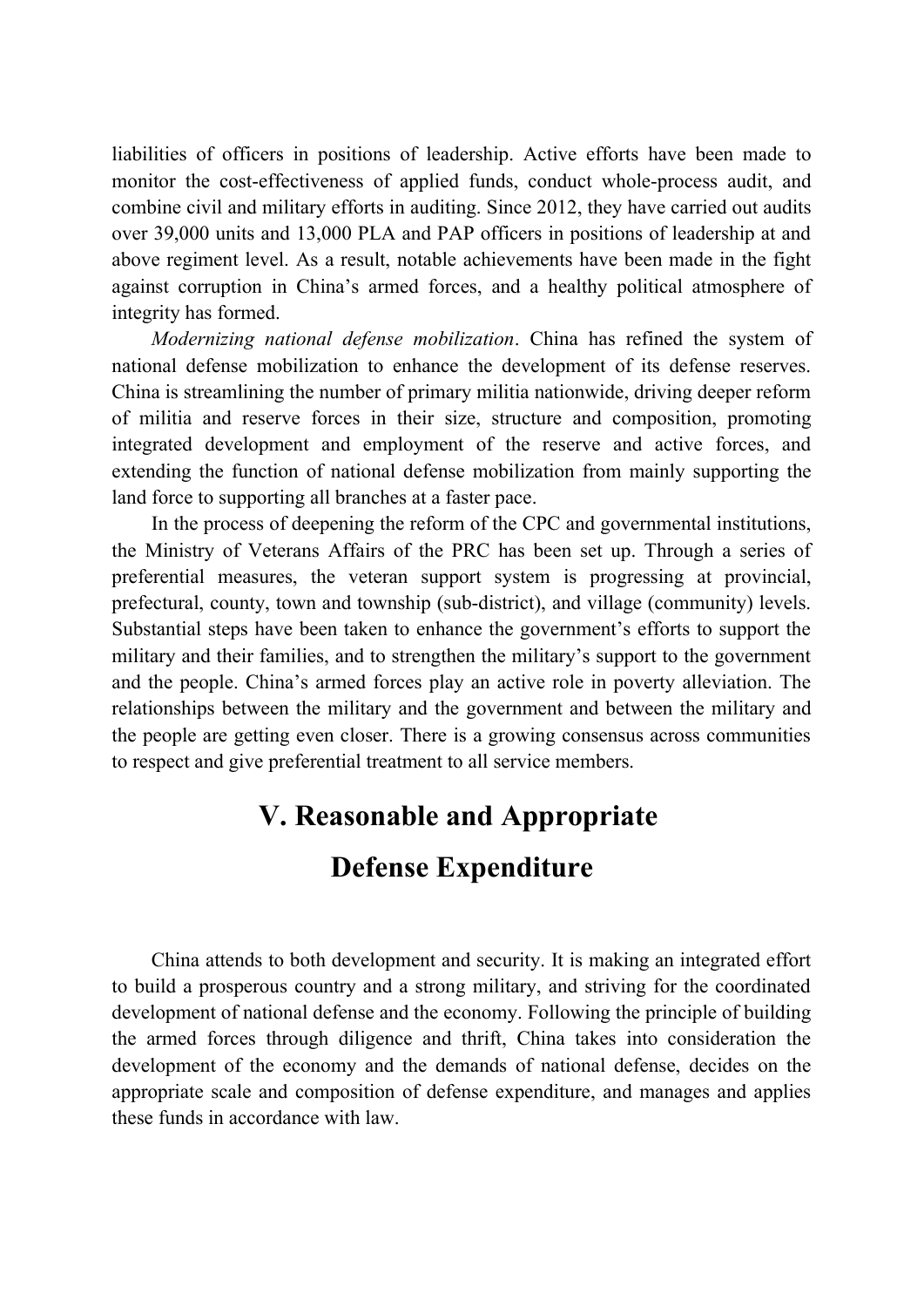Since reform and opening-up, China has increased its defense expenditure from a level of sustainability to moderate growth. On the whole, defense expenditure has grown in tandem with the growth of the national economy and government expenditure. Defense expenditure as a percentage of GDP has fallen from a peak of 5.43% in 1979 to 1.26% in 2017. It has remained below 2% for the past three decades. Defense expenditure as a percentage of government expenditure was 17.37% in 1979 and 5.14% in 2017, a drop of more than 12 percentage points. The figures are on a clear downward trend.





Figure 4 China's Defense Expenditure as a Percentage of Its Government Expenditure (1979-2017) (%)



**China's Defense Expenditure Since 2012**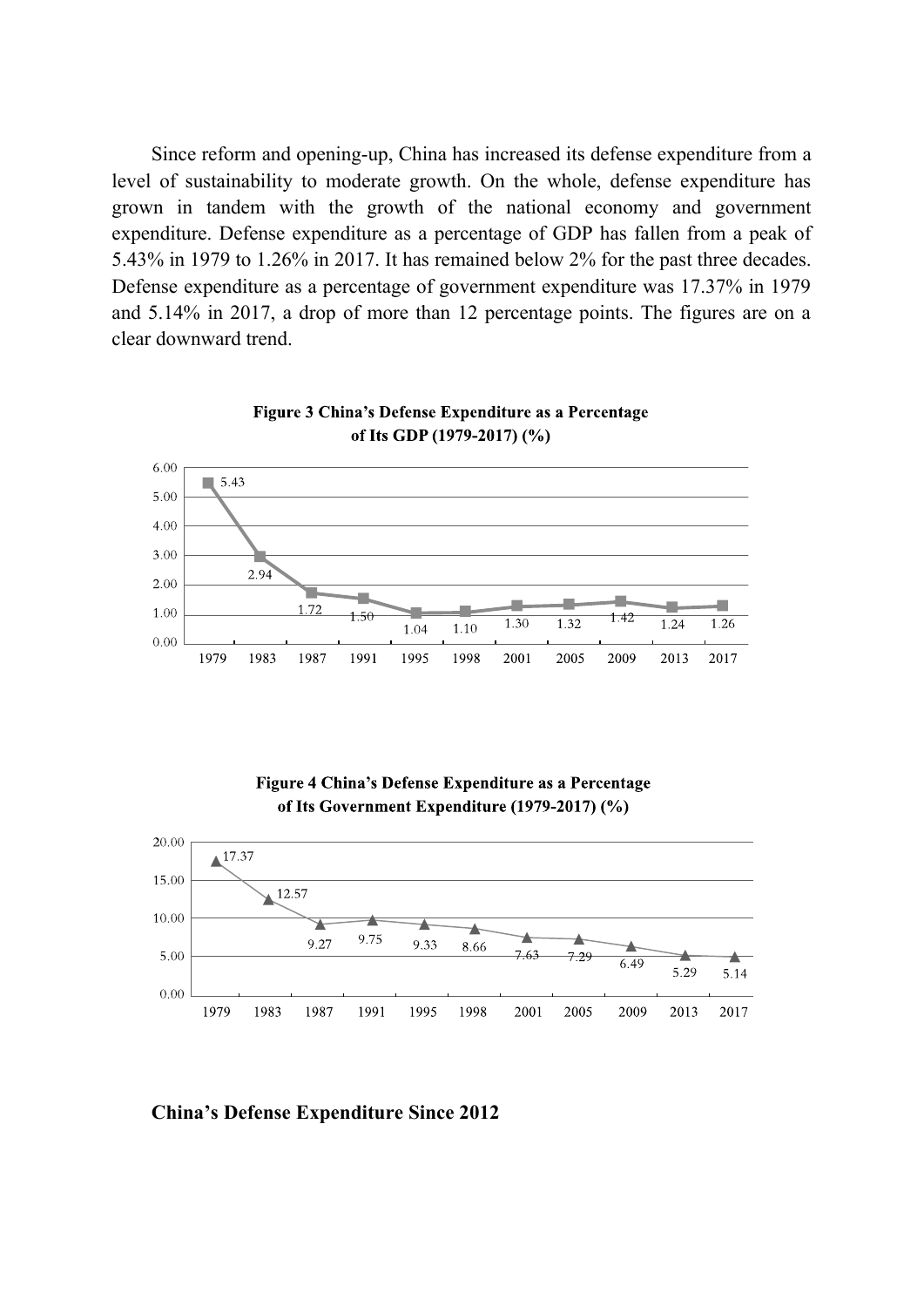In the new era, to keep pace with the country's modernization, China is focusing on building a fortified national defense and a strong military commensurate with the country's international standing, and its national security and development interests. China is striving to narrow the gap between its military and the world's leading militaries, and make up the deficiencies in the military's capabilities in modern warfare. Defense expenditure is growing steadily and the breakdown of spending is being continuously optimized.

In terms of usage, China's defense expenditure is assigned to three sectors – personnel, training and sustainment, and equipment. Personnel expenses mainly cover the salaries, allowances, food, bedding, clothing, insurance, subsidies and pensions for officers, non-ranking officers, soldiers and contracted civilians, as well as retirees supported from the defense budget. Training and sustainment expenses mainly cover training of the troops, institutional education, construction and maintenance of installations and facilities, and other expenditure on routine consumables. Equipment expenses mainly cover R&D, testing, procurement, repairs, maintenance, transport and the storage of weaponry and equipment. In terms of scope, defense expenditure covers all active forces, reserve forces and militia.

Since 2012, the increase in defense expenditure has been primarily spent for the following purposes:

1. Adapting to national economic and social development, improving the wellbeing of service personnel, ensuring regular increases in military salaries, and bettering the working, training and living conditions of the troops;

2. Increasing input in weaponry and equipment development, phasing out the outdated, upgrading the old, and developing and procuring the new, such as aircraft carriers, fighters, missiles and main battle tanks, to steadily modernize weaponry and equipment;

3. Deepening national defense and military reform, supporting major reforms in military leadership and command systems, force structure and composition, and policies and institutions;

4. Supporting training in real combat conditions, enhancing strategic-level training, joint training at TCs' level and training of services and arms, and improving the conditions for simulated, networked and force-on-force training; and

5. Supporting diverse military tasks including the UNPKOs, vessel protection operations, humanitarian assistance operations and disaster relief efforts.

From 2012 to 2017, China's defense expenditure increased from RMB669.192 billion to RMB1,043.237 billion. China's GDP and government expenditure grew at average rates of 9.04% and 10.43% respectively, calculated on the price of the indicated years, while its defense expenditure increased by an average of 9.42%.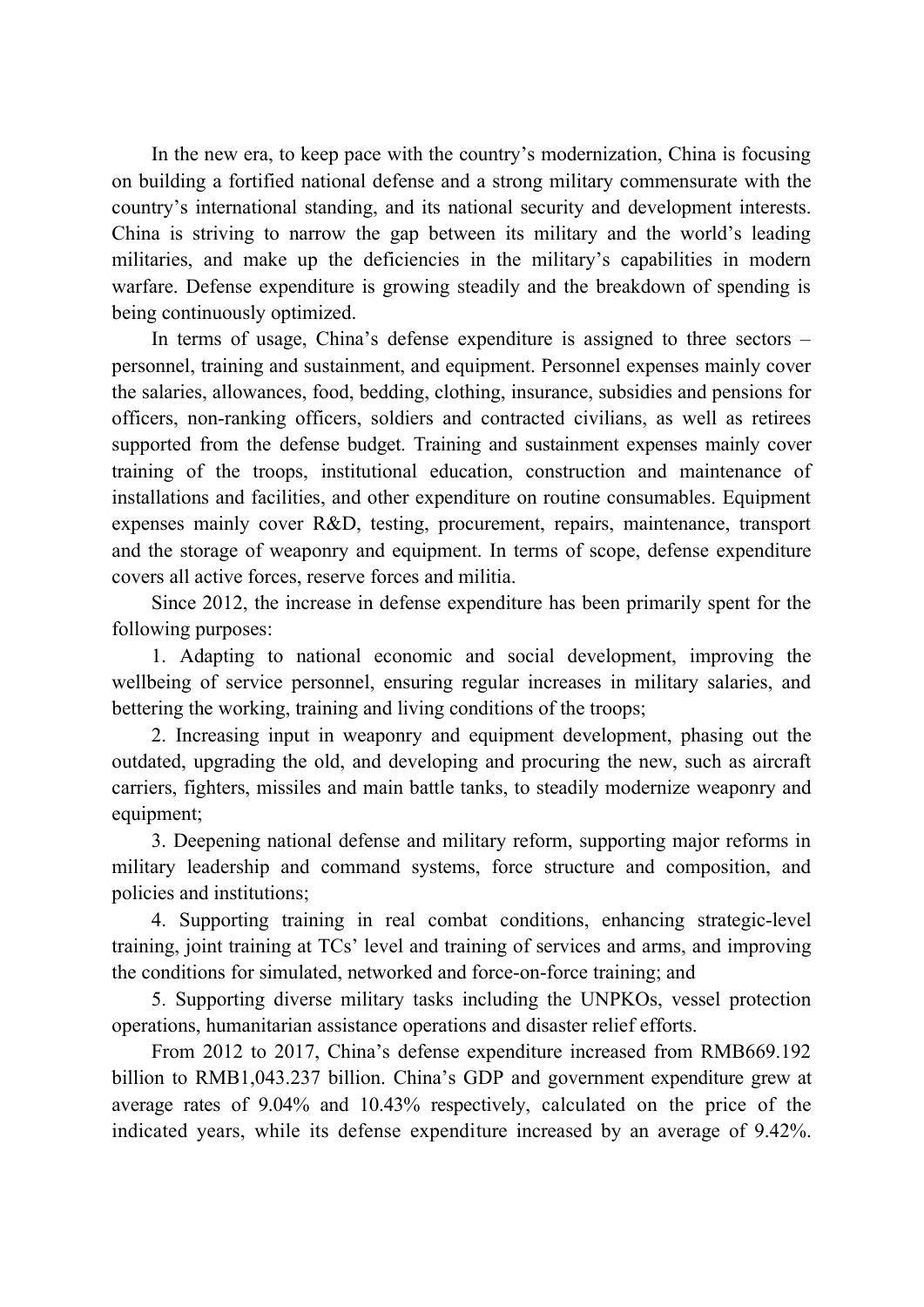Defense expenditure accounted for 1.28% of GDP and 5.26% of government expenditure on average. The percentage of China's defense expenditure in GDP remained stable and grew in coordination with the increase of government expenditure.

China applies strict mechanisms of fiscal allocation and budget management on its defense expenditure. It pursues a level of defense spending that is demand-oriented, planning-led and consistent with its capacity. It endeavors to strengthen unified management, coordinate existing and incremental expenditure, gradually practice cost-effectiveness management, and steadily press ahead with reform that is centered on efficacy and efficiency. To improve and strengthen budget management, China's armed forces are extending reform of the centralized collection and payment of military funds, accelerating standardization in relation to defense expenditure, and improving the management of assets and funds.

#### **Comparison of Defense Expenditure in the International Context**

Among countries ranking high in defense expenditure in 2017, China's share of defense expenditure in GDP and government expenditure, as well as per capita and per-serviceperson defense spending, are all at a relatively low level.

China has become the world's second largest economy. The fact that China's defense expenditure ranks second in the world is determined by the demands of its national defense, the size of its economy, and the defensive nature of its national defense policy. In terms of total spending, China's defense expenditure in 2017 was less than a quarter of that of the US.

As a percentage of GDP, from 2012 to 2017, China's average defense expenditure was about 1.3%. Comparative figures were: the US about 3.5%, Russia 4.4%, India 2.5%, the UK 2.0%, France 2.3%, Japan 1.0%, and Germany 1.2%. China ranks 6th among these countries in terms of defense expenditure as a percentage of GDP on average and is the lowest among the permanent members of the UN Security Council (UNSC).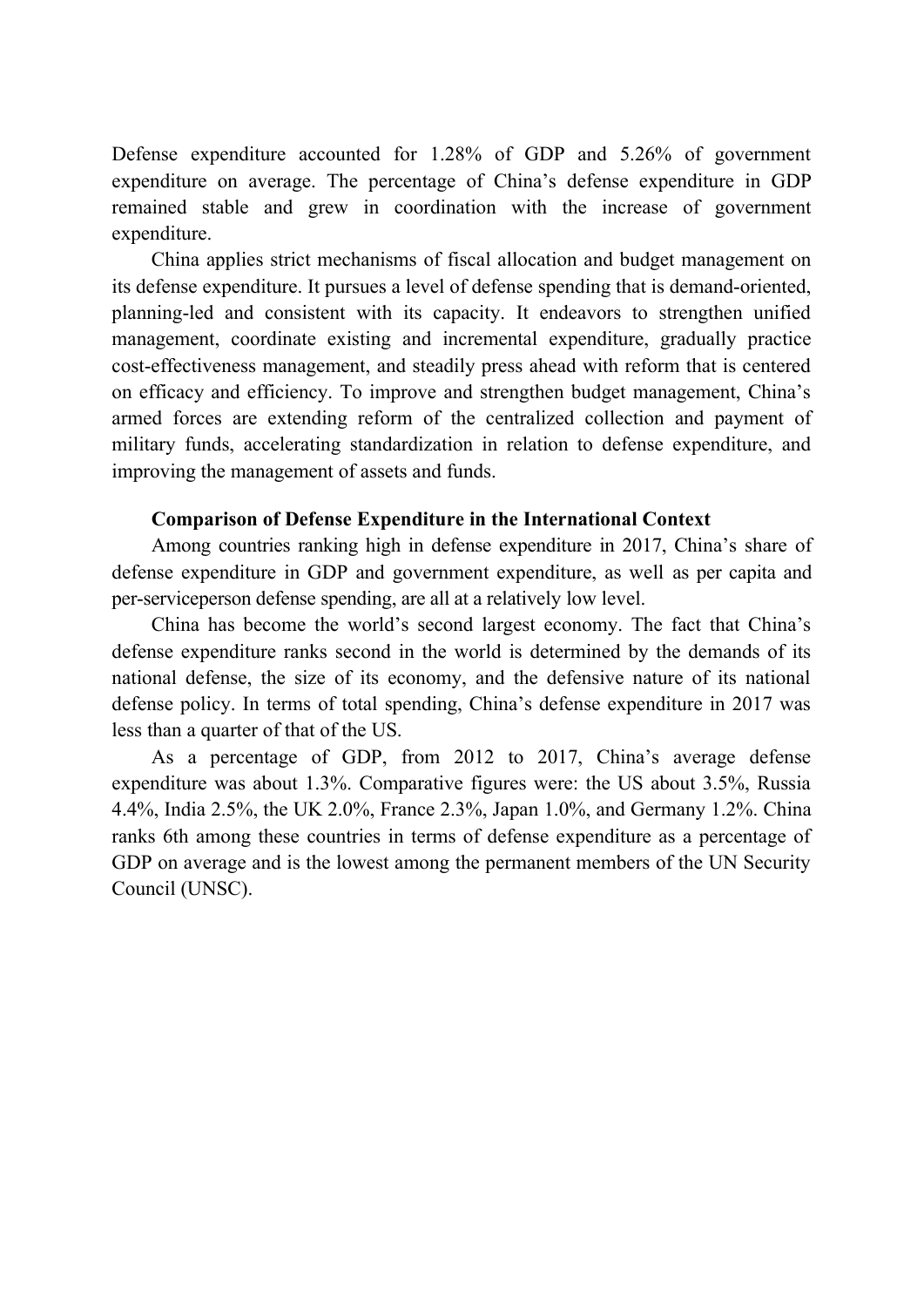



Countries Ranking High in Defense Expenditure in 2017

**Figure 6 Average Ratio of Defense Expenditur e to Government Expenditure by Country (2012-2017) (%)** 



Countries Ranking High in Defense Expenditure in 2017

As a ratio of spending to government expenditure, from 2012 to 2017, China's average defense expenditure was 5.3%. Comparative figures were: the US about 9.8%, Russia 12.4%, India 9.1%, the UK 4.8%, France 4.0%, Japan 2.5%, and Germany 2.8%. China ranks 4th among these countries in terms of defense expenditure as a percentage of government expenditure on average.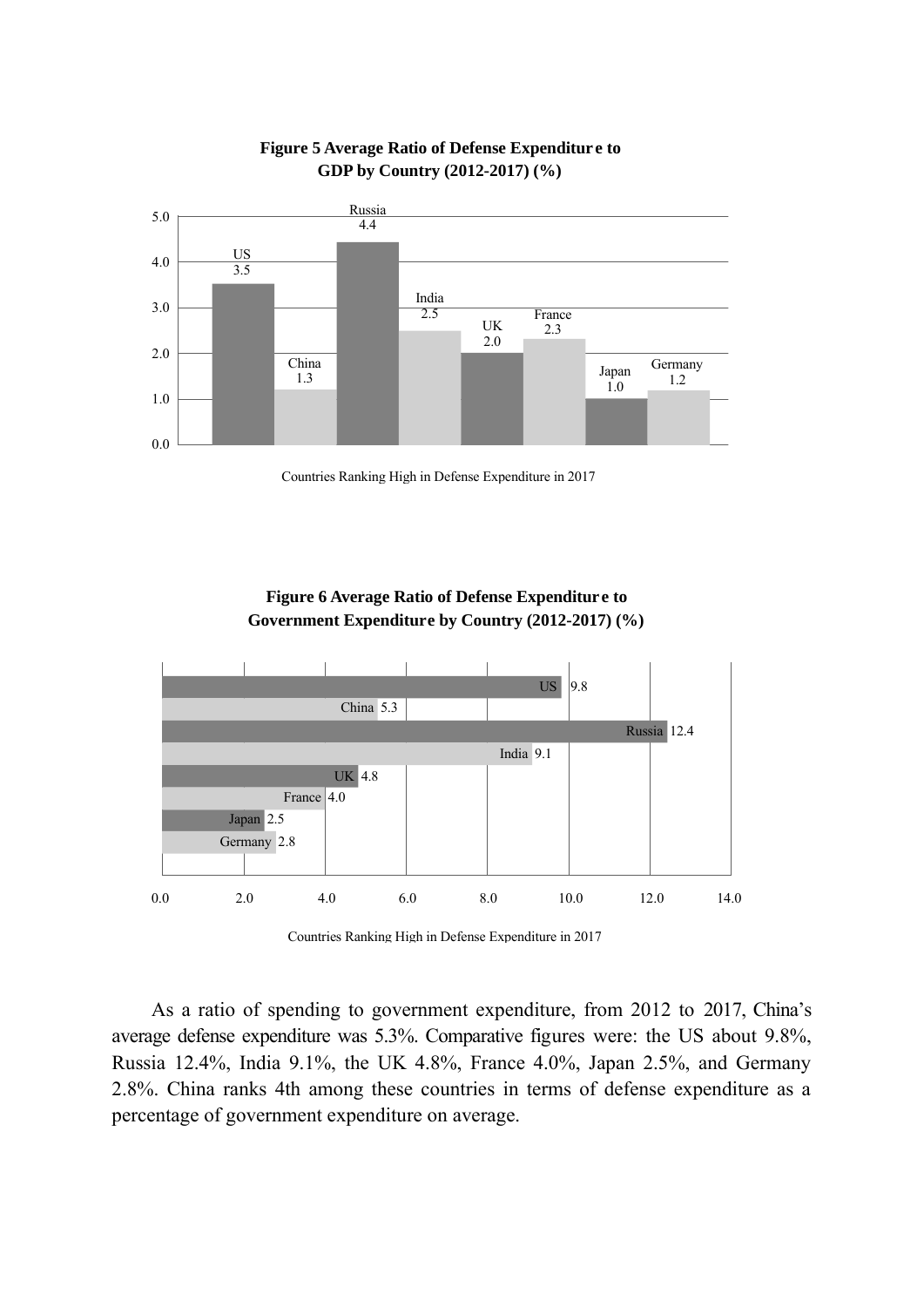China's per capita defense expenditure in 2017 was  $RMB750 - 5%$  of the US, 25% of Russia, 231% of India, 13% of the UK, 16% of France, 29% of Japan, and 20% of Germany. China's per-serviceperson defense expenditure was RMB521,600 – 15% of the US, 119% of Russia, 166% of India, 27% of the UK, 38% of France, 35% of Japan, and 30% of Germany. China's defense expenditure ranks 7th and 6th in per capita and per-serviceperson terms respectively among these countries.

China reports and releases its defense expenditure through various mechanisms. Since 1978, the Chinese government has submitted annual budget reports to the National People's Congress and released the total amount of defense budget. In 1995, the Chinese government issued a white paper, *China: Arms Control and Disarmament,* releasing data concerning its defense expenditure to the world. Since 2007, China has joined the *UN Standardized Instrument for Reporting Military Expenditures* and has submitted annually to the UN the basic data on its defense expenditure for the latest fiscal year, reporting total spending as well as personnel expenses, training and sustainment expenses, and equipment expenses for the active force, reserve force and the militia respectively, along with an explanation of the application of China's defense expenditure and its ratio to GDP.

All in all, China's defense expenditure is open and transparent, and its spending is reasonable and appropriate. Compared to other major countries, the ratios of China's defense expenditure to GDP and to government expenditure, as well as the per capita defense expenditure of the country, remain at a relatively low level.

As the only major country yet to be completely reunified, and one of the countries with the most complex peripheral security environment, China faces serious challenges in safeguarding national sovereignty, territorial integrity, and maritime rights and interests. China is moving closer to the center of the world stage, and the international community expects more international public security goods from the Chinese military. In addition, China's armed forces are moving towards informationization and shouldering arduous tasks in following the trends of worldwide RMA and speeding up RMA with Chinese characteristics. There is still a wide gap between China's defense expenditure and the requirements for safeguarding national sovereignty, security and development interests, for fulfilling China's international responsibilities and obligations as a major country, and for China's development. In step with national economic development, defense expenditure of China will maintain a moderate and steady growth.

## **VI. Actively Contributing to Building**

## **a Community with a Shared Future for Mankind**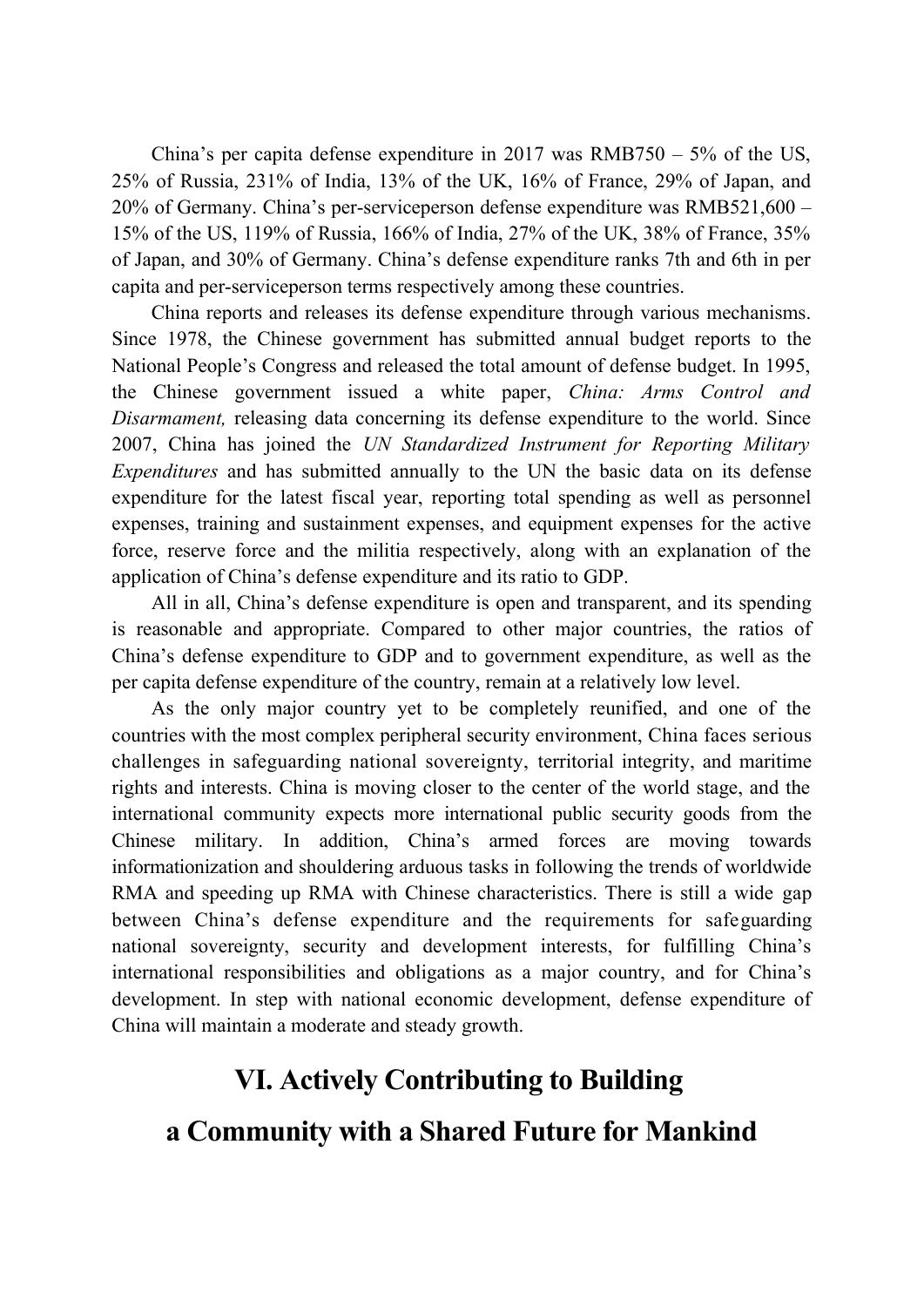Building a community with a shared future for mankind conforms to the trends of the times for peaceful development, and reflects the common aspirations of all peoples throughout the world. China's armed forces have responded faithfully to the call for a community with a shared future for mankind. They are actively fulfilling the international obligations of the armed forces of a major country, comprehensively promoting international military cooperation for the new era, and striving for a better world of lasting peace and common security.

#### **Resolutely Upholding the Purposes and Principles of the UN Charter**

As a founding member of the United Nations and a permanent member of the UNSC, China unswervingly endorses the central role of the UN in international affairs, and resolutely upholds international law and the basic norms governing international relations based on the purposes and principles of the UN Charter. It firmly maintains multilateralism, advances democracy in international relations, participates extensively in global security governance, actively engages in arms control and disarmament, and endeavors to offer Chinese proposals for resolving major issues and formulating important rules.

China has played a constructive role in the political settlement of regional hotspots such as the Korean Peninsula issue, the Iranian nuclear issue and Syrian issue. China opposes hegemony, unilateralism and double standards, promotes dialogues and consultations, and fully and earnestly implements UNSC resolutions. China has actively participated in multilateral dialogues and negotiations on cyberspace and outer space, and pushed for the formulation of widely accepted international rules that are fair and equitable.

China actively participates in international arms control, disarmament and nonproliferation. China objects to arms race and strives to protect global strategic balance and stability. To this end, China has signed or acceded to dozens of relevant multilateral treaties including the Treaty on the Non-proliferation of Nuclear Weapons. In 2015 China announced the establishment of the USD1 billion China-UN Peace and Development Fund in the following decade, which was officially put into operation in 2016.

#### **Building a New-Model Security Partnership Featuring Equality, Mutual Tru st and Win-Win Cooperation**

China actively develops constructive relationships with foreign militaries. A new configuration of foreign military relations which is all-dimensional, wide-ranging and multi-tiered is taking shape. China has engaged in military exchanges with more than 150 countries and set up 130 offices of military attachés and military representatives at Chinese diplomatic missions abroad, while 116 countries have established military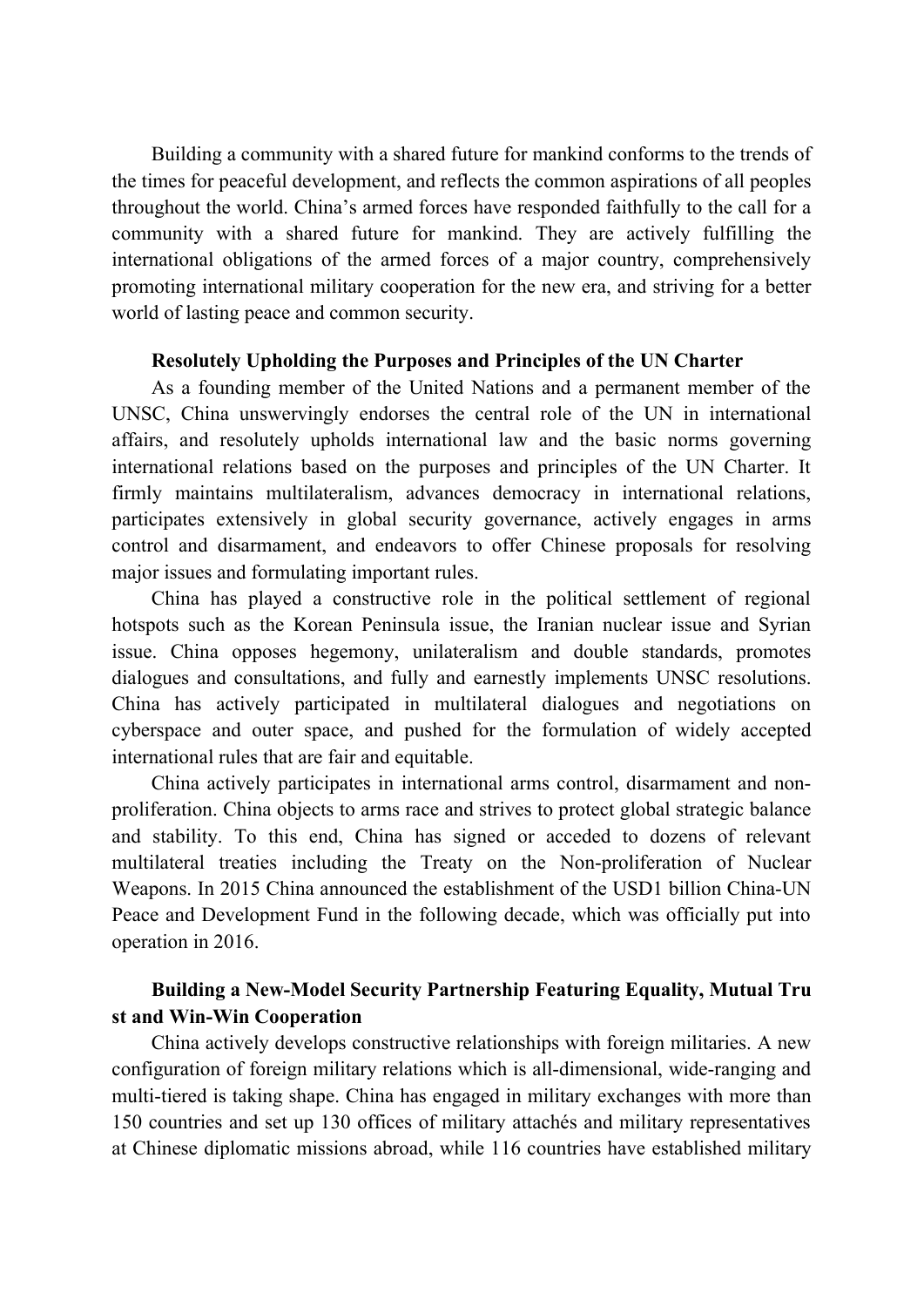attaché's offices in China. In addition, China has put in place 54 defense consultation and dialogue mechanisms with 41 countries and international organizations. Since 2012, high level Chinese military delegations have visited over 60 countries, and defense ministers and commanders-in-chief from over 100 countries have visited China.

The military relationship between China and Russia continues to develop at a high level, enriching the China-Russia comprehensive strategic partnership of coordination for a new era and playing a significant role in maintaining global strategic stability. The Chinese and Russian militaries have continued the sound development of exchange mechanisms at all levels, expanded cooperation in highlevel exchanges, military training, equipment, technology and counter-terrorism, and realized positive interaction and coordination on international and multilateral occasions. Since 2012, Chinese and Russian militaries have held 7 rounds of strategic consultations. From August to September 2018, at the invitation of the Russian side, the PLA participated in Russia's *Vostok* strategic exercise for the first time.

China actively and properly handles its military relationship with the US in accordance with the principles of non-conflict, non-confrontation, mutual respect and win-win cooperation. It strives to make the military-to-military relationship a stabilizer for the relations between the two countries and hence contribute to the China-US relationship based on coordination, cooperation and stability. In 2014, China's Ministry of National Defense (MND) and the US Department of Defense signed the *Memorandum of Understanding on Notification of Major Military Activities and Confidence-Building Measures Mechanism* and the *Memorandum of Understanding Regarding the Rules of Behavior for Safety of Air and Maritime Encounters*. In 2015, the two countries agreed on the annexes on the military crisis notification mechanism and the rules of behavior for safety in air-to-air encounters. In 2017, the two countries established a diplomatic and security dialogue and joint staff dialogue mechanism with a view to actively strengthening strategic communication and managing risks and differences. The two militaries carry out institutionalized exchanges between the defense authorities, armies, navies and air forces, as well as practical cooperation in HADR, counter-piracy, and exchanges between academic institutions. China resolutely opposes the wrong practices and provocative activities of the US side regarding arms sales to Taiwan, sanctions on the CMC Equipment Development Department and its leadership, illegal entry into China's territorial waters and maritime and air spaces near relevant islands and reefs, and wide-range and frequent close-in reconnaissance. However, in China-US relations, the military-tomilitary relationship remains the generally stable one.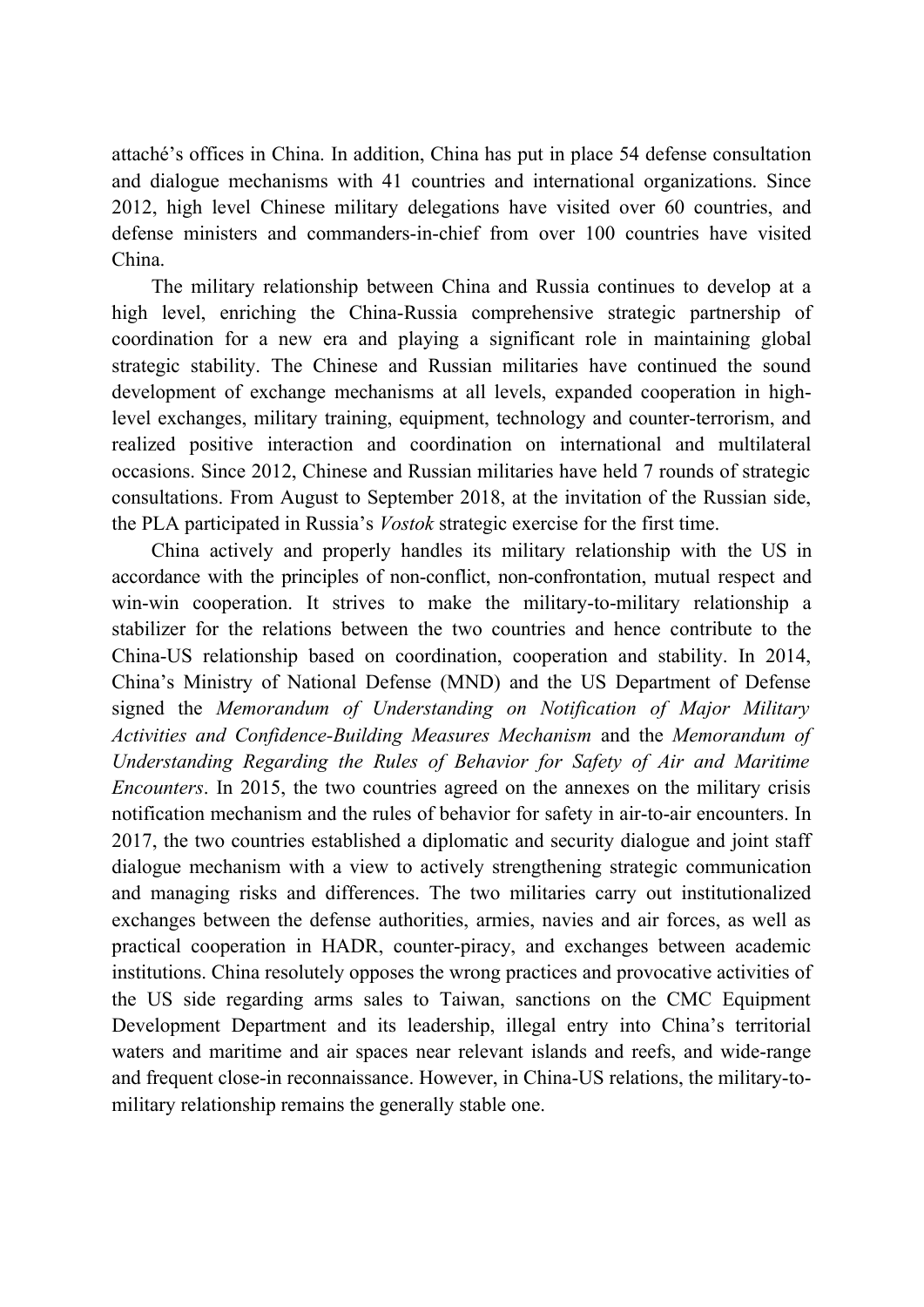With a commitment to building a community with a shared future in its neighborhood, China endeavors to deepen military partnership with its neighbors. The PLA keeps close contacts with the military leaderships of the neighboring countries. Given more than 40 reciprocal military visits at and above service commander level every year, high-level military exchanges have covered almost all of China's neighbors and contributed to growing strategic mutual trust. China has set up defense and security consultations as well as working meeting mechanisms with 17 neighboring countries to keep exchange channels open. In recent years, China has regularly held serial joint exercises and training on counter-terrorism, peacekeeping, search and rescue, and tactical skills with its neighboring countries, and carried out extensive exchanges and practical cooperation on border and coastal defense, academic institutions, think tanks, education, training, medical science, medical service, and equipment and technology. In addition, defense cooperation with ASEAN countries is moving forward. The military relationships between China and its neighboring countries are generally stable.

China is actively developing its military relations with European countries. Exchanges and cooperation in all areas are making sound progress. Targeting a China-Europe partnership for peace, growth, reform and civilization, China conducts security policy dialogues, joint counter-piracy exercises and personnel training with the EU. In 2016, China held a desktop exercise on non-combatant evacuation with the UK and a joint military medical exercise with Germany. In 2018, China and the EU held the third China-EU high-level seminar on security policy.

China is strengthening military exchanges with developing countries in Africa, Latin America, the Caribbean and the South Pacific by carrying out personnel training, conducting exchanges between mid-and-junior level officers, and providing assistance in military development and defense capabilities. In Beijing in 2018 China hosted the China-Africa Defense and Security Forum, the China and Latin-America High-level

Defense Forum, and the Forum for Senior Defense Officials from Caribbean and South Pacific Countries.

The PLA adheres to the principles of mutual trust, mutual benefit and win-win cooperation in carrying out pragmatic exchanges and cooperation with foreign militaries. Since 2012, China has held over 100 joint exercises and training with more than 30 countries. These engagements have covered traditional and non-traditional security fields, in locations extending from China's periphery to the far seas, and the participating forces have expanded from land forces to multiple branches including the army, navy and air force. Cooperation and exchanges in personnel training have intensified. Since 2012, the PLA has sent over 1,700 military personnel to study in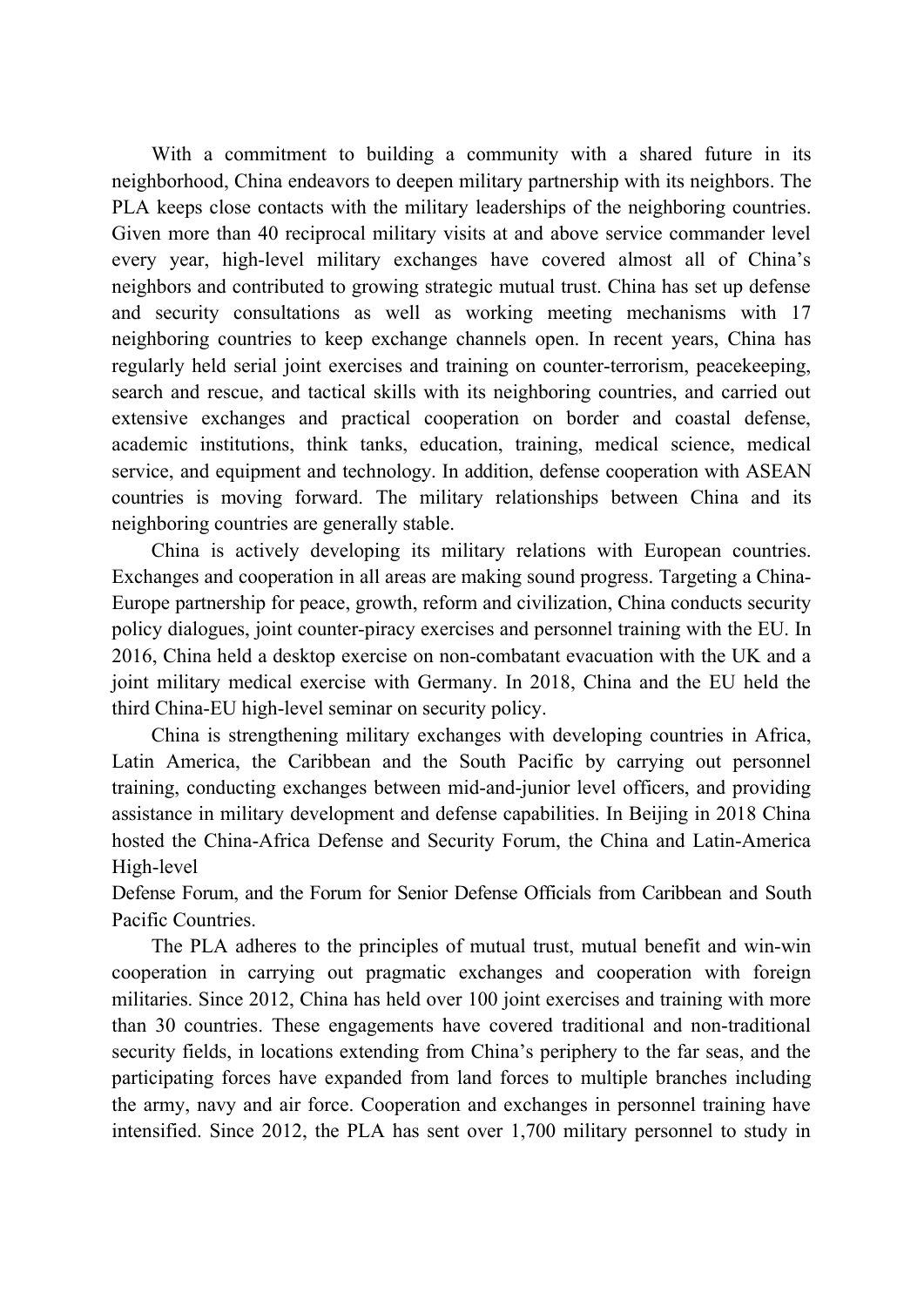more than 50 countries. Over 20 Chinese military educational institutions have established and maintained inter-collegiate exchanges with their counterparts from more than 40 countries. Meanwhile, more than 10,000 foreign military personnel from over 130 countries have studied in Chinese military universities and colleges.

China's armed forces work to improve mechanisms for information release in order to comprehensively and objectively explain China's national defense and military development to domestic and international audiences. In April 2011, China's MND started to convene monthly press conferences to release important information on national defense and the military. Since 2012, multiple thematic press conferences have been held to brief on important events such as national defense and military reform and downsizing the PLA. The MND has organized multiple visits to and interviews with PLA units and academic institutions for nearly 100 domestic and foreign media. Since they were launched in May 2015, the official Weibo and WeChat accounts of the MND Information Office have attracted over 6 million followers.

#### **Building a Regional Security Cooperation Architecture**

In June 2001, China, Kazakhstan, Kyrgyzstan, Russia, Tajikistan and Uzbekistan co-founded the Shanghai Cooperation Organization. The SCO has now grown into a new type of comprehensive regional cooperation organization covering the largest area and population in the world. The Shanghai Spirit featuring mutual trust, mutual benefit, equality, consultation, respect for diverse civilizations and pursuit of common development has come into being. With its commitment to building an SCO community with a shared future and developing a new model of international relations, the organization has made a new contribution to regional peace and development. In June 2017, the SCO expanded for the first time and admitted India and Pakistan as member states. In April 2018, China hosted the first SCO Defense Ministers' Meeting since the organization expanded its membership. The member states continue to strengthen defense and security exchanges and cooperation, including *Peace Mission* exercises, and *Fanfare for Peace* military tattoos, to further promote good-neighborliness and strategic mutual trust, increase military cultural exchanges, and enhance unity and friendship.

China actively supports the institutional development of the Conference on Interaction and Confidence-Building Measures in Asia (CICA), advocates common, comprehensive, cooperative and sustainable security in Asia, and plays an important role in building an Asian security cooperation architecture.

In the principles of openness, inclusiveness and pragmatic cooperation, China actively participates in multilateral dialogues and cooperation mechanisms including the ADMM-Plus, ASEAN Regional Forum (ARF), Shangri-La Dialogue, Jakarta International Defense Dialogue and Western Pacific Naval Symposium, regularly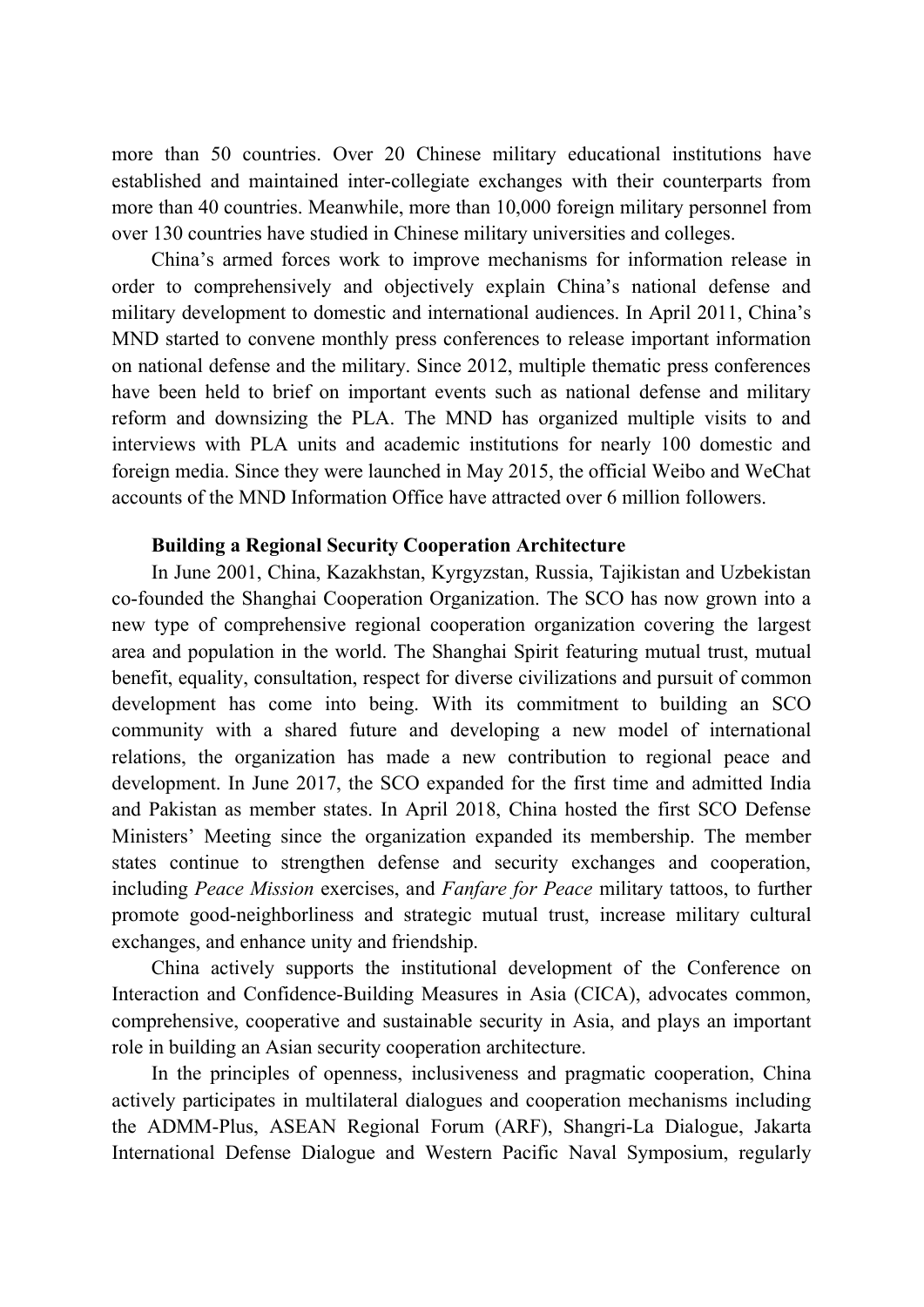holds China-ASEAN defense ministers' informal meetings, and proposes and constructively promotes initiatives to strengthen regional defense cooperation. The China-ASEAN *Maritime Exercise-2018,* the first between Chinese and ASEAN militaries, was held in October 2018 and demonstrated the confidence and determination of the countries in maintaining regional peace and stability.

China has initiated the Xiangshan Forum, a platform of exchange based in Beijing, in the spirit of equality, openness, inclusiveness and mutual learning. In 2014, the Xiangshan Forum was upgraded to a track-1.5 platform of international security and defense dialogue. In October 2018, the Xiangshan Forum was renamed the Beijing Xiangshan Forum. More than 500 participants from 67 countries and 7 international organizations attended the forum and exchanged new ideas and approaches for addressing regional security threats and challenges. Their discussions have played an active role in promoting security dialogue and mutual trust in the Asia-Pacific region.

#### **Properly Coping with Disputes over Territory and Maritime Demarcation**

Upholding amity, sincerity, mutual benefit and inclusiveness in its neighborhood diplomacy, China is committed to building an amicable relationship and partnership with its neighbors, and peaceful resolution of disputes over territory and maritime demarcation through negotiation and consultation. China has settled its border issues with 12 of its 14 land neighbors and signed treaties on good-neighborliness, friendship and cooperation with 8 countries on its periphery.

China holds it a priority to manage differences and enhance mutual trust in maintaining the stability of its neighborhood. China has proposed a China-ASEAN defense ministers' hotline and established direct defense telephone links with Vietnam and the ROK. It has kept contact through telephone or fax, and conducted border meetings and joint patrols, with the militaries of the countries on its land borders on regular or irregular basis. Since 2014, five high-level border meetings between China and Vietnam have been held. To implement the important consensus reached by the leaders of China and India, the two militaries have exchanged high-level visits and pushed for a hotline for border defense cooperation and mechanisms for border management and border defense exchanges. Since the second half of 2016, China and the Philippines have increased dialogue on maritime security, bringing the two sides back on track in addressing the South China Sea issue through friendly consultation. In May 2018, the defense authorities of China and Japan signed a memorandum of understanding on maritime and air liaison and put it into practice in June.

China and the ASEAN countries have comprehensively and effectively implemented the DOC, and actively advanced the consultations on the COC. They are committed to extending practical maritime security cooperation, developing regional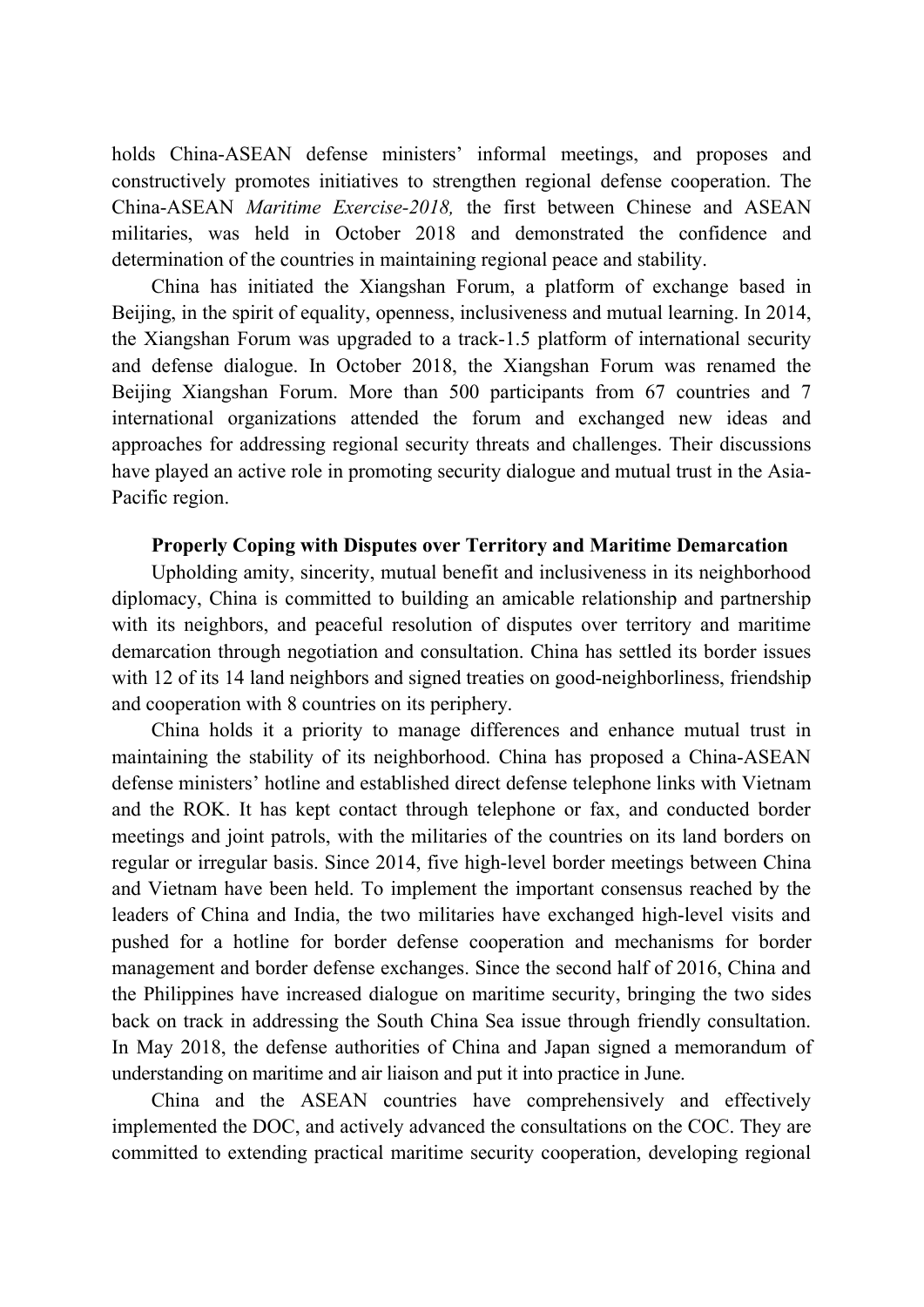security mechanisms and building the South China Sea into a sea of peace, friendship and cooperation.

#### **Actively Providing International Public Security Goods**

China actively supports the UNPKOs. It is a major contributor to the UN peacekeeping budget and the largest troop contributing country among the permanent members of the UNSC. As of December 2018, China has participated in 24 UN peacekeeping missions and has contributed more than 39,000 peacekeepers. 13 Chinese military personnel have sacrificed their lives in the UNPKOs. In the missions, China's peacekeepers have built and repaired over 13,000 kilometers of roads, cleared and disposed of 10,342 mines and various items of unexploded ordnance, transported more than 1.35 million tons of materials over a total distance of more than 13 million kilometers, treated over 170,000 patients, and fulfilled over 300 armed escorts and long or short-distance patrols.

In September 2015, China joined the UN Peacekeeping Capability Readiness System (PCRS) and built a peacekeeping standby force of 8,000 troops. In September 2017, China completed the registration of PCRS Level 1. In October 2018, 13 Chinese PCRS Level 1 units scored high in the UN assessment and were elevated to PCRS Level 2. Five among these units were elevated from Level 2 to Level 3 in February 2019. China has made active efforts to train international peacekeepers and trained over 1,500 individuals from dozens of countries. In December 2018, 2,506 peacekeepers from the PLA served in 7 UN missions and in the UN Department of Peacekeeping Operations.

In line with relevant UNSC resolutions, since December 2008, the Chinese government has dispatched naval ships to carry out regular vessel protection operations in the Gulf of Aden and the waters off the coast of Somalia. Chinese PLAN task groups cooperate with multiple naval forces in the area to safeguard international SLOCs. In the past decade, over 100 vessels and 26,000 officers and sailors have been regularly deployed in 31 convoys, each consisting of three to four ships, in vessel protection operations. They have provided security protection for over 6,600 Chinese and foreign ships, and rescued, protected or assisted over 70 ships in distress.

China's armed forces take an active part in the international efforts for HADR. Military professionals are dispatched to conduct disaster relief operations in affected countries, provide relief materials and medical aid, and strengthen international exchanges in this respect. Since 2012, China's armed forces have participated in the search for the missing Malaysian Airliner MH370, and in the relief operations for Typhoon Haiyan in the Philippines, the Ebola epidemic in West Africa, the water scarcity in Maldives, the earthquake in Nepal, and the flood caused by a dam collapse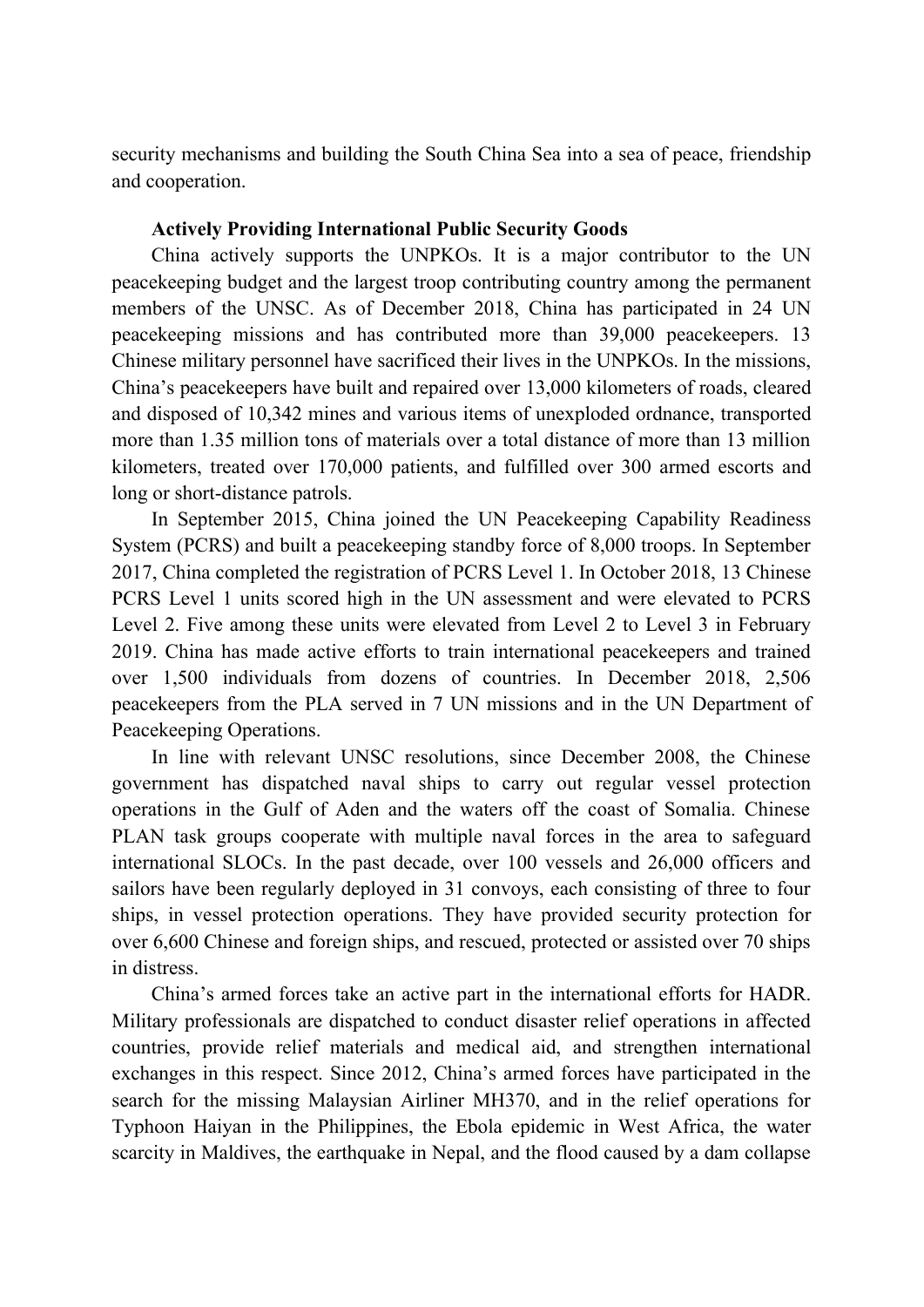in Laos. Since it entered service a decade ago, the PLAN's hospital ship *Ark Peace* has fulfilled 7 voyages coded as *Mission Harmony* and visited 43 countries. During these visits, it provided medical services to the local communities, organized medical exchanges, and helped over 230,000 people.

China is active in international and regional counter-terrorism cooperation. It has strengthened such cooperation within the framework of the SCO. China hosts and participates in joint counter-terrorism exercises, cracks down on illegal trafficking of weapons, ammunition and explosives, cooperates with SCO members to identify and cut off channels for terrorist infiltration, and promotes international counter-terrorism intelligence exchange and information sharing. It hosts the Great Wall International Forum on Counter-Terrorism, and actively participates in multilateral counterterrorism mechanisms such as the APEC Counter-Terrorism Working Group and the Global Counter-Terrorism Forum. Bilateral counter-terrorism consultations have been held with certain countries. China initiated the establishment of the Quadrilateral Cooperation and Coordination Mechanism (QCCM), a counter-terrorism cooperation and coordination mechanism by the militaries of Afghanistan, China, Pakistan and Tajikistan. The QCCM has convened two military leaders' meetings and conducted counter-terrorism exchange and cooperation, actively safeguarding regional security.

## **Closing Remarks**

Peace is an aspiration for all peoples, and development is an eternal theme of humanity. Faced with global security challenges that are becoming ever more intricate and choices that have to be made at a crossroads of human development, China firmly believes that hegemony and expansion are doomed to failure, and security and prosperity shall be shared. China will remain committed to peaceful development and work with people of all countries to safeguard world peace and promote common development.

Guided by Xi Jinping's thinking on strengthening the military, China's national defense in the new era will stride forward along its own path to build a stronger military and endeavor to achieve the great goal of developing world-class forces in an all-round way. China's armed forces have the determination, confidence and capability to prevail over all threats and challenges. They stand ready to provide strong strategic support for the realization of the Chinese Dream of national rejuvenation, and to make new and greater contributions to the building of a community with a shared future for mankind.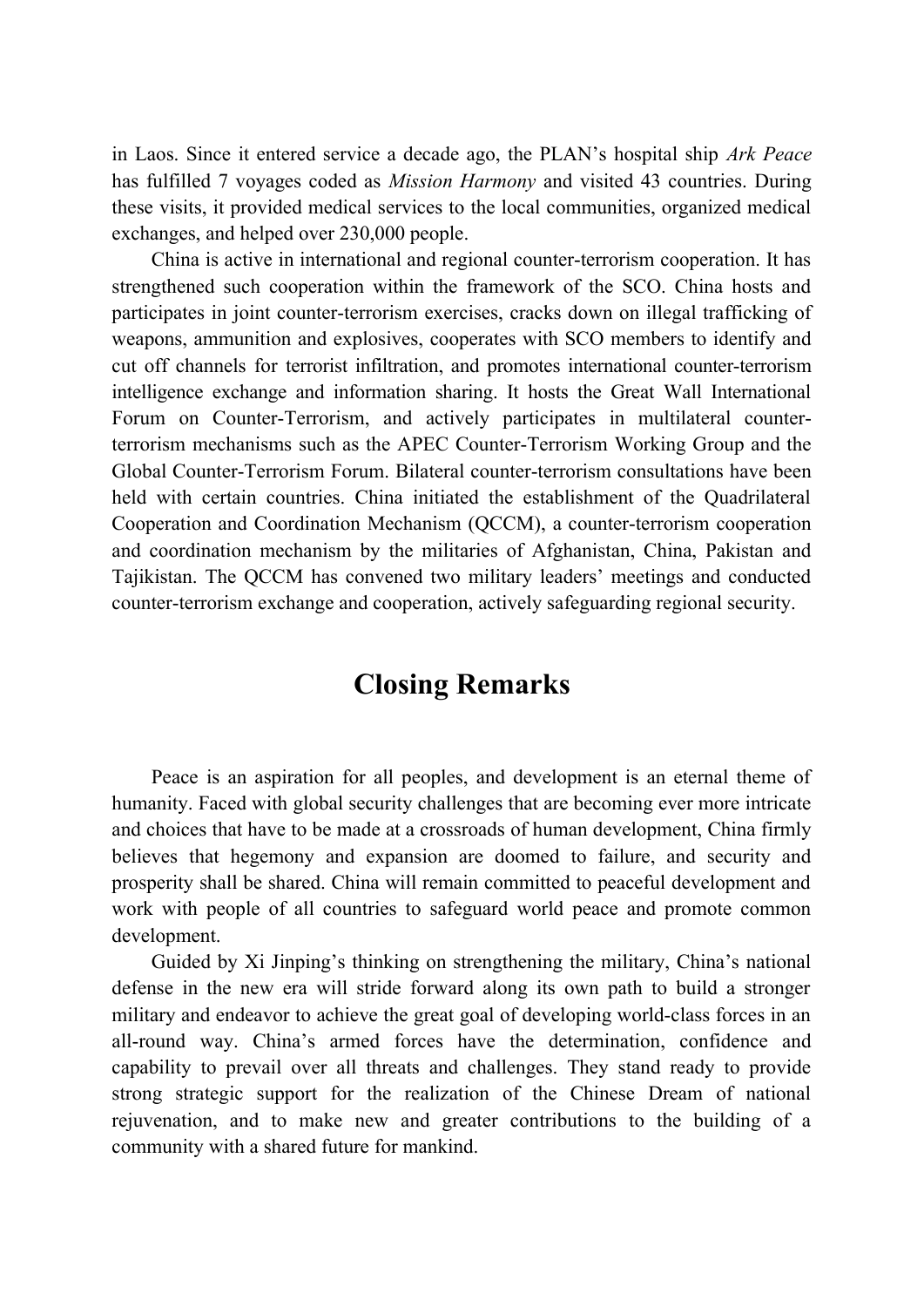## **Appendices**

#### **Table 1 CMC Functional Organs**

| <b>CMC Functional Organs</b>                      | <b>Duties</b>                                                                                                                                                                                                                                                                                                   |
|---------------------------------------------------|-----------------------------------------------------------------------------------------------------------------------------------------------------------------------------------------------------------------------------------------------------------------------------------------------------------------|
| General Office                                    | Mainly responsible for comprehensive coordination, consultation on<br>decision-making, military legal affairs, information service, supervision and<br>inspection                                                                                                                                               |
| Joint Staff Department                            | Mainly responsible for combat planning, command and control, combat<br>studying and formulating military strategy and<br>command support,<br>requirements, combat capability assessment, organizing and guiding joint<br>training, construction for combat readiness, and day-to-day combat readiness<br>duties |
| Political Work<br>Department                      | Mainly responsible for Party building in the military, organization work,<br>political education, and military human resources management                                                                                                                                                                       |
| Logistic Support<br>Department                    | for<br>Mainly<br>responsible<br>the<br>planning,<br>policy<br>making,<br>research,<br>standardization, inspection and supervision of logistic support                                                                                                                                                           |
| <b>Equipment Development</b><br>Department        | Mainly responsible for planning, R&D, testing, authentication, procurement<br>management, and information system buildup in equipment development                                                                                                                                                               |
| Training and<br>Administration<br>Department      | Mainly responsible for organizing and guiding military training, training<br>supervision, troops administration, and management of educational<br>institutions                                                                                                                                                  |
| National Defense<br>Mobilization Department       | Mainly responsible for organizing and guiding national defense mobilization<br>and defense reserves development, and commanding and managing<br>provincial military commands                                                                                                                                    |
| Discipline Inspection<br>Commission               | Mainly responsible for the Party's discipline supervision and inspection in<br>the military                                                                                                                                                                                                                     |
| Politics and Law<br>Commission                    | Mainly responsible for organizing and guiding political and legal work as<br>well as security protection                                                                                                                                                                                                        |
| Science and Technology<br>Commission              | Mainly responsible for the strategic management of national defense S&T,<br>organizing and guiding cutting-edge technological innovation,<br>and<br>promoting the CMI of S&T                                                                                                                                    |
| Office for Strategic<br>Planning                  | Mainly responsible for strategic planning of national defense and the<br>military, organizing the formulation of development plans, and coordinating<br>resource allocation                                                                                                                                     |
| Office for Reform and<br>Organizational Structure | Mainly responsible for planning and coordinating national defense and<br>military reform, guiding and promoting the implementation of the reforms in<br>major areas, and the organizational structure management of the armed<br>forces                                                                         |
| Office for International<br>Military Cooperation  | Mainly responsible for international military exchanges and cooperation, and<br>managing and coordinating the work of the armed forces related to foreign<br>affairs                                                                                                                                            |
| Audit Office                                      | Mainly responsible for audit, supervision as well as organizing and guiding<br>the audit of the armed forces                                                                                                                                                                                                    |
| Agency for Offices<br>Administration              | Mainly responsible for serving and supporting the CMC's functional organs                                                                                                                                                                                                                                       |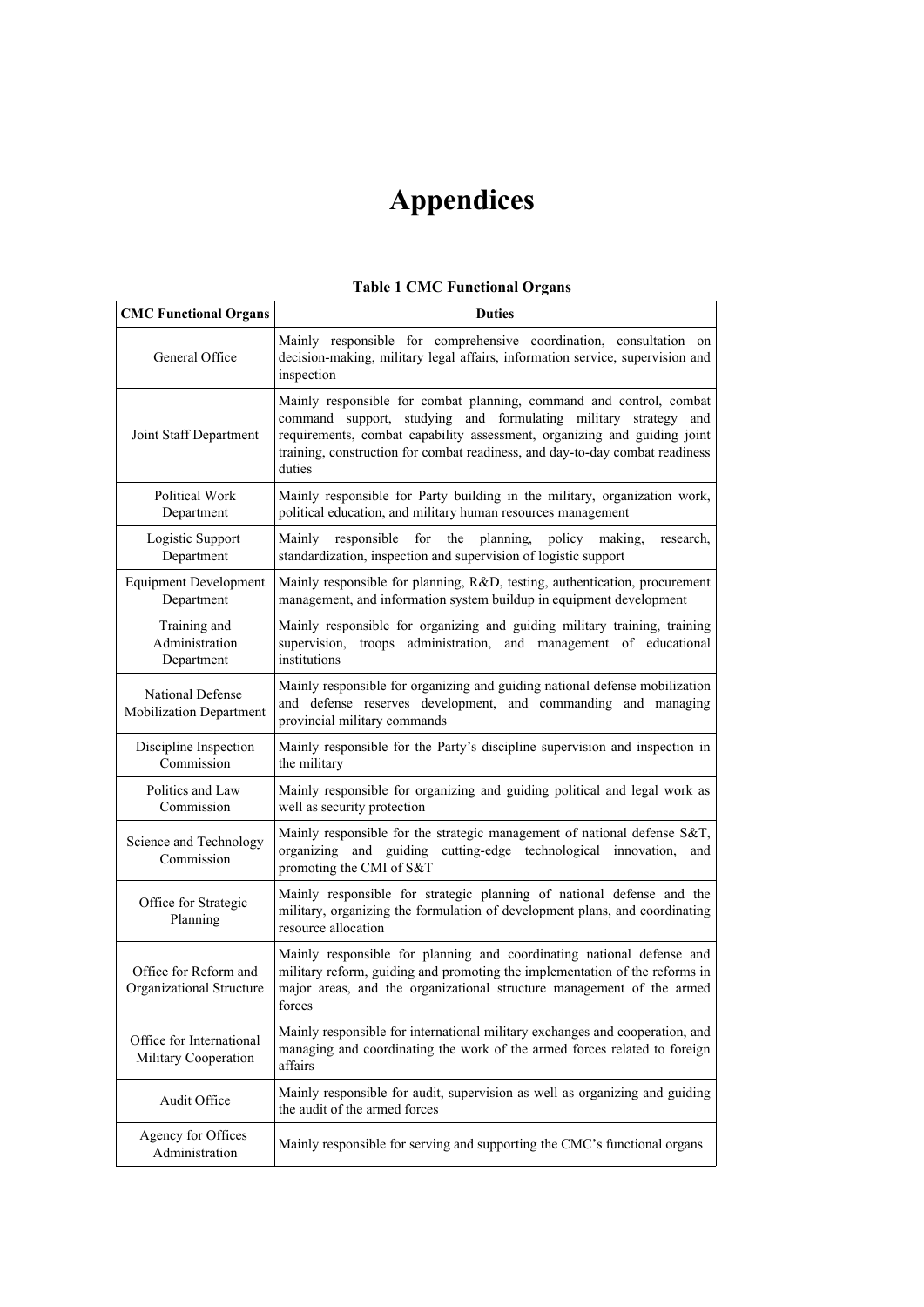| $\cdots$    |                          |                                                                                            |                                                   |                   |                          |                      |              |
|-------------|--------------------------|--------------------------------------------------------------------------------------------|---------------------------------------------------|-------------------|--------------------------|----------------------|--------------|
| <b>Item</b> | <b>Personnel Expense</b> |                                                                                            | <b>Training and</b><br><b>Sustainment Expense</b> |                   | <b>Equipment Expense</b> |                      |              |
| Year        | <b>Amount</b>            | Percentage<br>$(\%)$                                                                       | Amount                                            | Percentage<br>(%) | <b>Amount</b>            | Percentage<br>$(\%)$ | <b>Total</b> |
| 2010        | 185.931                  | 34.9                                                                                       | 170.047                                           | 31.9              | 177.359                  | 33.2                 | 533.337      |
| 2011        | 206.506                  | 34.3                                                                                       | 189.943                                           | 31.5              | 206.342                  | 34.2                 | 602.791      |
| 2012        | 195.572                  | 29.2                                                                                       | 232.994                                           | 34.8              | 240.626                  | 36.0                 | 669.192      |
| 2013        | 200.231                  | 27.0                                                                                       | 269.971                                           | 36.4              | 270.860                  | 36.6                 | 741.062      |
| 2014        | 237.234                  | 28.6                                                                                       | 267.982                                           | 32.3              | 323.738                  | 39.1                 | 828.954      |
| 2015        | 281.863                  | 31.0                                                                                       | 261.538                                           | 28.8              | 365.383                  | 40.2                 | 908.784      |
| 2016        | 306.001                  | 31.3                                                                                       | 266.994                                           | 27.4              | 403.589                  | 41.3                 | 976.584      |
| 2017        | 321.052                  | 30.8                                                                                       | 293.350                                           | 28.1              | 428.835                  | 41.1                 | 1043.237     |
|             |                          | Sources: Data on China's defense expenditure submitted to the UN by the Chinese government |                                                   |                   |                          |                      |              |

**Table 2 Breakdown of China's Defense Expenditure (2010-2017)** (in RMB billion *yuan*)

**Table 3 China's Defense Expenditure Since 2012**

| Year                                                                                                                                                                                | GDP<br>(RMB)<br>billion) | <b>Total</b><br><b>Defense</b><br>Expendit<br>ure<br>(RMB)<br>billion) | <b>CPI</b><br>(Previo)<br>us Year<br>$= 100$ | Growth<br>Rate of<br>Governme<br>nt<br><b>Expenditur</b><br>e(%) | Growth<br>Rate of<br><b>Defense</b><br>Expendi<br>ture $(\% )$ | <b>Defense</b><br><b>Expendi</b><br>ture to<br><b>GDP</b><br>(%) | <b>Defense</b><br><b>Expenditure</b><br>to<br>Governmen<br><b>Expenditure</b><br>$(\%)$ | <b>Real Defense</b><br><b>Expenditure</b><br><b>Growth Rate</b><br>(Inflation-<br>adjusted)<br>$(\%)$ |
|-------------------------------------------------------------------------------------------------------------------------------------------------------------------------------------|--------------------------|------------------------------------------------------------------------|----------------------------------------------|------------------------------------------------------------------|----------------------------------------------------------------|------------------------------------------------------------------|-----------------------------------------------------------------------------------------|-------------------------------------------------------------------------------------------------------|
| 2012                                                                                                                                                                                | 54036.74                 | 669.192                                                                | 102.6                                        | 15.29                                                            | 11.02                                                          | 1.24                                                             | 5.31                                                                                    | 8.42                                                                                                  |
| 2013                                                                                                                                                                                | 59524.44                 | 741.062                                                                | 102.6                                        | 11.32                                                            | 10.74                                                          | 1.24                                                             | 5.29                                                                                    | 8.14                                                                                                  |
| 2014                                                                                                                                                                                | 64397.4                  | 828.954                                                                | 102.0                                        | 8.25                                                             | 11.86                                                          | 1.29                                                             | 5.46                                                                                    | 9.86                                                                                                  |
| 2015                                                                                                                                                                                | 68905.21                 | 908.784                                                                | 101.4                                        | 15.87                                                            | 9.63                                                           | 1.32                                                             | 5.17                                                                                    | 8.23                                                                                                  |
| 2016                                                                                                                                                                                | 74358.55                 | 976.584                                                                | 102.0                                        | 6.75                                                             | 7.46                                                           | 1.31                                                             | 5.20                                                                                    | 5.46                                                                                                  |
| 2017                                                                                                                                                                                | 82712.17                 | 1043.237                                                               | 101.6                                        | 8.17                                                             | 6.83                                                           | 1.26                                                             | 5.14                                                                                    | 5.23                                                                                                  |
| Sources: Statistical yearbooks and government documents released by the Chinese government and data<br>on China's defense expenditure submitted to the UN by the Chinese government |                          |                                                                        |                                              |                                                                  |                                                                |                                                                  |                                                                                         |                                                                                                       |

#### **Table 4 Major Multilateral Treaties on Arms Control, Disarmament and Non-Proliferation Joined by China**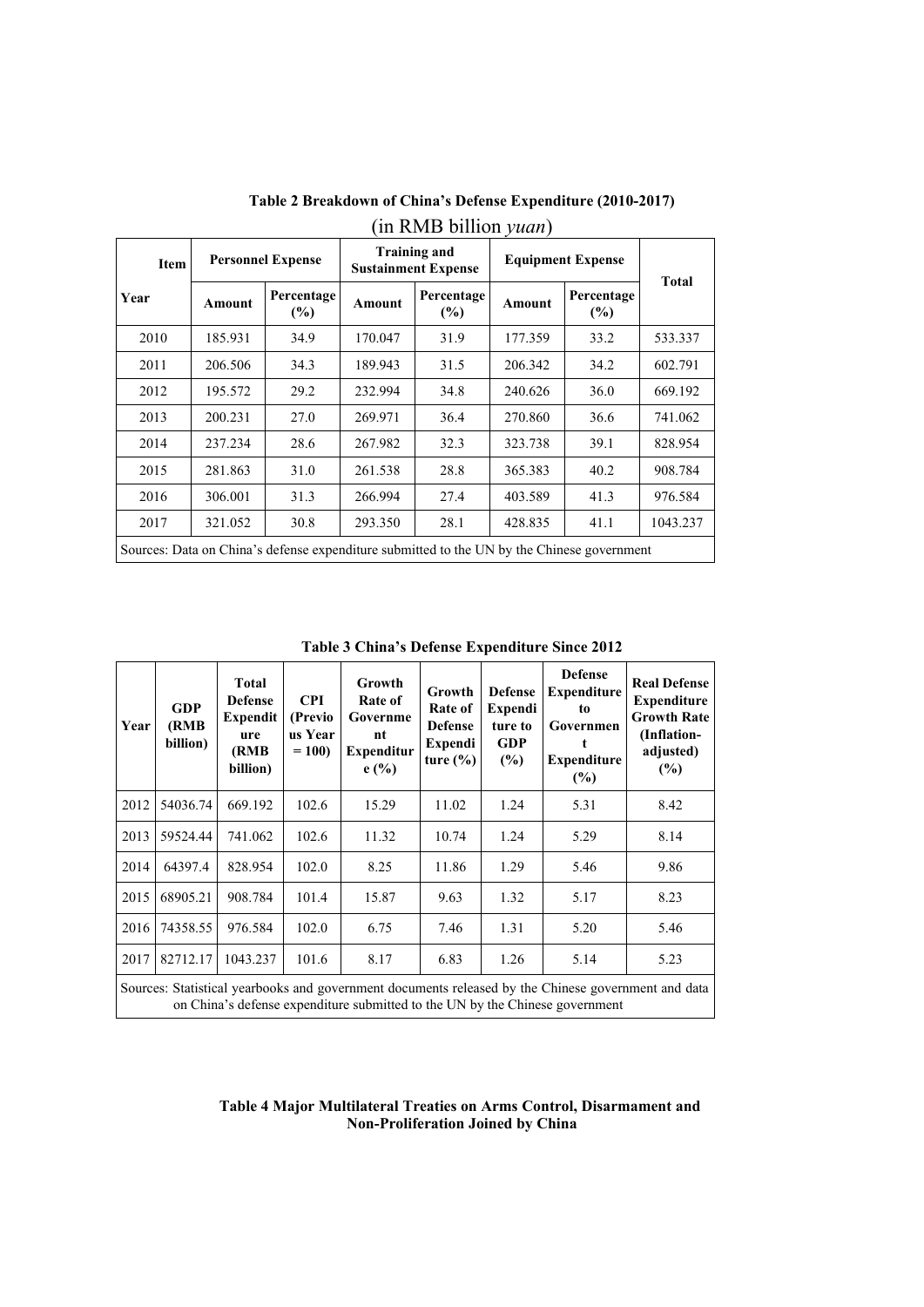| Category     | <b>Treaties</b>                                                                                                                                                                                                                        | Time                                                                                                           |
|--------------|----------------------------------------------------------------------------------------------------------------------------------------------------------------------------------------------------------------------------------------|----------------------------------------------------------------------------------------------------------------|
|              | Protocol to the Treaty on a Nuclear-Weapon-Free Zone<br>in Central Asia                                                                                                                                                                | Signed in May 2014, approved<br>in Apr. 2015 by the Standing<br>Committee of the National<br>People's Congress |
|              | Protocol Additional to the Agreement Between the<br>People's Republic of China and the International Atomic<br>Energy Agency for the Application of Safeguards in<br>China                                                             | Signed in Dec. 1998, entered<br>into force in Mar. 2002                                                        |
|              | Comprehensive Nuclear Test Ban Treaty                                                                                                                                                                                                  | Signed in Sep. 1996                                                                                            |
|              | Protocol I and II to the African Nuclear-Weapon-Free<br>Zone Treaty                                                                                                                                                                    | Signed<br>1996,<br>in<br>Apr.<br>instrument<br>of<br>ratification<br>deposited in Oct. 1997                    |
|              | Convention on Nuclear Safety                                                                                                                                                                                                           | Signed in Sep. 1994, ratified<br>in Apr. 1996                                                                  |
| Nuclear      | Treaty on the Non-Proliferation of Nuclear Weapons                                                                                                                                                                                     | Acceded in Mar. 1992                                                                                           |
|              | Treaty on the Prohibition of the Emplacement of Nuclear<br>Weapons and Other Weapons of Mass Destruction on the<br>Sea-Bed and the Ocean Floor and in the Subsoil Thereof                                                              | Acceded in Feb. 1991                                                                                           |
|              | Convention on the Physical Protection of Nuclear<br>Material                                                                                                                                                                           | Acceded in Feb. 1989                                                                                           |
|              | Agreement Between the People's Republic of China and<br>the International Atomic Energy Agency for the<br>Application of Safeguards in China                                                                                           | Signed in Sep. 1988, entered<br>into force in Sep. 1989                                                        |
|              | Additional Protocol II and III to the South Pacific Nuclear-<br>Free Zone Treaty                                                                                                                                                       | Signed<br>in<br>Feb.<br>1987,<br>instrument<br>$\sigma$ f<br>ratification<br>deposited in Oct. 1988            |
|              | Additional Protocol II to the Treaty for the Prohibition of<br>Nuclear Weapons in Latin America and the Caribbean                                                                                                                      | Signed<br>in<br>Aug.<br>1973,<br>instrument<br>ratification<br>of<br>deposited in Jun. 1974                    |
| Chemical     | Convention on the Prohibition of Development,<br>Production, Stockpiling and Use of Chemical Weapons<br>and on Their Destruction                                                                                                       | Signed<br>1993,<br>in<br>Jan.<br>instrument<br>of<br>ratification<br>deposited in Apr. 1997                    |
| Biological   | Convention on the Prohibition of the Development,<br>Stockpiling<br>Production<br>of<br>Bacteriological<br>and<br>(Biological)<br>Toxin Weapons<br>and<br>and<br>on<br>Their<br>Destruction                                            | Acceded in Nov. 1984                                                                                           |
|              | Protocol for the Prohibition of the Use in War of<br>Asphyxiating, Poisonous or Other Gases,<br>and of<br>Bacteriological Methods of Warfare                                                                                           | Statement<br>issued<br>to<br>acknowledge the Protocol in<br>Jul. 1952                                          |
| Conventional | Protocol on Explosive Remnants of War (Protocol V) of<br>Convention on Prohibitions or Restrictions on the Use of<br>Certain Conventional Weapons Which May Be Deemed<br>to Be Excessively Injurious or Have Indiscriminate<br>Effects | of<br>ratification<br>Instrument<br>deposited in Jun. 2010                                                     |
|              | Protocol Against the Illicit Manufacturing of and<br>Trafficking in Firearms, Their Parts and Components and<br>Ammunition,<br>Supplementing the United<br><b>Nations</b><br>Convention Against Transnational Organized Crime          | Signed in Dec. 2002                                                                                            |
|              | Protocol on Blinding Laser Weapons Annexed to the Instrument                                                                                                                                                                           | ratification<br>of                                                                                             |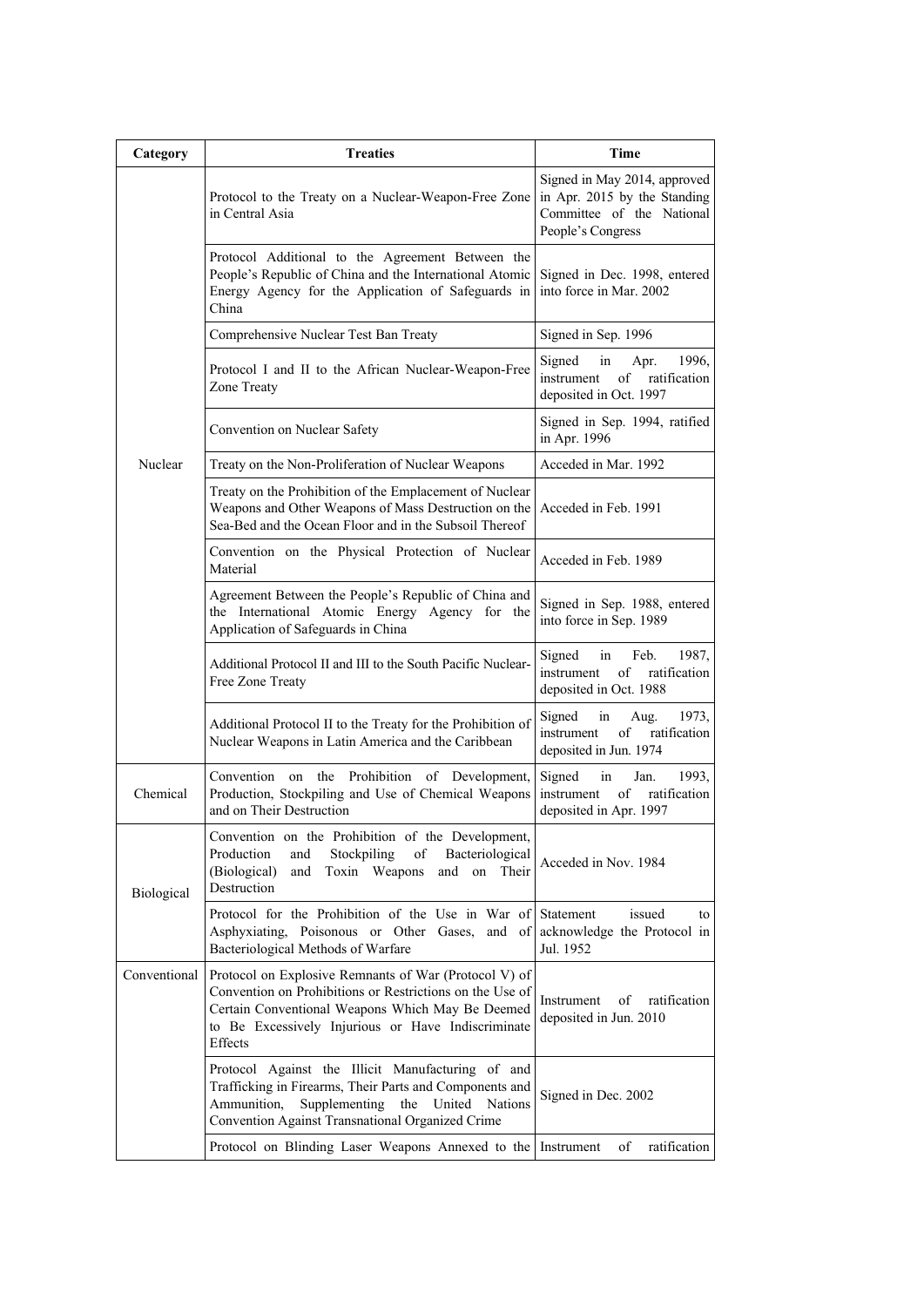| Category | <b>Treaties</b>                                                                                                                                                                                                                                                                                                                 | Time                                                                                                                                                                                                                                                 |
|----------|---------------------------------------------------------------------------------------------------------------------------------------------------------------------------------------------------------------------------------------------------------------------------------------------------------------------------------|------------------------------------------------------------------------------------------------------------------------------------------------------------------------------------------------------------------------------------------------------|
|          | Convention on Prohibitions or Restrictions on the Use of<br>Certain Conventional Weapons Which May Be Deemed<br>to Be Excessively Injurious or to Have Indiscriminate<br>Effects (Protocol IV)                                                                                                                                  | deposited in Nov. 1998                                                                                                                                                                                                                               |
|          | Amended Protocol on Prohibitions or Restrictions on the<br>Use of Mines, Booby-Traps and Other Devices Annexed<br>to the Convention on Prohibitions or Restrictions on the<br>Use of Certain Conventional Weapons Which May Be<br>Deemed to Be Excessively Injurious or to Have<br>Indiscriminate Effects (Amended Protocol II) | ratification<br>Instrument<br>of<br>deposited in Nov. 1998                                                                                                                                                                                           |
|          | Convention on Prohibitions or Restrictions on the Use of<br>Certain Conventional Weapons Which May Be Deemed<br>to Be Excessively Injurious or to Have Indiscriminate<br>Effects and Protocols I-III                                                                                                                            | Signed<br>Sep.<br>1981,<br>in<br>of<br>ratification<br>instrument<br>in<br>deposited<br>Apr.<br>1982;<br>amendment of Article 1 of the<br>Convention ratified in Jun.<br>2003.<br>$\sigma$ f<br>instrument<br>ratification deposited in Aug.<br>2003 |
|          | Convention on the Prohibition of Military or Any Other<br>Hostile Use of Environmental Modification Techniques                                                                                                                                                                                                                  | Acceded in Jun. 2005                                                                                                                                                                                                                                 |
|          | Convention on Registration of Objects Launched into<br>Outer Space                                                                                                                                                                                                                                                              | Acceded in Dec. 1988                                                                                                                                                                                                                                 |
| Others   | Agreement on the Rescue of Astronauts, the Return of<br>Astronauts, and the Return of Objects Launched into<br>Outer Space                                                                                                                                                                                                      | Acceded in Dec. 1988                                                                                                                                                                                                                                 |
|          | Convention on International Liability for Damage<br>Caused by Space Objects                                                                                                                                                                                                                                                     | Acceded in Dec. 1988                                                                                                                                                                                                                                 |
|          | Treaty on Principles Concerning the Activities of States<br>in the Exploration and Use of Outer Space Including the<br>Moon and other Celestial Bodies                                                                                                                                                                          | Acceded in Dec. 1983                                                                                                                                                                                                                                 |
|          | The Antarctic Treaty                                                                                                                                                                                                                                                                                                            | Acceded in Jun. 1983                                                                                                                                                                                                                                 |

**Table 5 Major Multilateral Counter-Terrorism Treaties Signed by China** 

| <b>Treaty</b>                                                                                                                                                                                                   | Date of<br>Signature | <b>Effective Date</b> | Participation or<br><b>Statement by China</b>                                                                            |
|-----------------------------------------------------------------------------------------------------------------------------------------------------------------------------------------------------------------|----------------------|-----------------------|--------------------------------------------------------------------------------------------------------------------------|
| Agreement on Quadrilateral Cooperation and<br>Coordination Mechanism in Counter Terrorism<br>by the Ministry of Defense/ Armed Forces/ Aug. 2017<br>Military of Afghanistan, China, Pakistan, and<br>Tajikistan |                      | Aug. 2017             | Signed in Aug. 2017,<br>effective in China                                                                               |
| Convention of the Shanghai Cooperation<br>Organization Against Terrorism                                                                                                                                        | Jun. 2009            | Jan. 2012             | Signed in Jun. 2009,<br>ratified in Dec. 2014                                                                            |
| Agreement on Cooperation in Combating Illicit<br>Trafficking in Arms, Ammunition<br>and<br>Explosives between the Governments of the Aug. 2008<br>Member States of the Shanghai Cooperation<br>Organization     |                      | May 2010              | Approved by the State<br>Council in May 2012,<br>instrument of approval<br>deposited in Jul. 2012,<br>effective in China |
| Agreement on the Procedure for Organizing and Aug. 2008                                                                                                                                                         |                      | Nov. 2013             | Jun.<br>Approved<br>1n                                                                                                   |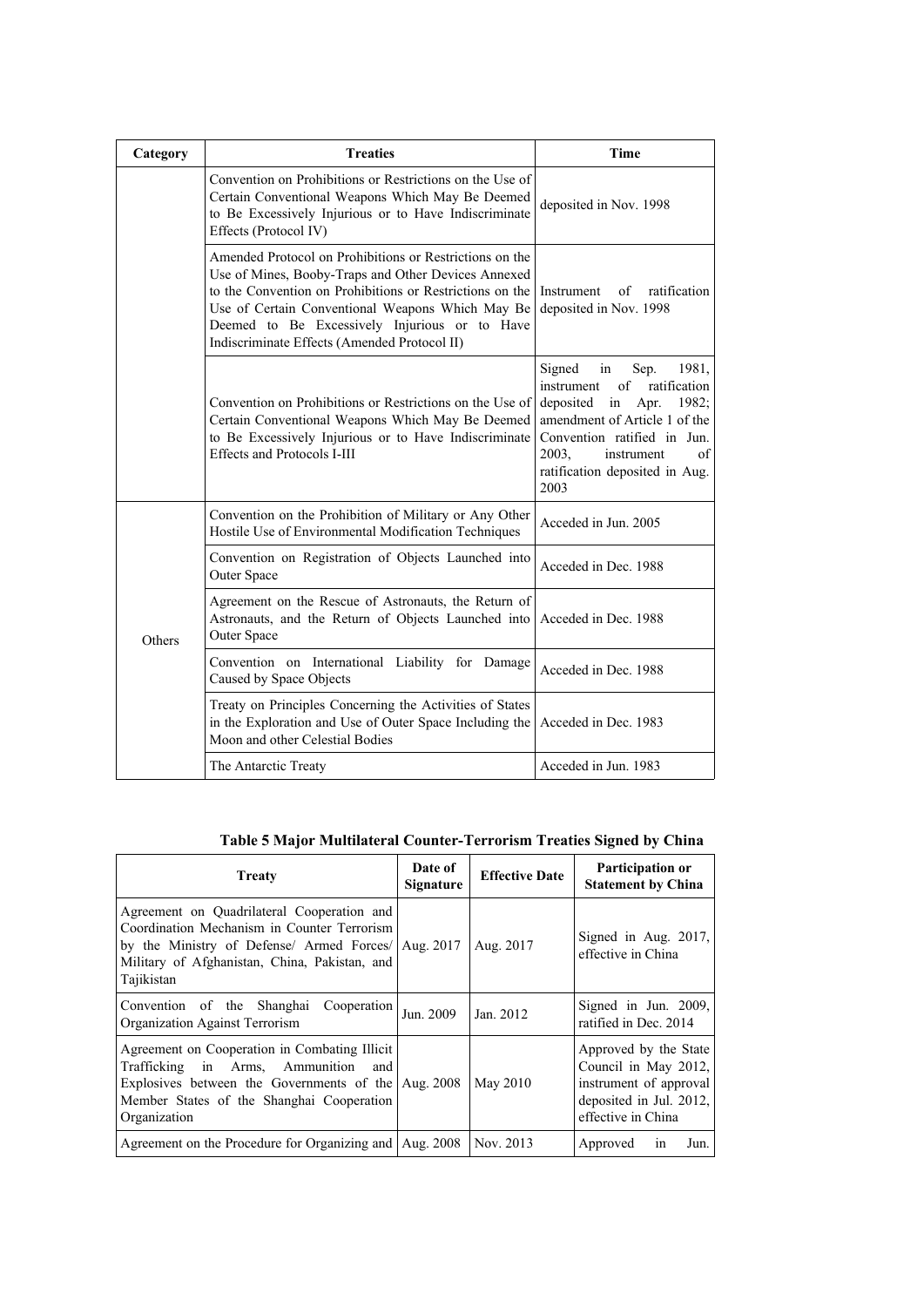| Conducting Joint Anti-Terrorism Exercise<br>within Territories of Member States of the<br>Shanghai Cooperation Organization                                                                                                                           |           |           | in<br>effective<br>2013.<br>China since Nov. 2013                                                                        |
|-------------------------------------------------------------------------------------------------------------------------------------------------------------------------------------------------------------------------------------------------------|-----------|-----------|--------------------------------------------------------------------------------------------------------------------------|
| Cooperation Agreement in the Sphere of<br>Identifying and Cutting off the Channels Used<br>by the Individuals Involved in Terrorist,<br>Separatist and Extremist Activities to Enter the<br>Shanghai Cooperation Organization Member<br><b>States</b> | Jun. 2006 | Nov. 2008 | Approved by the State<br>Council in May 2012,<br>instrument of approval<br>deposited in Jul. 2012,<br>effective in China |

**Table 6 Major Joint Exercises and Training by the PLA and the PAP with Foreign Counterparts Since 2012**

| No.           | States/<br><b>Organizations</b> | Codename                                                                                      | <b>Location and Time</b>                                                                                                                                                                                                                                                                                                                                                                                                                                                                                                                                                                                                                                                                                                  |
|---------------|---------------------------------|-----------------------------------------------------------------------------------------------|---------------------------------------------------------------------------------------------------------------------------------------------------------------------------------------------------------------------------------------------------------------------------------------------------------------------------------------------------------------------------------------------------------------------------------------------------------------------------------------------------------------------------------------------------------------------------------------------------------------------------------------------------------------------------------------------------------------------------|
| 1             | <b>Belarus</b>                  | United Shield-2017 Joint<br>Anti-Terrorism Training                                           | Held in Minsk, Belarus in Jul. 2017                                                                                                                                                                                                                                                                                                                                                                                                                                                                                                                                                                                                                                                                                       |
| 2             | Germany                         | Joint Rescue-2016 Joint<br><b>Medical Exercise</b>                                            | Held in Chongqing, China in 2016                                                                                                                                                                                                                                                                                                                                                                                                                                                                                                                                                                                                                                                                                          |
| 3             | India                           | Hand in Hand Anti-<br><b>Terrorism Joint Training</b>                                         | Held in Sichuan, China in Nov. 2013; in<br>Maharashtra, India in Nov. 2014; in Yunnan,<br>China in Oct. 2015; in Maharashtra, India in<br>Nov. 2016; in Sichuan, China in Dec. 2018                                                                                                                                                                                                                                                                                                                                                                                                                                                                                                                                       |
| 4             | Malaysia                        | Peace and Friendship Joint<br>Military Exercises                                              | Tabletop exercise held in Malaysia in Dec.<br>2014; in Malaysia in Sept. 2015; in Malaysia<br>in Nov. 2016                                                                                                                                                                                                                                                                                                                                                                                                                                                                                                                                                                                                                |
| 5<br>Pakistan |                                 | Friendship Joint<br>Anti-Terrorism Training                                                   | Held in Ningxia, China in Dec. 2015; at<br>National Counter Terrorism Center Pabbi,<br>Pakistan in Oct. 2016                                                                                                                                                                                                                                                                                                                                                                                                                                                                                                                                                                                                              |
|               |                                 | Eagle/Shaheen Joint<br>Training                                                               | A total of 6 training sessions held in China and<br>Pakistan from 2013 to 2018                                                                                                                                                                                                                                                                                                                                                                                                                                                                                                                                                                                                                                            |
| 6             | Russia                          | Joint Sea Exercises                                                                           | Held in the Yellow Sea waters near Qingdao in<br>Apr. 2012; in Peter the Great Gulf in Jul. 2013;<br>in the north maritime and air space of the East<br>China Sea to the east of Yangtze River Estuary<br>in May 2014; in the east of the maritime and<br>air space of the Mediterranean in May 2015; in<br>Peter the Great Gulf, off the coast of<br>Vladivostok, and the maritime and air space of<br>Sea of Japan in Aug. 2015; in Zhanjiang and<br>the east of the maritime and air space of<br>Zhanjiang in Sep. 2016; in the Baltiysk, St.<br>Petersburg and southeast Baltic Sea in Jul.<br>2017; in Vladivostok and the designated area<br>between Peter the Great Gulf and the south<br>Okhotsk Sea in Sep. 2017 |
|               |                                 | Aerospace Security<br>Computer-Enabled<br>Anti-Missile Command-and-<br><b>Staff Exercises</b> | Held in Russia in May 2016, and in China in<br>Dec. 2017                                                                                                                                                                                                                                                                                                                                                                                                                                                                                                                                                                                                                                                                  |
| 7             | Saudi Arabia                    | Explore-2016 Joint<br>Anti-Terrorism Training of                                              | Held in China in Oct. 2016                                                                                                                                                                                                                                                                                                                                                                                                                                                                                                                                                                                                                                                                                                |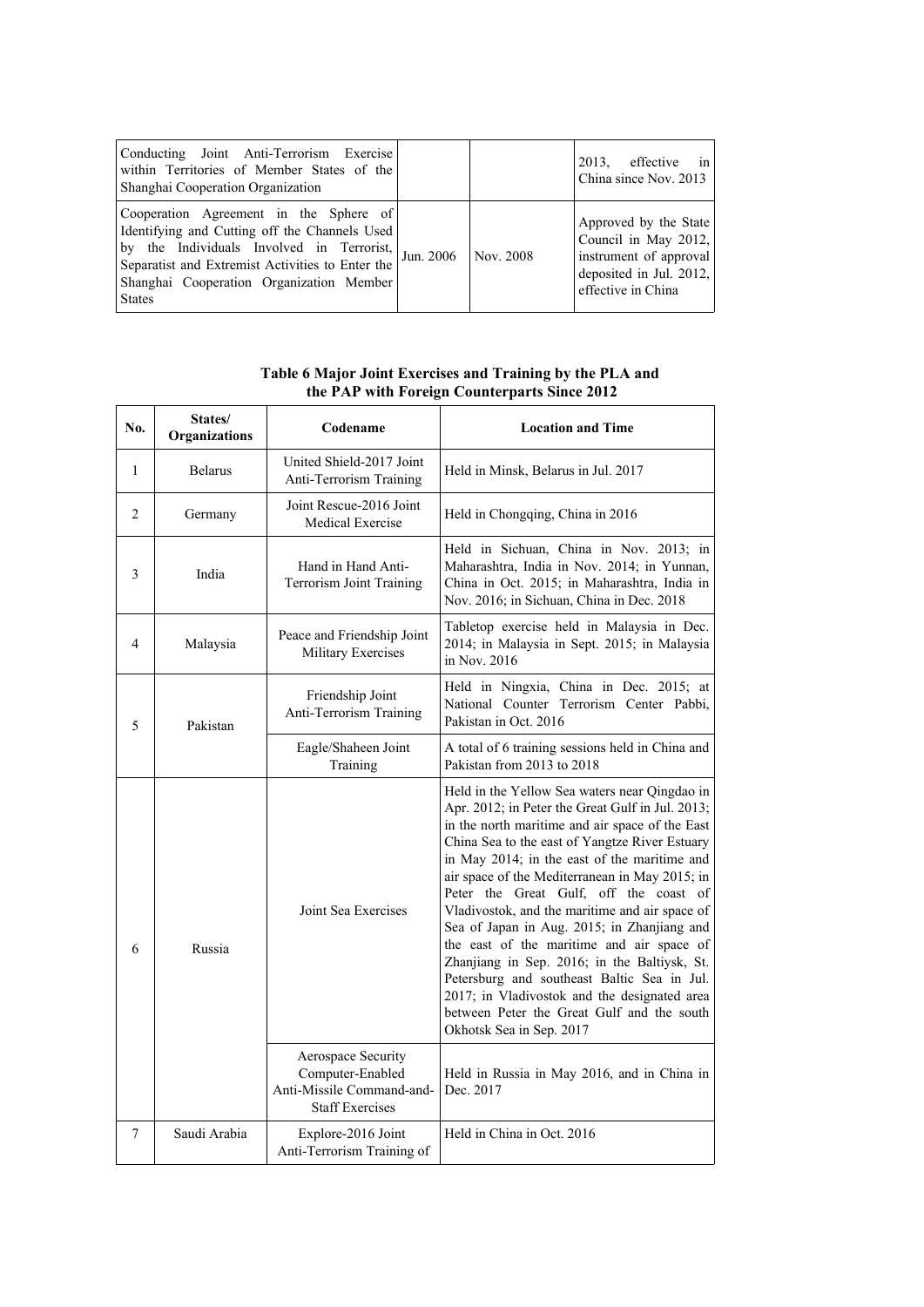| No. | States/<br>Organizations | Codename                                                                                                | <b>Location and Time</b>                                                                                                                                                                                                                     |
|-----|--------------------------|---------------------------------------------------------------------------------------------------------|----------------------------------------------------------------------------------------------------------------------------------------------------------------------------------------------------------------------------------------------|
|     |                          | <b>Special Forces</b>                                                                                   |                                                                                                                                                                                                                                              |
| 8   | Sri Lanka                | Silk Road Cooperation-2015<br>Joint Counter Terrorism<br>Training for Special<br><b>Operation Units</b> | Held in Colombo, Sri Lanka in Jun. 2015                                                                                                                                                                                                      |
| 9   | Tajikistan               | Cooperation-2016 Joint<br>Anti-Terrorism Exercise                                                       | Held in Badakhshan, Tajikistan in Oct. 2016                                                                                                                                                                                                  |
| 10  | Thailand                 | Falcon Strike Joint Training                                                                            | Held in Thailand in Nov. 2015; in Thailand in<br>Aug. 2017; in Thailand in Sep. 2018                                                                                                                                                         |
| 11  | UK                       | Non-Combatant Evacuation<br><b>Operation Desktop Exercises</b>                                          | Held in Nanjing in 2016; in London in 2017                                                                                                                                                                                                   |
| 12  | <b>US</b>                | The US-China Disaster<br>Management Exchange                                                            | Held in Beijing, Kunming and Chengdu in<br>2012; in Hawaii in 2013; in Guangzhou and<br>Haikou in 2015; in Seattle in 2015; in Kunming<br>in 2016; in Portland in 2017; in Nanjing in<br>2018                                                |
| 13  | Vietnam                  | China-Vietnam Joint Naval<br>Patrols in the Beibu Gulf                                                  | Held in the shared fishing zone in the Beibu<br>Gulf for 13 times from 2012 to 2018                                                                                                                                                          |
| 14  | Malaysia,<br>Thailand    | Peace and Friendship 2018<br>Joint Military Exercise                                                    | Held in Malaysia in Oct. 2018 by militaries of<br>China, Malaysia and Thailand                                                                                                                                                               |
| 15  | <b>ASEAN</b>             | Maritime Exercise-2018                                                                                  | Held in Zhanjiang and the maritime and air<br>space to the east in Oct. 2018                                                                                                                                                                 |
| 16  | EU                       | Cooperation-2018.10.EU<br>Joint Medical Exercise                                                        | Held in the west Gulf of Aden in Oct. 2018                                                                                                                                                                                                   |
| 17  | SCO                      | Peace Mission Joint<br><b>Counter-Terrorism Exercises</b>                                               | Held in Khujand, Tajikistan in Jun. 2012; in<br>Zhurihe Training Base in Inner Mongolia,<br>China, in Aug. 2014; in the Edelweiss Training<br>Area in Balykchy, Kyrgyzstan, in Sep. 2016; in<br>Chebarkul, Chelyabinsk, Russia, in Aug. 2018 |

#### **Table 7 Major Regional Security Dialogues and Cooperation Platforms Joined by the PLA and the PAP**

(Up to Dec. 2018)

| <b>Platform</b>                                             | Year of<br>Inception | <b>Description</b>                                                                                                                                                                                                                                                                                                                                                                                                                                                                                                                                                                       |
|-------------------------------------------------------------|----------------------|------------------------------------------------------------------------------------------------------------------------------------------------------------------------------------------------------------------------------------------------------------------------------------------------------------------------------------------------------------------------------------------------------------------------------------------------------------------------------------------------------------------------------------------------------------------------------------------|
| China-Africa Defense<br>and Security Forum                  | 2018                 | Hosted by China's MND, the forum was held in Beijing from 26th<br>Jun. to 10th Jul., 2018. With the theme of "cooperation and mutual<br>assistance", in-depth discussions were held on topics including<br>China-Africa defense and security cooperation and Africa's<br>security situation. 50 representatives attended from defense<br>departments or militaries of African countries and African Union,<br>including 12 chiefs or deputy chiefs of General Staff. It is the<br>largest and highest-level mechanism for China-Africa defense and<br>security dialogue and cooperation. |
| QCCM among the<br>Military Forces of<br>Afghanistan, China, | 2016                 | The QCCM was built to provide coordination and mutual support<br>in situation evaluation, evidence verification, intelligence sharing,<br>capacity building, and training. China has always emphasized that                                                                                                                                                                                                                                                                                                                                                                              |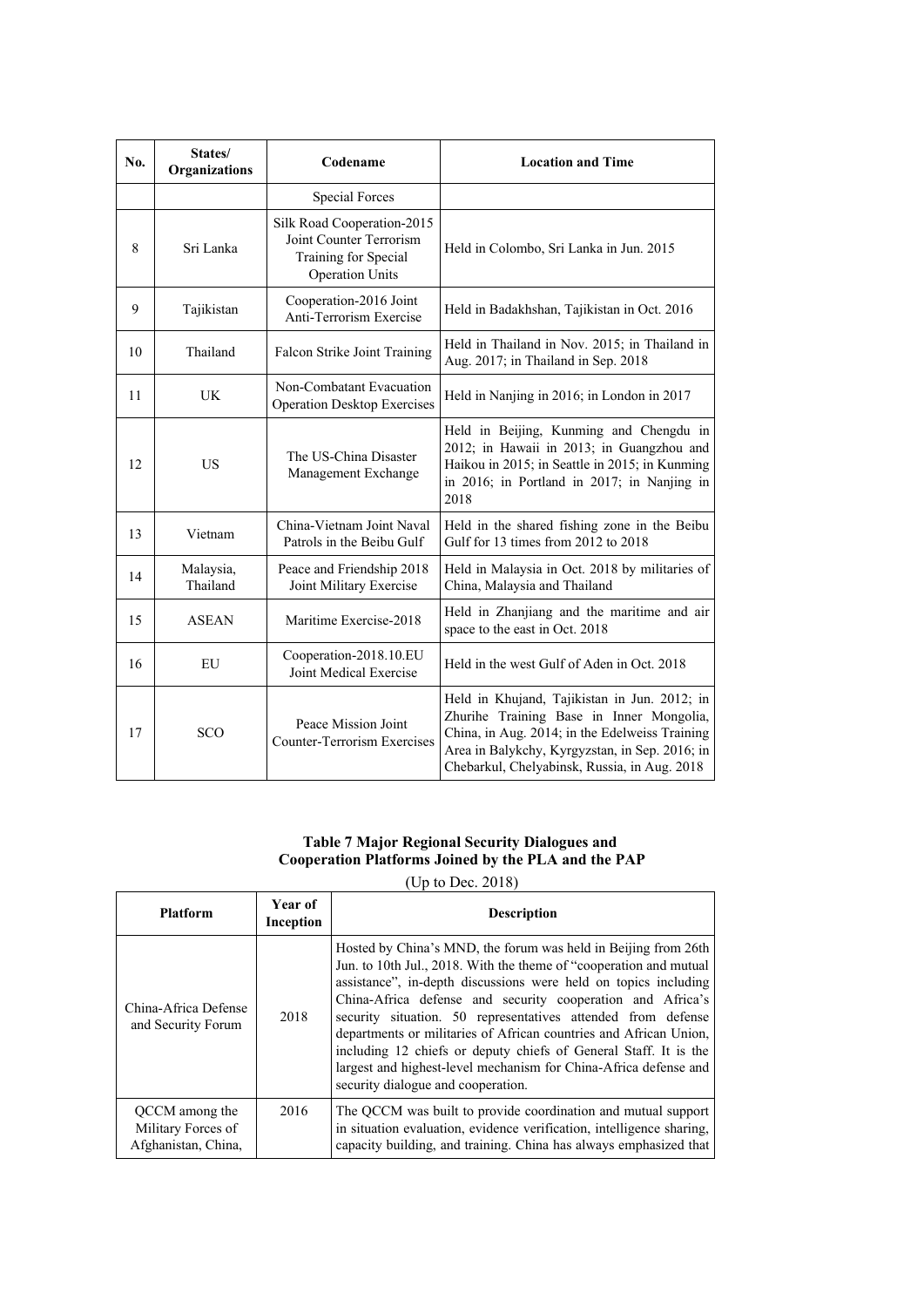| Platform                                                      | Year of<br>Inception | Description                                                                                                                                                                                                                                                                                                                                                                                                                                                                                                                                                                                                                                                                                                          |
|---------------------------------------------------------------|----------------------|----------------------------------------------------------------------------------------------------------------------------------------------------------------------------------------------------------------------------------------------------------------------------------------------------------------------------------------------------------------------------------------------------------------------------------------------------------------------------------------------------------------------------------------------------------------------------------------------------------------------------------------------------------------------------------------------------------------------|
| Pakistan and Tajikistan                                       |                      | the mechanism is not targeted against any other country or<br>international organization and is ready to join all parties in<br>expanding cooperation, increasing counter terrorism capacity, and<br>safeguarding regional peace and stability. To date, two military<br>leaders' meetings have been held.                                                                                                                                                                                                                                                                                                                                                                                                           |
| Great Wall<br>Counter-Terrorism<br><b>International Forum</b> | 2016                 | The inaugural session of the forum was held in Beijing in Nov.<br>2016 with the theme of "counter-terrorism in urban areas".<br>Representatives from 25 countries including Russia, France, Egypt<br>and Brazil participated. The second forum was held in Beijing in<br>May 2018 with the theme of "counter-terrorism in mountainous<br>areas". Representatives from 27 countries including France,<br>Nigeria, Chile and Pakistan participated.                                                                                                                                                                                                                                                                    |
| China and Latin<br>America High-Level<br>Defense Forum        | 2012                 | The biennial forum is hosted by China's MND. With the theme of<br>"enhancing mutual understanding and collaboration", the forum<br>aims to promote Latin-American militaries' understanding of and<br>trust in China and its military, and facilitate continued military<br>exchanges and cooperation between the Chinese and Latin-<br>American militaries. The forum is represented by defense and<br>military leadership from major Spanish and Portuguese speaking<br>countries.                                                                                                                                                                                                                                 |
| <b>ASEAN Defense</b><br>Ministers' Meeting<br>Plus            | 2010                 | ADMM-Plus is the largest and highest-level dialogue and<br>cooperation mechanism on defense and security in the Asia-<br>Pacific region. Since 2016, under the mechanism, the PLA has<br>participated in a joint exercise on peacekeeping and demining in<br>India, and exercises on maritime security and counter-terrorism in<br>both Brunei and Singapore. From 2017 to 2020, China and<br>Thailand co-chair the counter-terrorism expert working group.                                                                                                                                                                                                                                                          |
| Beijing Xiangshan<br>Forum                                    | 2006                 | This annual forum is co-hosted by the China Association for<br>Military Science and the China Institute for International Strategic<br>Studies. The Xiangshan Forum was upgraded to a track-1.5<br>platform of international security and defense dialogue in 2014. It<br>was renamed the Beijing Xiangshan Forum in 2018. The forum<br>advocates the principles of equality, openness, inclusiveness and<br>mutual learning. In Oct. 2018, the 8th Beijing Xiangshan Forum<br>was held with the participation of over 500 representatives from<br>67 countries and 7 international organizations. The forum injected<br>strong positive energy into regional and international security<br>cooperation.             |
| Shangri-La<br>Dialogue                                        | 2002                 | The dialogue is hosted by the International Institute for Strategic<br>Studies, a think tank based in London, and co-hosted by the<br>Ministry of Defense of Singapore. It is held in early June every<br>year in the Shangri-La Hotel in Singapore. At the 17th Shangri-La<br>Dialogue in 2018, the Chinese delegation, on the topic of<br>"Strategic Implications of Military Capability Development in the<br>Asia-Pacific", explained the important proposals of President Xi<br>Jinping on building a new model of international relations and a<br>community with a shared future for mankind, and actively<br>promoted a joint effort with relevant countries to maintain<br>regional security and stability. |
| SCO                                                           | 2001                 | Established in 2001 on the basis of the Shanghai Five (China,<br>Kazakhstan, Kyrgyzstan, Russia and Tajikistan) mechanism, the<br>SCO aims to enhance mutual trust, good-neighborliness and<br>friendship among the member states, encourages the member                                                                                                                                                                                                                                                                                                                                                                                                                                                             |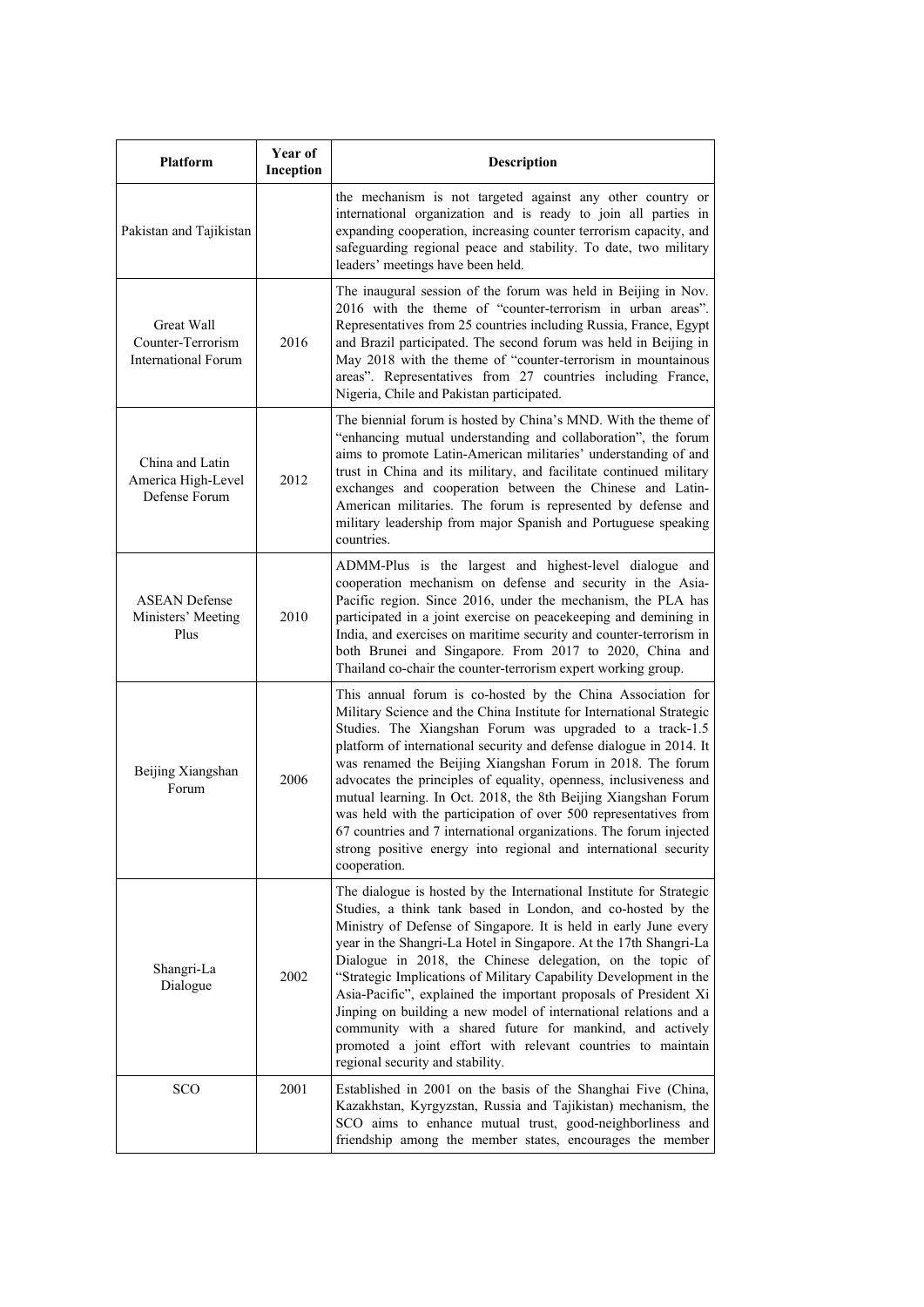| <b>Platform</b>                 | Year of<br>Inception | <b>Description</b>                                                                                                                                                                                                                                                                                                                                                                                                                                                                                                                                                                                                                                                                                                                                                                                                                                                                                             |
|---------------------------------|----------------------|----------------------------------------------------------------------------------------------------------------------------------------------------------------------------------------------------------------------------------------------------------------------------------------------------------------------------------------------------------------------------------------------------------------------------------------------------------------------------------------------------------------------------------------------------------------------------------------------------------------------------------------------------------------------------------------------------------------------------------------------------------------------------------------------------------------------------------------------------------------------------------------------------------------|
|                                 |                      | states to effectively cooperate in such fields as politics, economy,<br>culture and education. The organization is committed to<br>maintaining and safeguarding regional peace, security and stability<br>and building a new international political and economic order that<br>is democratic, fair and equitable. The member states have signed<br>important documents including the Treaty on Long-term Good-<br>neighborly Relations, Friendships and Cooperation among the<br>Shanghai Cooperation Organization Member States. From 9th to<br>10th Jun. 2018 in Qingdao, President Xi Jinping presided over the<br>first Council of Heads of State of the SCO with an expanded<br>membership, and stressed that member states will continue to<br>uphold the Shanghai Spirit, make joint efforts to build an SCO<br>community with a shared future, and promote a new model of<br>international relations. |
| Chiefs of Defense<br>Conference | 1998                 | Initiated by the US PACOM, the conference is held annually and<br>alternates between the US and other Asia-Pacific countries. China<br>has participated every year since 2014. At the conference in Sep.<br>2017, the Chinese side focused on explaining President Xi<br>Jinping's vision of building a community with a shared future for<br>mankind and the new proposals on security, and advocated that<br>relevant countries should enhance strategic mutual trust and<br>cooperate to meet global challenges.                                                                                                                                                                                                                                                                                                                                                                                            |
| <b>ASEAN Regional</b><br>Forum  | 1994                 | The forum has a membership of 27 countries and is the official<br>multilateral platform for security dialogue and cooperation in the<br>Asia-Pacific. Since 2015, China has hosted important meetings<br>and events including the ARF Peacekeeping Experts' Meeting, the<br>ARF Defense Officials' Dialogue, the ARF Heads of Defense<br>Universities/Colleges/Institutions Meeting, and the ARF Security<br>Policy Conference.                                                                                                                                                                                                                                                                                                                                                                                                                                                                                |

#### **Table 8 Main UNPKOs the PLA Participated**

(Up to Dec. 2018)

| <b>Starting Date</b> | <b>Mission Area</b>     | <b>Troops</b>                                                                                                                 | <b>Mission Description</b>                                                                                                                                                                                                                                                                                                                                                                                                                                   |
|----------------------|-------------------------|-------------------------------------------------------------------------------------------------------------------------------|--------------------------------------------------------------------------------------------------------------------------------------------------------------------------------------------------------------------------------------------------------------------------------------------------------------------------------------------------------------------------------------------------------------------------------------------------------------|
| Jan. 2014            | Mali<br>(MINUSMA)       | Force protection unit<br>170<br>οf<br>troops,<br>engineering unit of<br>155<br>troops,<br>and<br>medical unit of 70<br>troops | In Mali, the engineering unit built and<br>repaired 2,900 m of roads, leveled 400,000<br>of ground, and installed<br>667<br>m <sup>2</sup><br>prefabricated houses; the force protection<br>unit conducted 2,710 armed patrols and<br>security tasks; and the medical unit treated<br>8,120 patients.                                                                                                                                                        |
| Jan. 2012            | South Sudan<br>(UNMISS) | 700<br>268<br>troops,<br>medical unit of $63$<br>troops                                                                       | Infantry battalion of In South Sudan, the engineering unit built<br>troops, and maintained 5,365 km of roads, repaired<br>engineering unit of $\vert 7 \vert$ bridges, and installed $\vert 72 \vert$ prefabricated<br>and houses; the medical unit treated 21,000<br>patients; the infantry battalion conducted 63<br>long/short-distance patrols, and carried out<br>216 armed escorts and 42 inspections in<br>refugee camps, covering a total mileage of |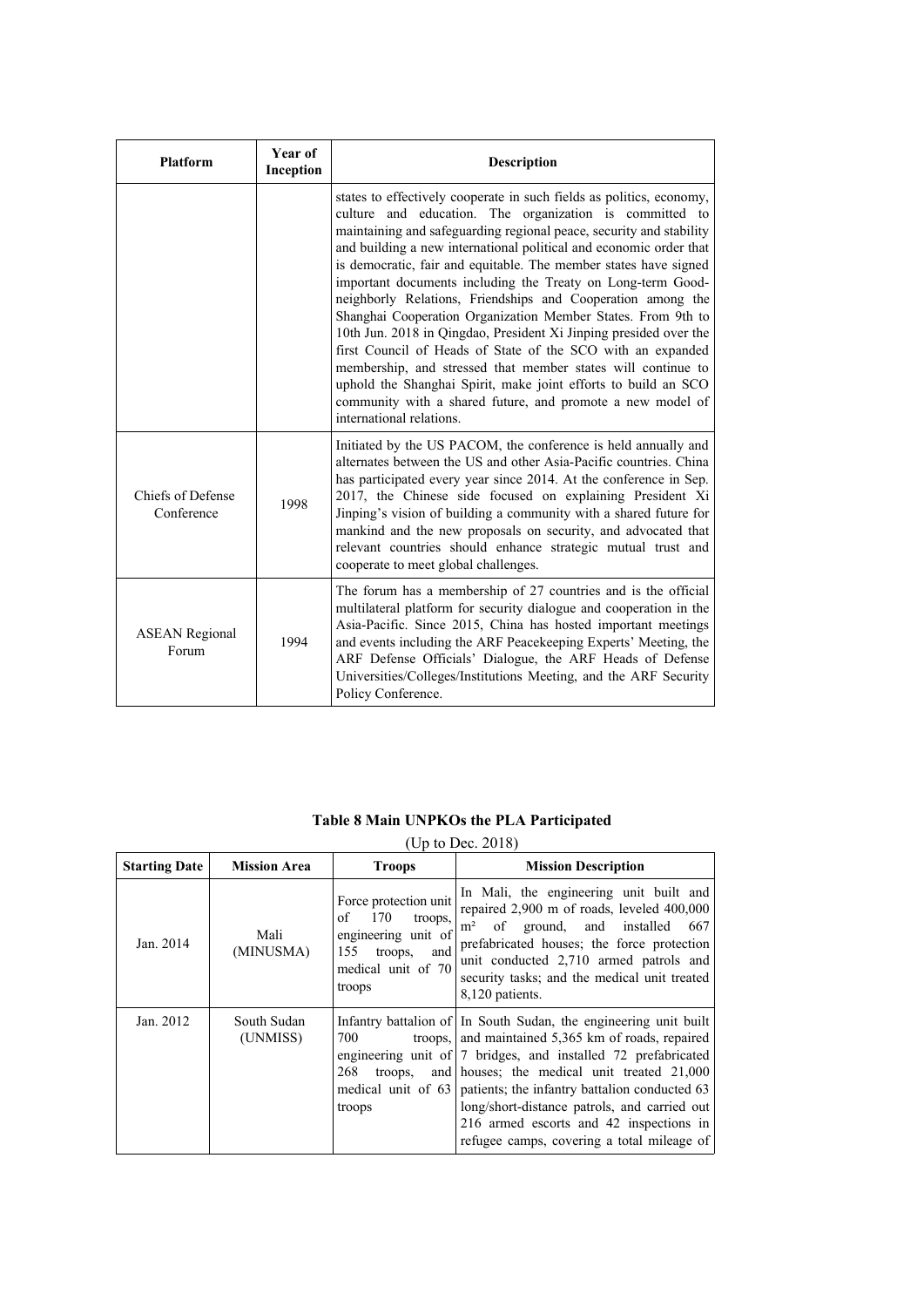|           |                                                                                                                                                                                                                 |                                                                                                                                                           | 1,020,000 km.                                                                                                                                                                                                                                                              |
|-----------|-----------------------------------------------------------------------------------------------------------------------------------------------------------------------------------------------------------------|-----------------------------------------------------------------------------------------------------------------------------------------------------------|----------------------------------------------------------------------------------------------------------------------------------------------------------------------------------------------------------------------------------------------------------------------------|
| Nov. 2007 | Sudan<br>(UNAMID)                                                                                                                                                                                               | Engineering unit of<br>225<br>troops,<br>helicopter<br>140 troops                                                                                         | In Darfur, Sudan, the engineering unit built<br>and repaired 89 km of roads, installed 400<br>prefabricated houses and drilled 14 wells;<br>unit of the helicopter unit flew 800 sorties totaling<br>1,150 hours, transporting 5,500 persons and<br>230 tons of materials. |
| Apr. 2006 | Lebanon<br>(UNIFIL)                                                                                                                                                                                             | Multi-functional<br>engineering unit of<br>180<br>troops,<br>construction<br>engineering unit of<br>200<br>troops,<br>and<br>medical unit of 30<br>troops | In Lebanon, the engineering unit cleared<br>10,342 mines and items of unexploded<br>ordnance; completed maintenance tasks on<br>houses and equipment; and received and<br>treated 78,900 patients.                                                                         |
| Apr. 2003 | DR Congo<br>(MONUSCO)                                                                                                                                                                                           | 175<br>troops<br>medical unit of 43<br>troops                                                                                                             | Engineering unit of In the Democratic Republic of the Congo,<br>and the engineering unit built $4,650$ km of roads<br>and 214 bridges; and the medical unit<br>treated 35,000 patients.                                                                                    |
|           | Notes: In addition to the units, the PLA has sent over 80 military observers, staff officers and military<br>officers under UN contract to the 5 above-mentioned UNPKOs, UNTSO, MINURSO and UN<br>Headquarters. |                                                                                                                                                           |                                                                                                                                                                                                                                                                            |

#### **Table 9 Major International HADR Operations Participated by the PLA Since 2012**

| <b>Starting Date</b> | <b>Countries Concerned</b>                                                                                                                                                    | <b>Mission Description</b>                                                                                                                                                                                                                                                                                                                                                                                                                                          |
|----------------------|-------------------------------------------------------------------------------------------------------------------------------------------------------------------------------|---------------------------------------------------------------------------------------------------------------------------------------------------------------------------------------------------------------------------------------------------------------------------------------------------------------------------------------------------------------------------------------------------------------------------------------------------------------------|
| Jun. 2018            | Papua New Guinea,<br>Vanuatu, Fiji, Tonga,<br>Venezuela, Grenada,<br>The Commonwealth<br>of Dominica, Antigua<br>and Barbuda, The<br>Dominican Republic,<br>Ecuador and Chile | The PLAN hospital ship Ark Peace sailed over 30,000 nautical<br>miles for the tasks of Mission Harmony-2018, diagnosed and<br>treated 50,884 people, hospitalized 288 people, performed 288<br>surgical operations, and provided auxiliary examinations for<br>more than 20,000 people.                                                                                                                                                                             |
| Jul. 2018            | Laos                                                                                                                                                                          | After the collapse of the Xe Pian-Xe Namnoy hydropower dam,<br>under construction in southern province Attapeu of Laos, the<br>PLA sent its medical unit participating in the Peace Train-2018<br>humanitarian medical relief joint exercise to the disaster-hit<br>area by land and air, taking ambulances, epidemic prevention<br>vehicles, first-aid equipment and medicine with them, to join<br>the rescue, medical treatment and epidemic prevention efforts. |
| Aug. 2017            | Sri Lanka                                                                                                                                                                     | The PLAN task group visited Sri Lanka at a time when the<br>country had been hit by a severe flood. The task group<br>participated immediately in the disaster relief efforts by sending<br>a medical team to the affected area to provide medical services<br>and epidemic prevention, and donating relief materials<br>including rubber boats.                                                                                                                    |
| Jun. 2016            | Vietnam                                                                                                                                                                       | After the air crash in Vietnam, the PLA sent naval vessels and<br>aircraft to assist in searching for the crashed plane and rescuing<br>the crew.                                                                                                                                                                                                                                                                                                                   |
| Aug. 2015            | Myanmar                                                                                                                                                                       | In the severe flood in Myanmar, the PLA deployed 2 transport                                                                                                                                                                                                                                                                                                                                                                                                        |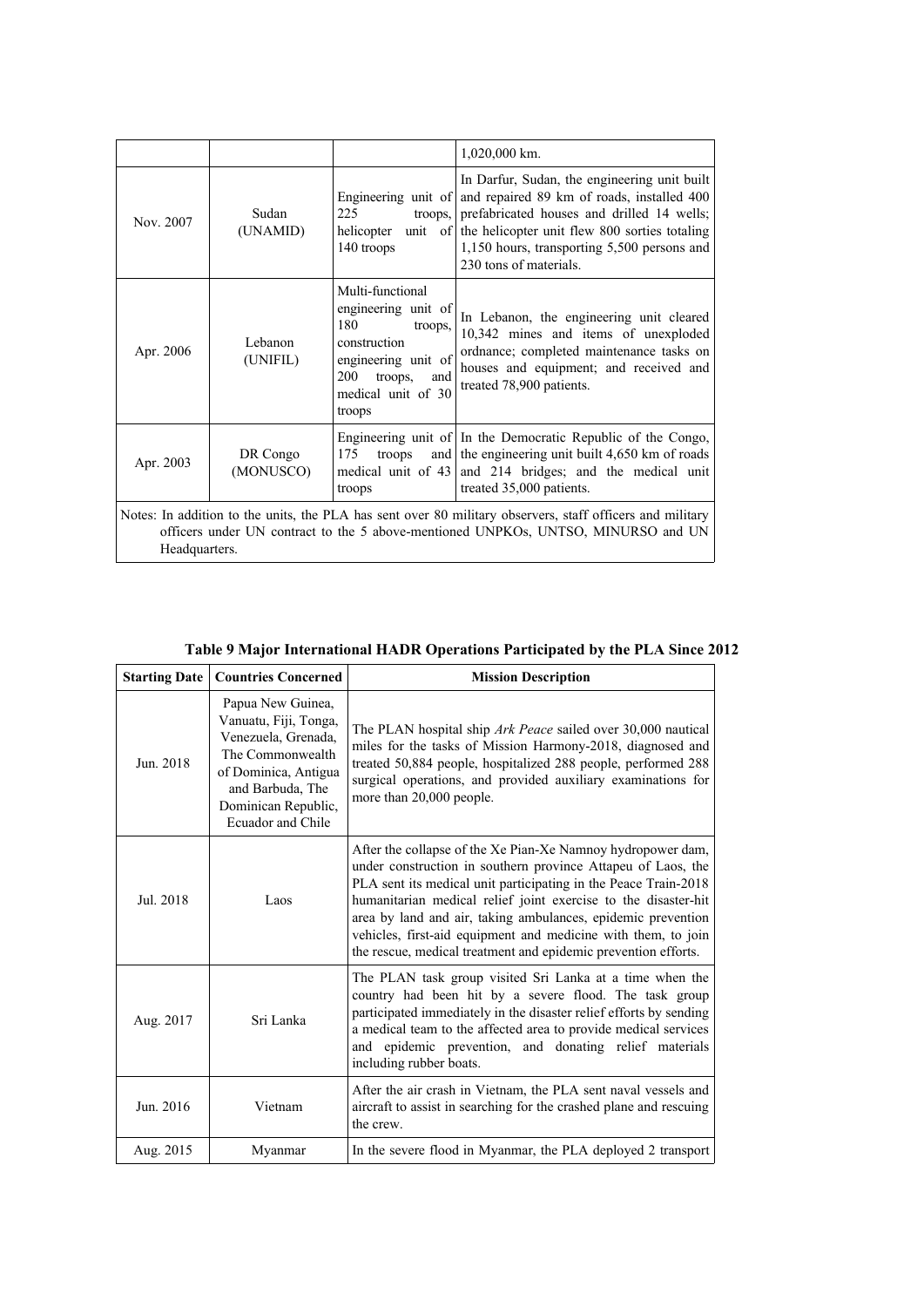| <b>Starting Date</b> | <b>Countries Concerned</b>                                                       | <b>Mission Description</b>                                                                                                                                                                                                                                                                                                                                                                                                                                                                                                                                                                                                                 |
|----------------------|----------------------------------------------------------------------------------|--------------------------------------------------------------------------------------------------------------------------------------------------------------------------------------------------------------------------------------------------------------------------------------------------------------------------------------------------------------------------------------------------------------------------------------------------------------------------------------------------------------------------------------------------------------------------------------------------------------------------------------------|
|                      |                                                                                  | aircraft to deliver 3 batches of tents, blankets and generators.                                                                                                                                                                                                                                                                                                                                                                                                                                                                                                                                                                           |
| May. 2015            | Nepal                                                                            | After the strong earthquake in Nepal, the PLA sent 8<br>specialized teams totaling 1,088 people including rescue teams,<br>medical and epidemic prevention teams, and transport teams to<br>the affected area. They treated 5,294 people, decontaminated an<br>area of 940,000 m <sup>2</sup> , airlifted 690 tons of relief materials and<br>restored over 330 km of roads.                                                                                                                                                                                                                                                               |
| Jan. 2015            | Malaysia                                                                         | After the severe flood in Malaysia, the PLAAF sent aircraft to<br>transport relief materials such as tents, water pumps and water<br>purification facilities.                                                                                                                                                                                                                                                                                                                                                                                                                                                                              |
| Dec. 2014            | Maldives                                                                         | In the severe water scarcity in Male, the capital city of<br>Maldives, the PLAN submarine support ship Changxingdao<br>used its ship borne desalting devices to provide fresh water for<br>the affected population. The PLAAF provided emergency<br>delivery of over 40 tons of bottled water by an IL-76.                                                                                                                                                                                                                                                                                                                                 |
| Aug. 2014            | The Republic of<br>Guinea, Liberia, Sierra<br>Leone and Guinea-<br><b>Bissau</b> | After the outbreak of Ebola in west Africa, the PLA sent 524<br>medical staff in 7 groups to conduct epidemic prevention<br>operations. They built a treatment center, hospitalized 938<br>suspected patients and trained more than 3,000 local medical<br>staff.                                                                                                                                                                                                                                                                                                                                                                          |
| Mar. 2014            | Malaysia, Australia                                                              | After the Malaysian Airliner MH370 lost contact, the PLAN<br>sent 9 surface vessels, 6 ship borne helicopters and 2,185<br>service members to the search missions in the Malacca Strait,<br>the Adman Sea, and waters in southwest and west to Australia.<br>The vessels sailed 98,000 nautical miles in 7,679 sailing hours<br>and searched 744,000 km <sup>2</sup> of sea. The PLAAF sent 2 IL-76 and<br>1 Y-8C to Malaysia and Australia on multinational joint search<br>and rescue missions. The PLAAF organized 35 search flight<br>sorties totaling 267 hours and 3 minutes, and covering a total<br>flight distance of 167,000 km. |
| Nov. 2013            | The Philippines                                                                  | After Typhoon Haiyan struck the Philippines, the PLAN<br>hospital ship Ark Peace was sent to conduct medical aid<br>operations. In total, it treated 2,208 injured people, hospitalized<br>113 people, performed 44 surgical operations, transported 757<br>people in 76 helicopter sorties and 718 people in 104 boat<br>sorties.                                                                                                                                                                                                                                                                                                         |

| No. | Date                     | Location                             | <b>Participating Bands</b>                                                                                     | <b>Activities</b>                                                                                                                                                                                                                                                                                                                    |
|-----|--------------------------|--------------------------------------|----------------------------------------------------------------------------------------------------------------|--------------------------------------------------------------------------------------------------------------------------------------------------------------------------------------------------------------------------------------------------------------------------------------------------------------------------------------|
| 1st | $20th-29th$<br>Aug. 2014 | Beijing and Inner<br>Mongolia, China | 9 military bands from<br>China. Kazakhstan.<br>Russia<br>Kyrgyzstan,<br>and Tajikistan, 660<br>people in total | The opening ceremony and marching<br>performance in China's National Indoor<br>Stadium, a parade and a pageant<br>performance at the Olympic Center, and<br>the closing ceremony of the military<br>tattoo and of the Peace Mission-2014<br>joint<br>$\sin$<br>counter-terrorism exercise<br>Zhurihe Training Base in Inner Mongolia |
| 2nd | $29th-30th$<br>Jun. 2015 | St. Petersburg.<br>Russia            | 12<br>military<br>from<br>Kazakhstan,                                                                          | bands A concert and a parade at the Palace<br>Russia, Square of Russia and a<br>pageant<br>China, performance in the Peter and Paul                                                                                                                                                                                                  |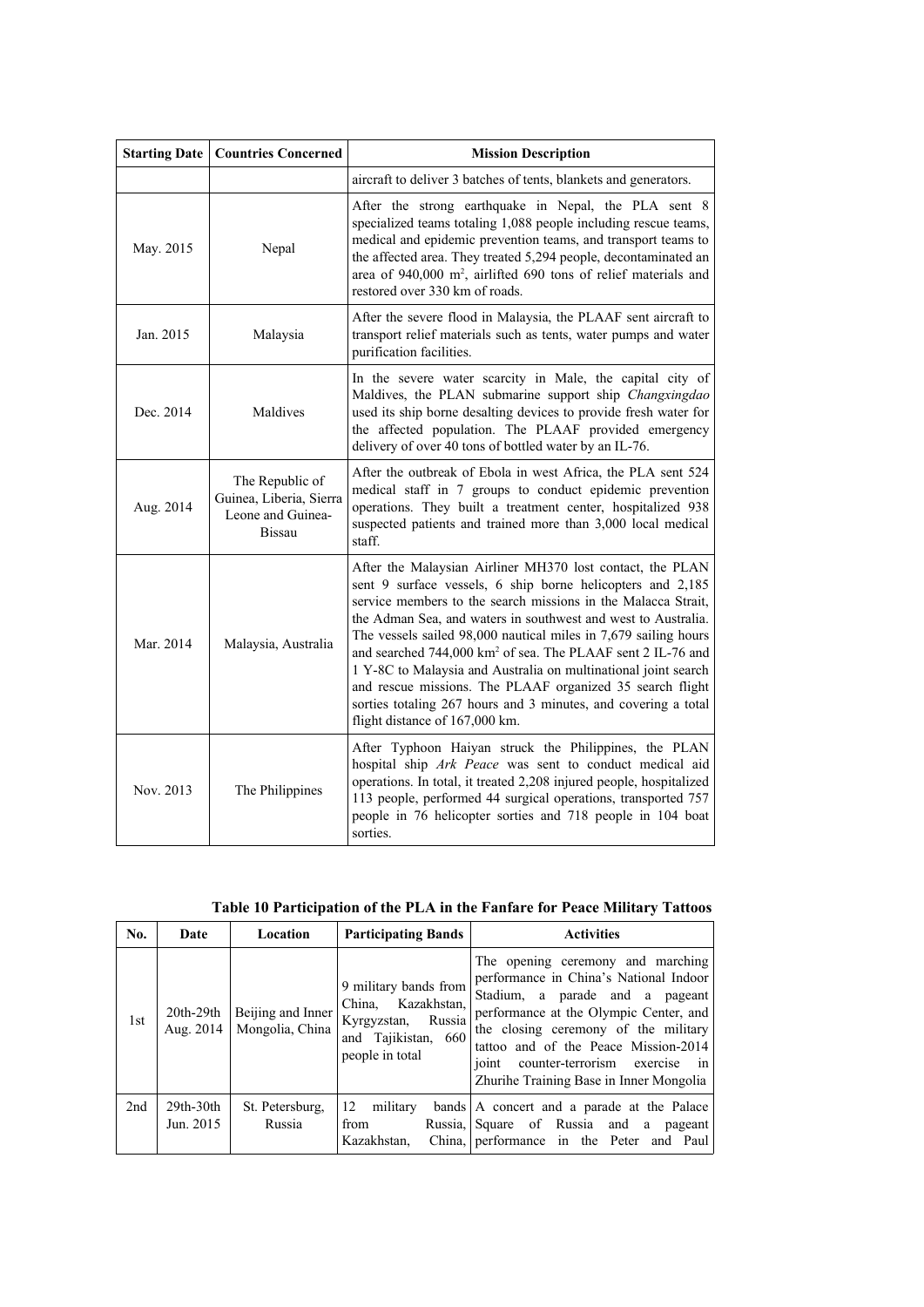|     |                          |                       | Tajikistan<br>and<br>Kyrgyzstan, over 300 Fortress<br>people in total                                                                                  |                                                                                                                                                                                                                                                            |
|-----|--------------------------|-----------------------|--------------------------------------------------------------------------------------------------------------------------------------------------------|------------------------------------------------------------------------------------------------------------------------------------------------------------------------------------------------------------------------------------------------------------|
| 3rd | 7th-8th<br>Jun. 2016     | Astana,<br>Kazakhstan | 7 military bands from<br>China,<br>Kazakhstan,<br>Kyrgyzstan,<br>Russia<br>and Tajikistan, nearly<br>350 people in total                               | A concert in the concert hall of the<br>Military Museum of Kazakhstan, a<br>pageant performance at Bayterek Square,<br>and a parade for the defense ministers on<br>the square in front of the National Opera<br>House                                     |
| 4th | $26th-28th$<br>Aug. 2017 | Shanghai, China       | China, Kyrgyzstan,<br>Tajikistan, 426 people<br>in total                                                                                               | 6 military bands from The opening ceremony and marching<br>performance in Yuanshen Gymnasium, a<br>Pakistan, Russia and pageant performance at the Expo Park of<br>Shanghai, and a second performance in<br>the Yuanshen Gymnasium                         |
| 5th | 21st-25th<br>Apr. 2018   | Beijing, China        | 8 military bands from<br>China, Kyrgyzstan,<br>Tajikistan,<br>Uzbekistan,<br>India,<br>Pakistan, Russia and<br>400<br>Belarus, over<br>people in total | The opening ceremony and marching<br>performance at the Juyongguan Pass of<br>the Great Wall with the defense ministers<br>in the audience, a parade in the Beijing's<br>Olympic Park and a second performance<br>at the Juyongguan Pass of the Great Wall |

## **Acronyms**

| <b>ADMM-Plus</b> | <b>ASEAN Defense Ministers' Meeting Plus</b>                          |  |  |
|------------------|-----------------------------------------------------------------------|--|--|
| AI               | artificial intelligence                                               |  |  |
| <b>AMS</b>       | <b>Academy of Military Sciences</b>                                   |  |  |
| ARF              | <b>ASEAN Regional Forum</b>                                           |  |  |
| <b>ASEAN</b>     | <b>Association of Southeast Asian Nations</b>                         |  |  |
| <b>BRICS</b>     | Brazil, Russia, India, China and South Africa                         |  |  |
| <b>CICA</b>      | Conference on Interaction and Confidence-Building<br>Measures in Asia |  |  |
| <b>CMC</b>       | <b>Central Military Commission</b>                                    |  |  |
| <b>CMCAO</b>     | <b>CMC</b> Audit Office                                               |  |  |
| <b>CMCDIC</b>    | <b>CMC</b> Discipline Inspection Commission                           |  |  |
| <b>CMCPLC</b>    | <b>CMC</b> Politics and Law Commission                                |  |  |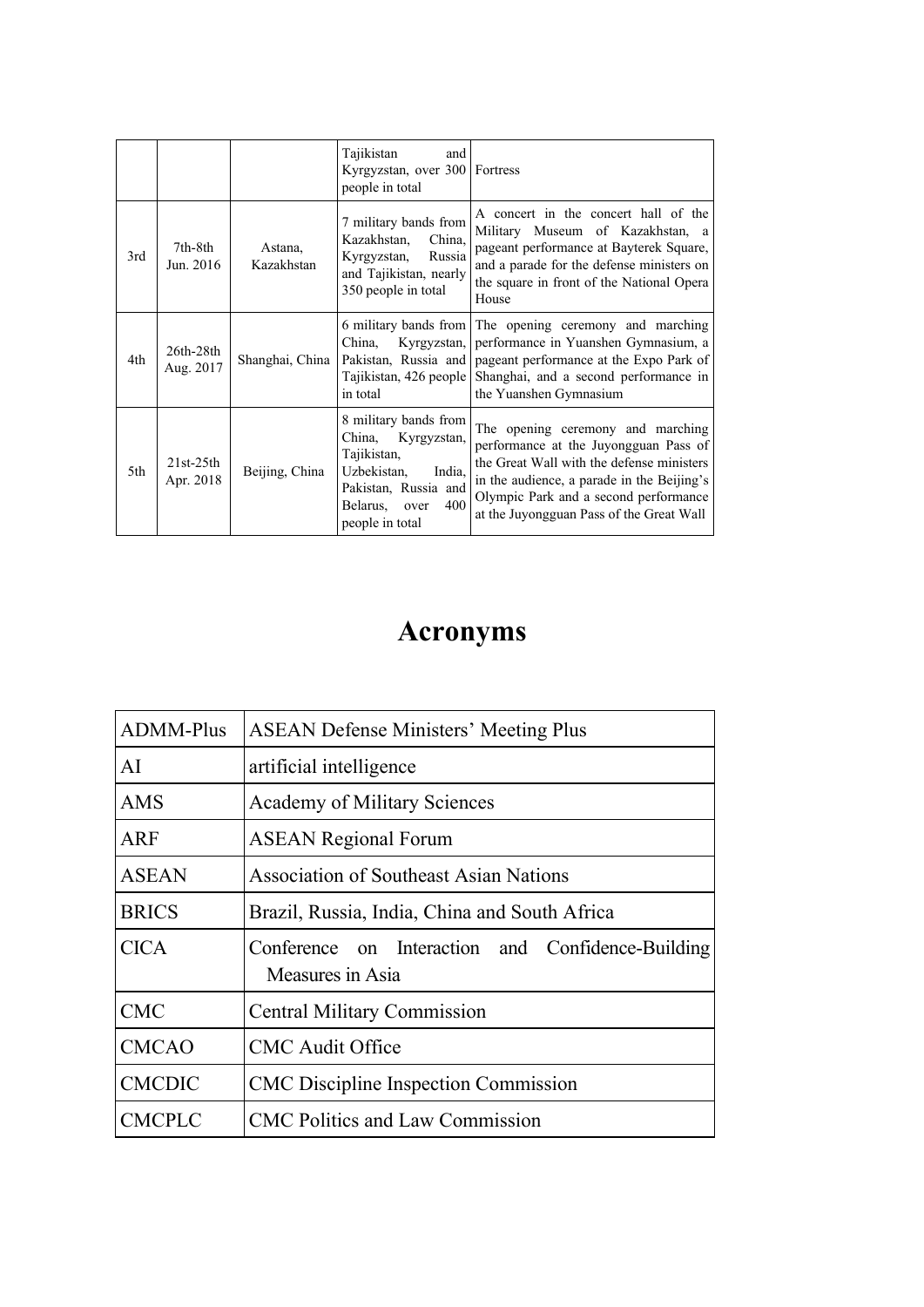| <b>CMCSC</b>   | <b>CMC Supervision Commission</b>                                                 |  |  |
|----------------|-----------------------------------------------------------------------------------|--|--|
| <b>CMI</b>     | civil-military integration                                                        |  |  |
| COC            | Code of Conduct in the South China Sea                                            |  |  |
| <b>CPC</b>     | Communist Party of China                                                          |  |  |
| <b>CPCCC</b>   | <b>CPC Central Committee</b>                                                      |  |  |
| <b>CPI</b>     | consumer price index                                                              |  |  |
| <b>DOC</b>     | Declaration on the Conduct of Parties in the South China<br>Sea                   |  |  |
| <b>ECM</b>     | electronic countermeasures                                                        |  |  |
| EU             | European Union                                                                    |  |  |
| <b>GDP</b>     | gross domestic product                                                            |  |  |
| <b>HADR</b>    | humanitarian assistance and disaster relief                                       |  |  |
| IT             | information technology                                                            |  |  |
| <b>MAC</b>     | Military Area Command                                                             |  |  |
| <b>MINURSO</b> | United Nations Mission for the Referendum in Western<br>Sahara                    |  |  |
| <b>MINUSMA</b> | Nations Multidimensional<br>United<br>Integrated<br>Stabilization Mission in Mali |  |  |
| <b>MND</b>     | Ministry of National Defense                                                      |  |  |
| <b>MONUSCO</b> | United Nations Organization Stabilization Mission in the<br>DR Congo              |  |  |
| <b>NATO</b>    | North Atlantic Treaty Organization                                                |  |  |
| <b>NBC</b>     | nuclear, biological and chemical weapons                                          |  |  |
| <b>NBCE</b>    | nuclear, biological<br>chemical<br>and<br>and<br>weapons<br>explosives            |  |  |
| <b>NDU</b>     | National Defense University                                                       |  |  |
| <b>NUDT</b>    | National University of Defense Technology                                         |  |  |
| <b>PACOM</b>   | Pacific Command                                                                   |  |  |
| PAP            | People's Armed Police                                                             |  |  |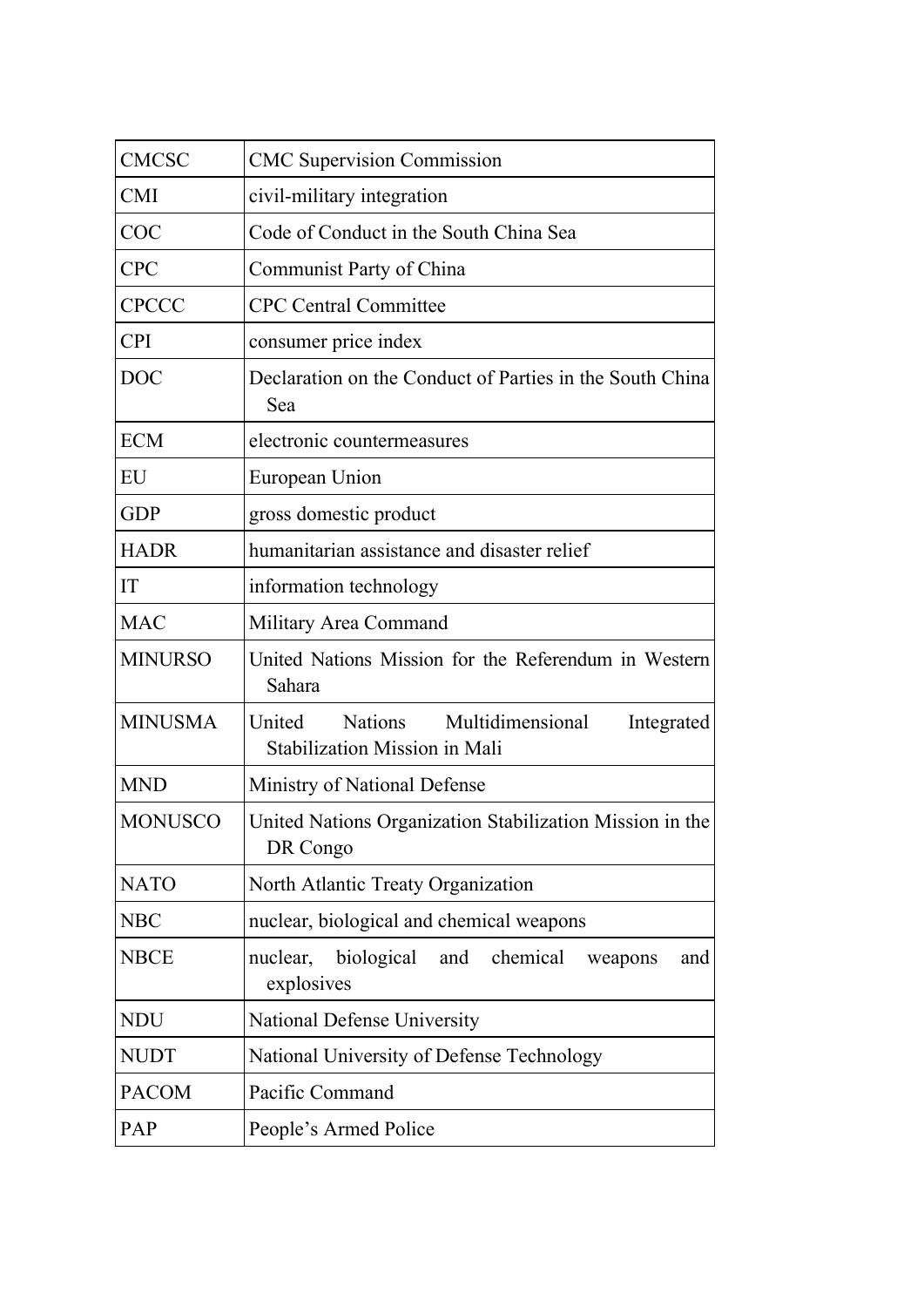| <b>PCRS</b>    | Peacekeeping Capability Readiness System             |
|----------------|------------------------------------------------------|
| <b>PLA</b>     | People's Liberation Army                             |
| <b>PLAA</b>    | <b>PLA Army</b>                                      |
| <b>PLAAF</b>   | <b>PLA Air Force</b>                                 |
| <b>PLAJLSF</b> | <b>PLA Joint Logistic Support Force</b>              |
| <b>PLAN</b>    | <b>PLA Navy</b>                                      |
| <b>PLARF</b>   | <b>PLA Rocket Force</b>                              |
| <b>PLASSF</b>  | <b>PLA Strategic Support Force</b>                   |
| <b>PRC</b>     | People's Republic of China                           |
| <b>QCCM</b>    | Quadrilateral Cooperation and Coordination Mechanism |
| <b>RMA</b>     | <b>Revolution in Military Affairs</b>                |
| R&D            | research and development                             |
| <b>SCO</b>     | Shanghai Cooperation Organization                    |
| <b>SLOCs</b>   | sea lines of communication                           |
| S&T            | science and technology                               |
| <b>TC</b>      | <b>Theater Command</b>                               |
| <b>ETC</b>     | <b>Eastern Theater Command</b>                       |
| <b>STC</b>     | <b>Southern Theater Command</b>                      |
| <b>WTC</b>     | <b>Western Theater Command</b>                       |
| <b>NTC</b>     | Northern Theater Command                             |
| <b>CTC</b>     | <b>Central Theater Command</b>                       |
| <b>THAAD</b>   | Terminal High Altitude Area Defense                  |
| UN             | <b>United Nations</b>                                |
| <b>UNMISS</b>  | UN Mission in South Sudan                            |
| <b>UNAMID</b>  | UN-African Union Hybrid Operation in Darfur          |
| <b>UNIFIL</b>  | UN Interim Force in Lebanon                          |
| <b>UNSC</b>    | <b>UN Security Council</b>                           |
| <b>UNPKO</b>   | UN peacekeeping operation                            |